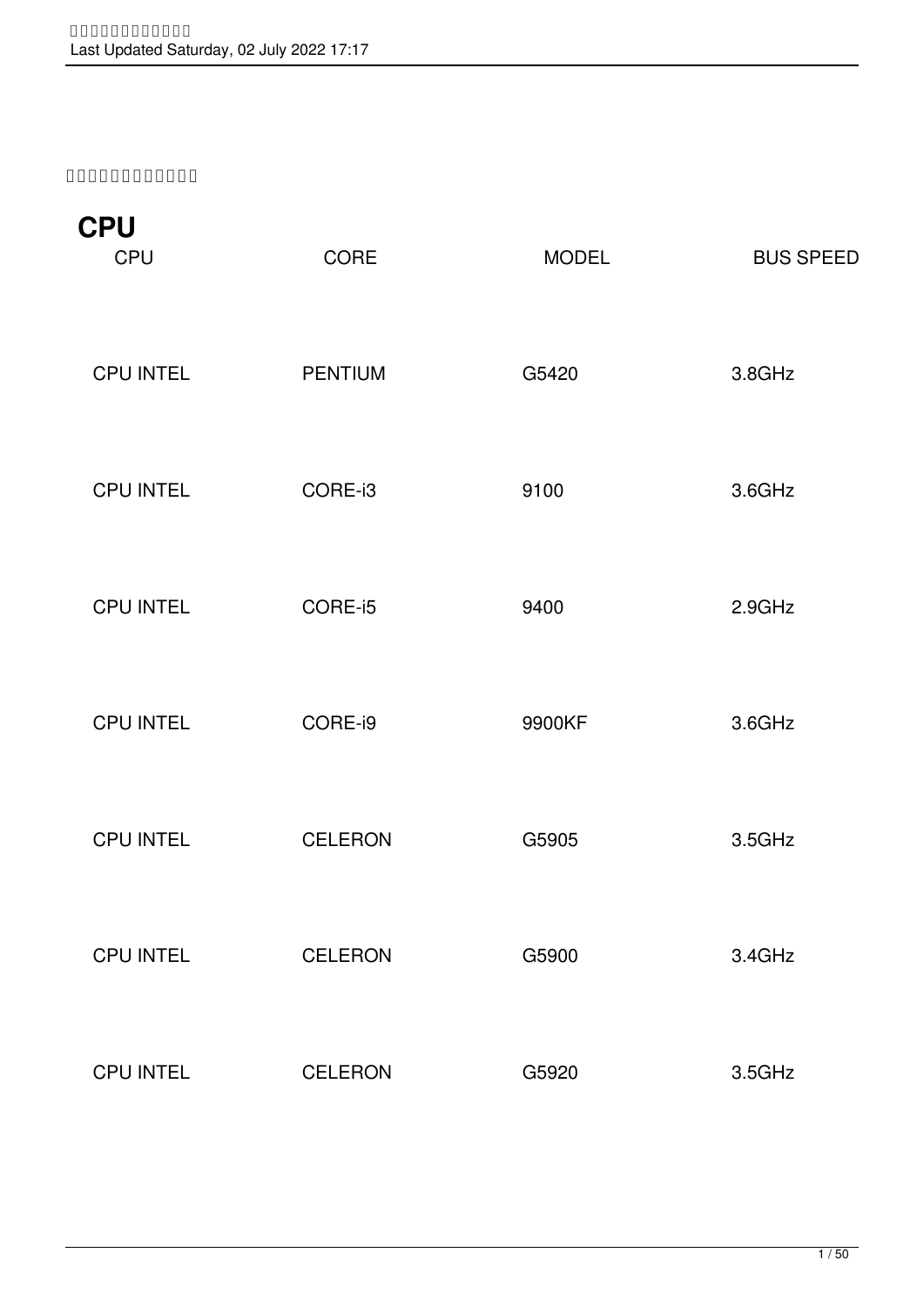| <b>CPU INTEL</b> | <b>PENTIUM</b> | G6400   | 4.0GHz |
|------------------|----------------|---------|--------|
| <b>CPU INTEL</b> | <b>PENTIUM</b> | G6900   | 3.4GHz |
| <b>CPU INTEL</b> | <b>PENTIUM</b> | G7400   | 3.7GHz |
| <b>CPU INTEL</b> | CORE-i3        | 10105F  | 3.7GHz |
| <b>CPU INTEL</b> | CORE-i5        | 11400F  | 2.6GHz |
| <b>CPU INTEL</b> | CORE-i5        | 11400   | 2.6GHz |
| <b>CPU INTEL</b> | CORE-i5        | 11500   | 2.7GHz |
| <b>CPU INTEL</b> | CORE-i5        | 11600   | 2.8GHz |
| <b>CPU INTEL</b> | CORE-i5        | 11600KF | 3.9GHz |
| <b>CPU INTEL</b> | CORE-i5        | 11600K  | 3.9GHz |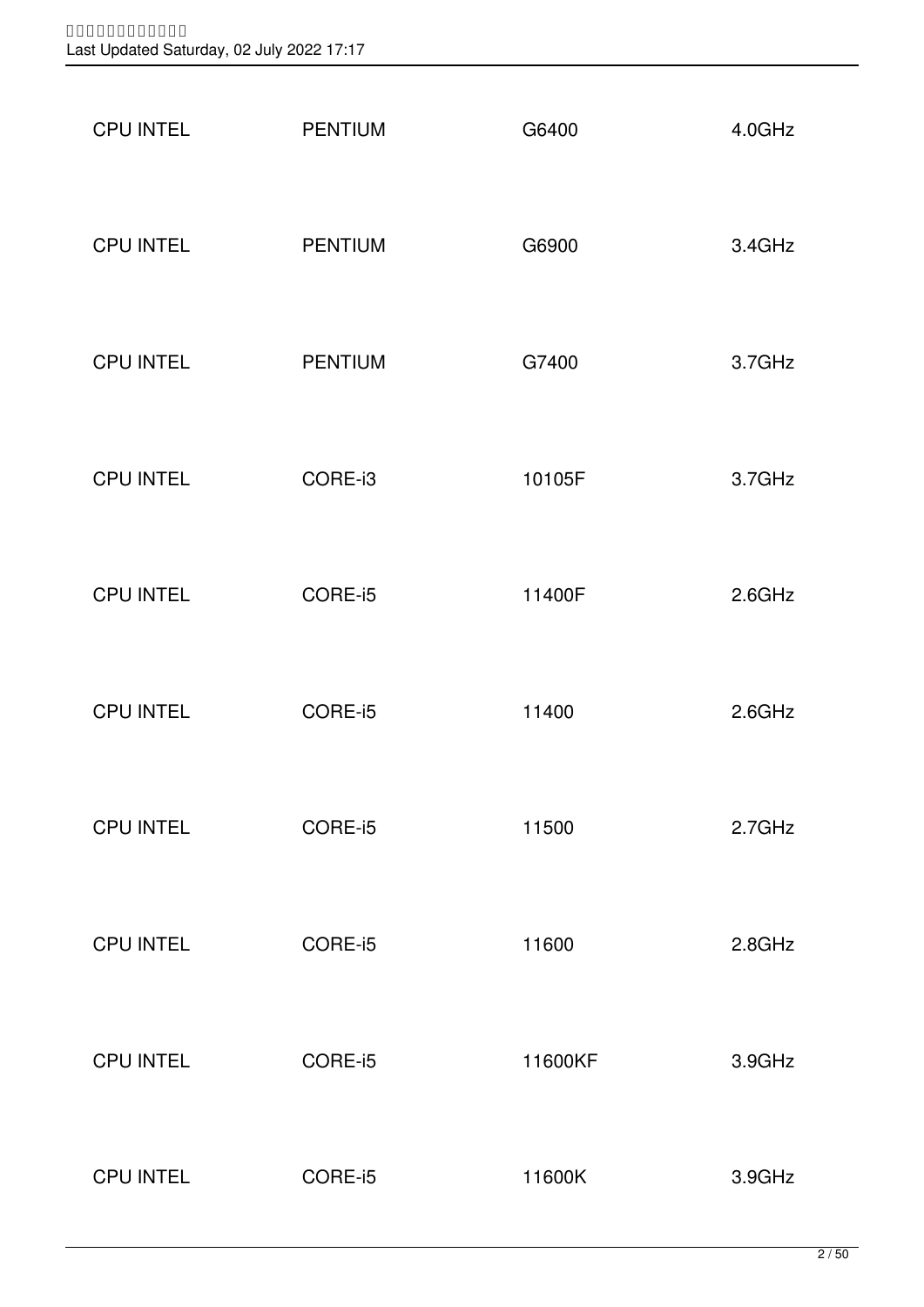| <b>CPU INTEL</b> | CORE-i7 | 11700F  | 2.5GHz |
|------------------|---------|---------|--------|
| <b>CPU INTEL</b> | CORE-i7 | 11700   | 2.5GHz |
| <b>CPU INTEL</b> | CORE i7 | 11700KF | 3.6GHz |
| <b>CPU INTEL</b> | CORE-i7 | 11700K  | 3.6GHz |
| <b>CPU INTEL</b> | CORE-i9 | 11900F  | 2.5GHz |
| <b>CPU INTEL</b> | CORE-i9 | 11900   | 2.5GHz |
| <b>CPU INTEL</b> | CORE-i9 | 11900KF | 3.5GHz |
| <b>CPU INTEL</b> | CORE-i9 | 11900K  | 3.5GHz |
| <b>CPU INTEL</b> | CORE-i3 | 10100F  | 3.6GHz |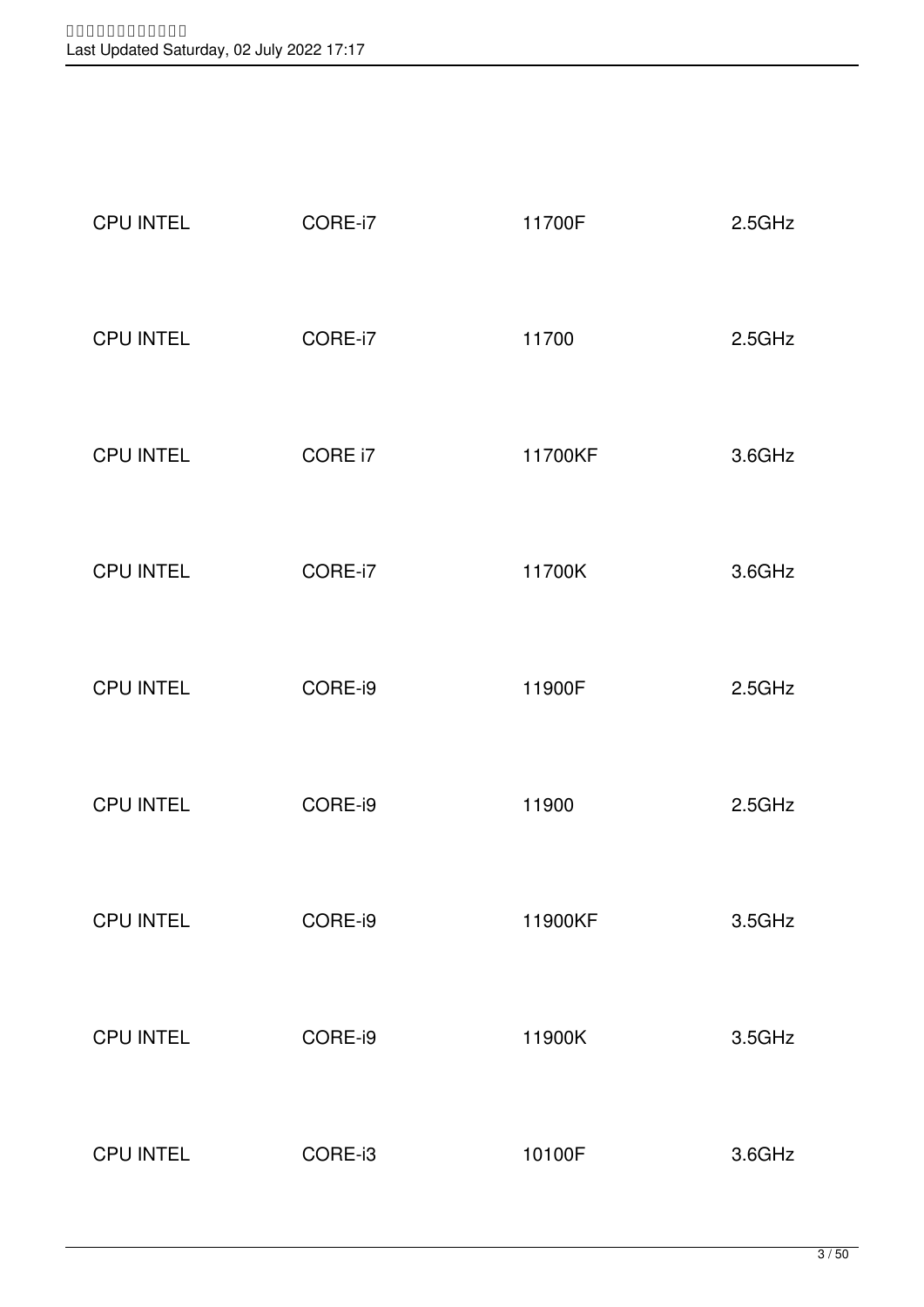| <b>CPU INTEL</b> | CORE-i3 | 10100  | 3.6GHz    |
|------------------|---------|--------|-----------|
| <b>CPU INTEL</b> | CORE-i3 | 10300  | 3.7GHz    |
| <b>CPU INTEL</b> | CORE-i3 | 10320  | 3.8GHz    |
| <b>CPU INTEL</b> | CORE-i3 | 10105  | 3.7GHz    |
| <b>CPU INTEL</b> | CORE-i5 | 10400F | 2.9GHz    |
| <b>CPU INTEL</b> | CORE-15 | 10400  | 2.9GHz    |
| <b>CPU INTEL</b> | CORE-I3 | 10105F | 3.7GHz    |
| <b>CPU INTEL</b> | CORE-15 | 10500  | $3.1$ GHz |
| <b>CPU INTEL</b> | CORE-15 | 10600  | 3.3GHz    |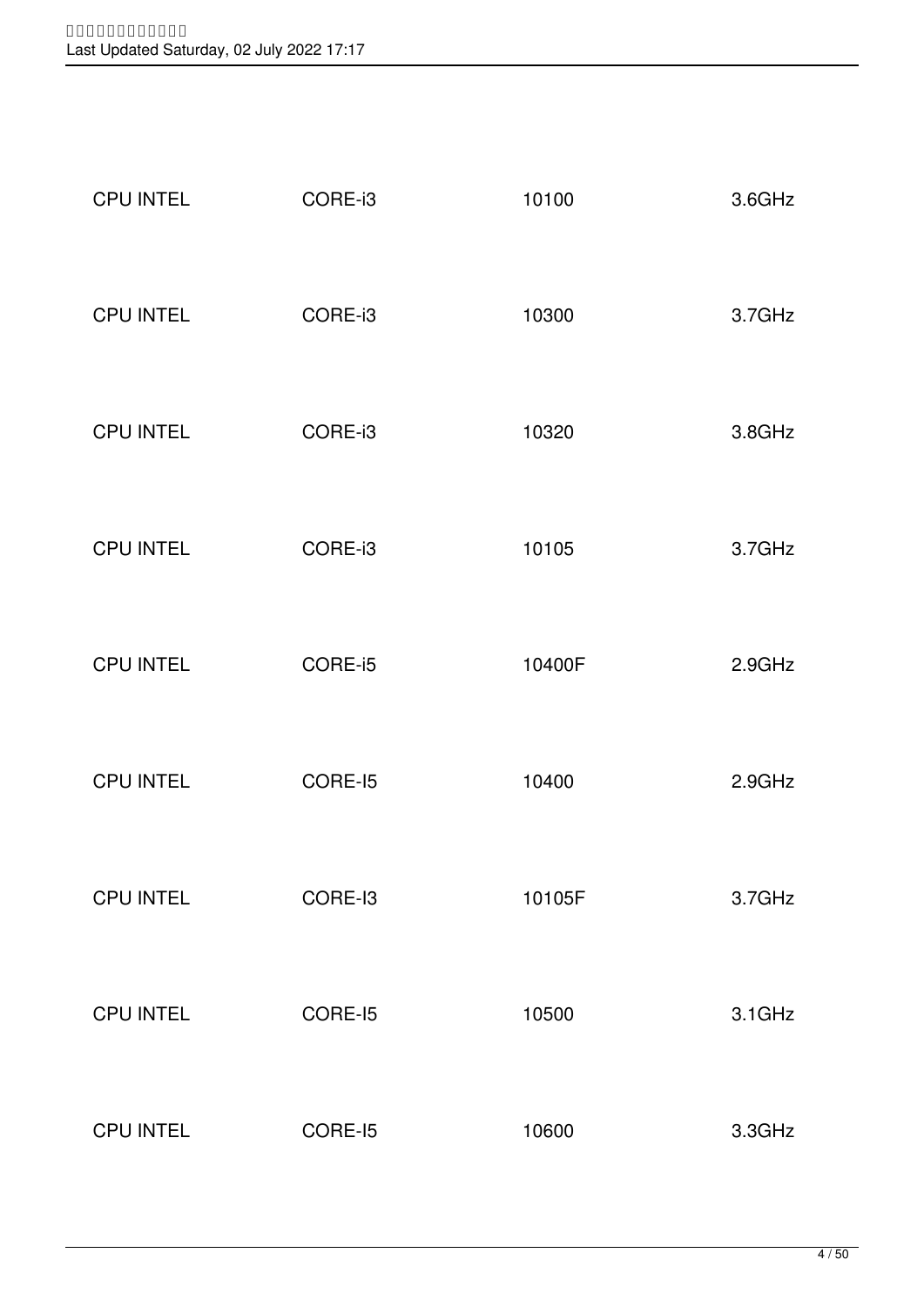| <b>CPU INTEL</b> | CORE-15 | 10600KF | 4.1GHz |
|------------------|---------|---------|--------|
| <b>CPU INTEL</b> | CORE-15 | 10600K  | 4.1GHz |
| <b>CPU INTEL</b> | CORE-I7 | 10700F  | 2.9GHz |
| <b>CPU INTEL</b> | CORE-I7 | 10700   | 2.9GHz |
| <b>CPU INTEL</b> | CORE-I7 | 10700KF | 3.8GHz |
| <b>CPU INTEL</b> | CORE-I7 | 10700K  | 3.8GHz |
| <b>CPU INTEL</b> | CORE-I9 | 10900F  | 2.8GHz |
| <b>CPU INTEL</b> | CORE-19 | 10900   | 2.8GHz |
| <b>CPU INTEL</b> | CORE-I9 | 10900KF | 3.7GHz |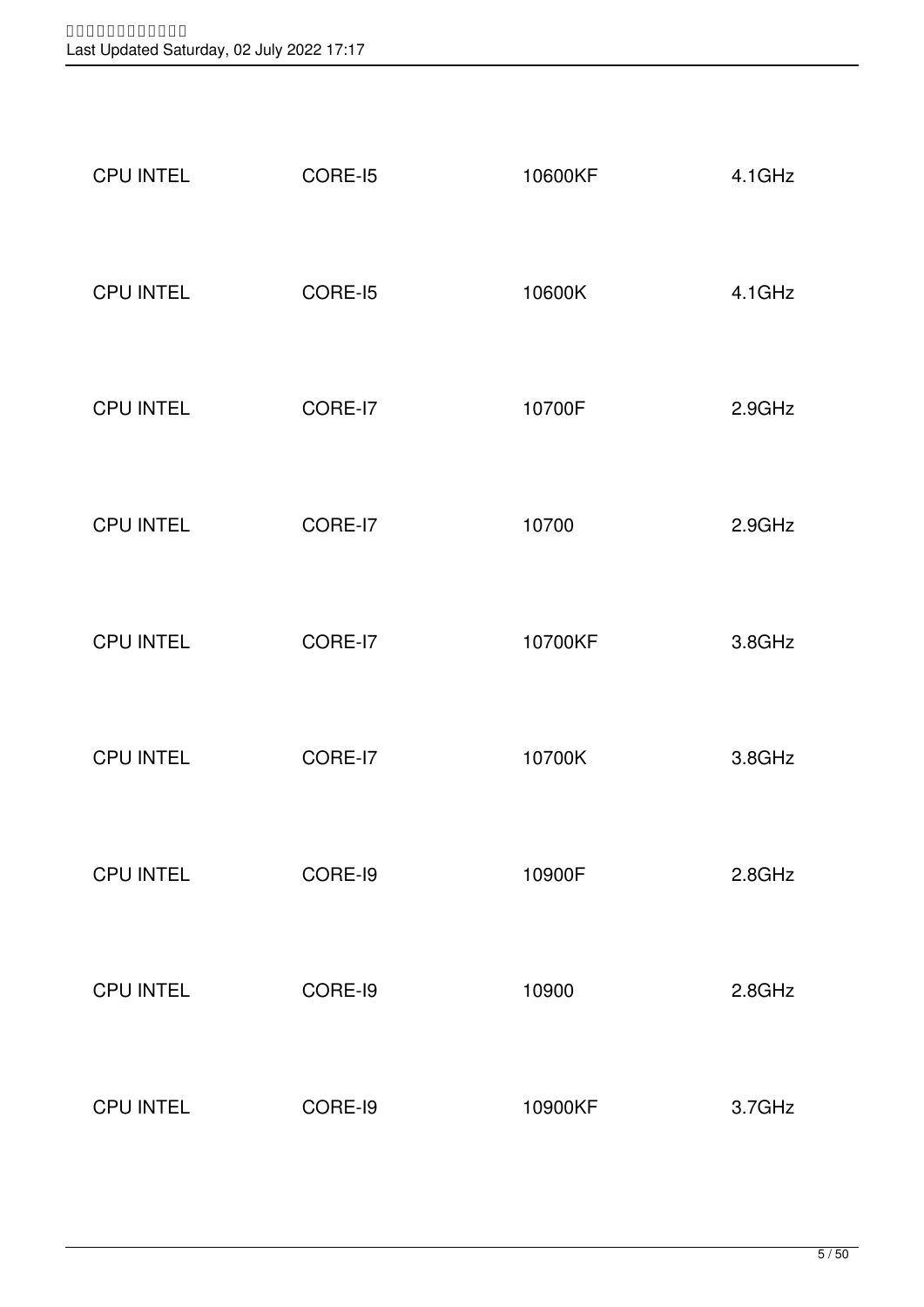| <b>CPU INTEL</b> | CORE-I9 | 10900K  | 3.7GHz |
|------------------|---------|---------|--------|
| <b>CPU INTEL</b> | CORE-15 | 10600KA | 3.3GHz |
| <b>CPU INTEL</b> | CORE-I7 | 10700KA | 3.8GHz |
| <b>CPU INTEL</b> | CORE-I9 | 10850KA | 3.6GHz |
| <b>CPU INTEL</b> | CORE-I9 | 10900KA | 3.7GHz |
| <b>CPU INTEL</b> | CORE-I9 | 10980XE | 3.0GHz |
| <b>CPU INTEL</b> | CORE-I3 | 12100F  | 3.3GHz |
| <b>CPU INTEL</b> | CORE-I3 | 12100   | 3.3GHz |
| <b>CPU INTEL</b> | CORE-15 | 12400F  | 2.5GHz |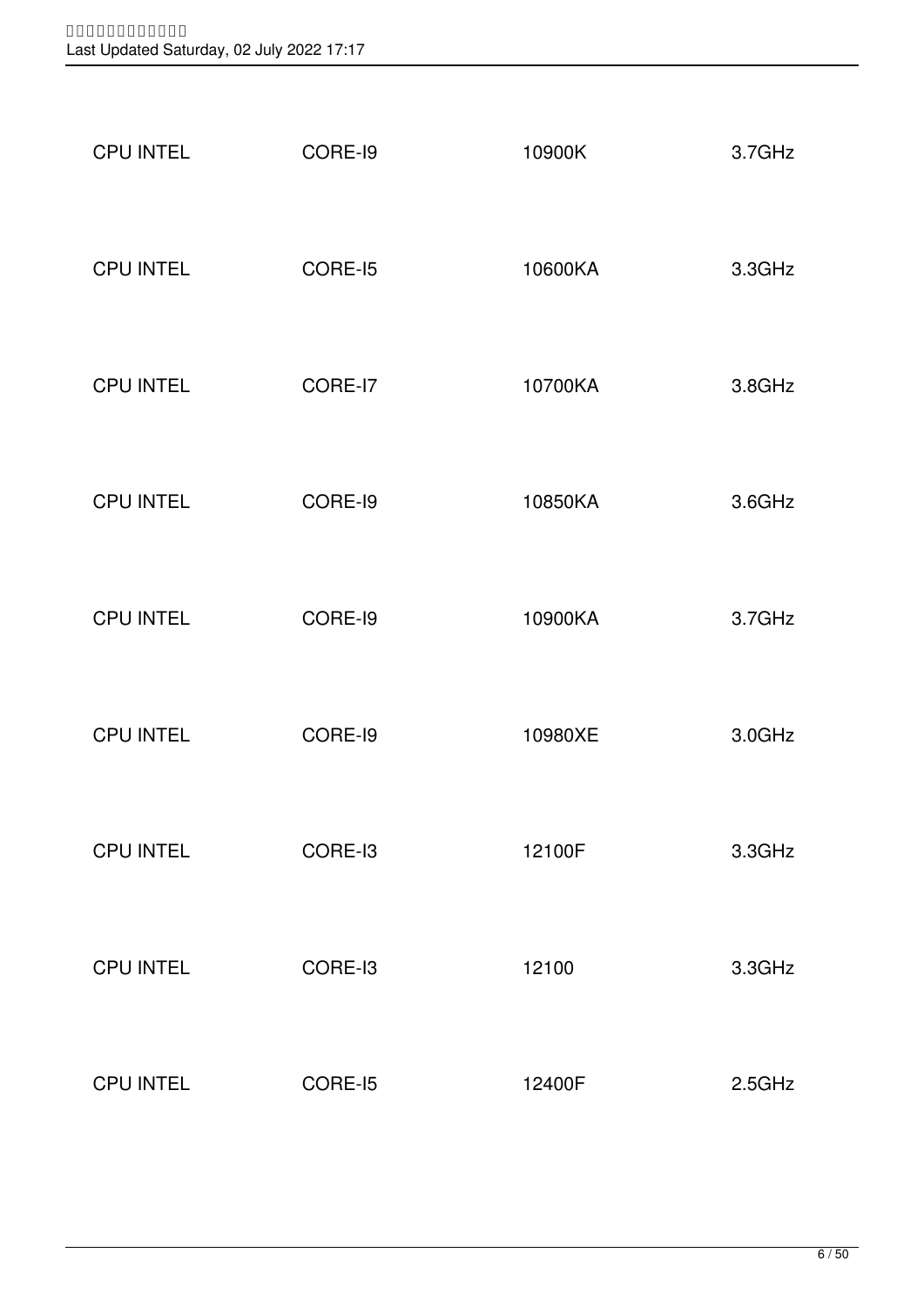| <b>CPU INTEL</b>             | CORE-15           | 12400           | 2.5GHz    |
|------------------------------|-------------------|-----------------|-----------|
| <b>CPU INTEL</b>             | CORE-15           | 12500           | 3.0GHz    |
| <b>CPU INTEL</b>             | CORE-15           | 12600           | 3.3GHz    |
| <b>CPU INTEL</b>             | CORE-15           | 12600KF         | 3.7GHz    |
| <b>CPU INTEL</b>             | CORE-15           | 12600K          | 3.7GHz    |
| <b>CPU INTEL</b>             | CORE-I7           | 12700F          | $2.1$ GHz |
| <b>CPU INTEL</b>             | CORE-I7           | 12700           | $2.1$ GHz |
| <b>CPU INTEL</b><br>3.6GHz   | CORE-I7           | 12700KF         |           |
| LGA1700-12C/20T<br>CPU INTEL | 15,150<br>CORE-I7 | $3-Y$<br>12700K | 3.6GHz    |
| <b>CPU INTEL</b>             | CORE-I9           | 12900F          | 2.4GHz    |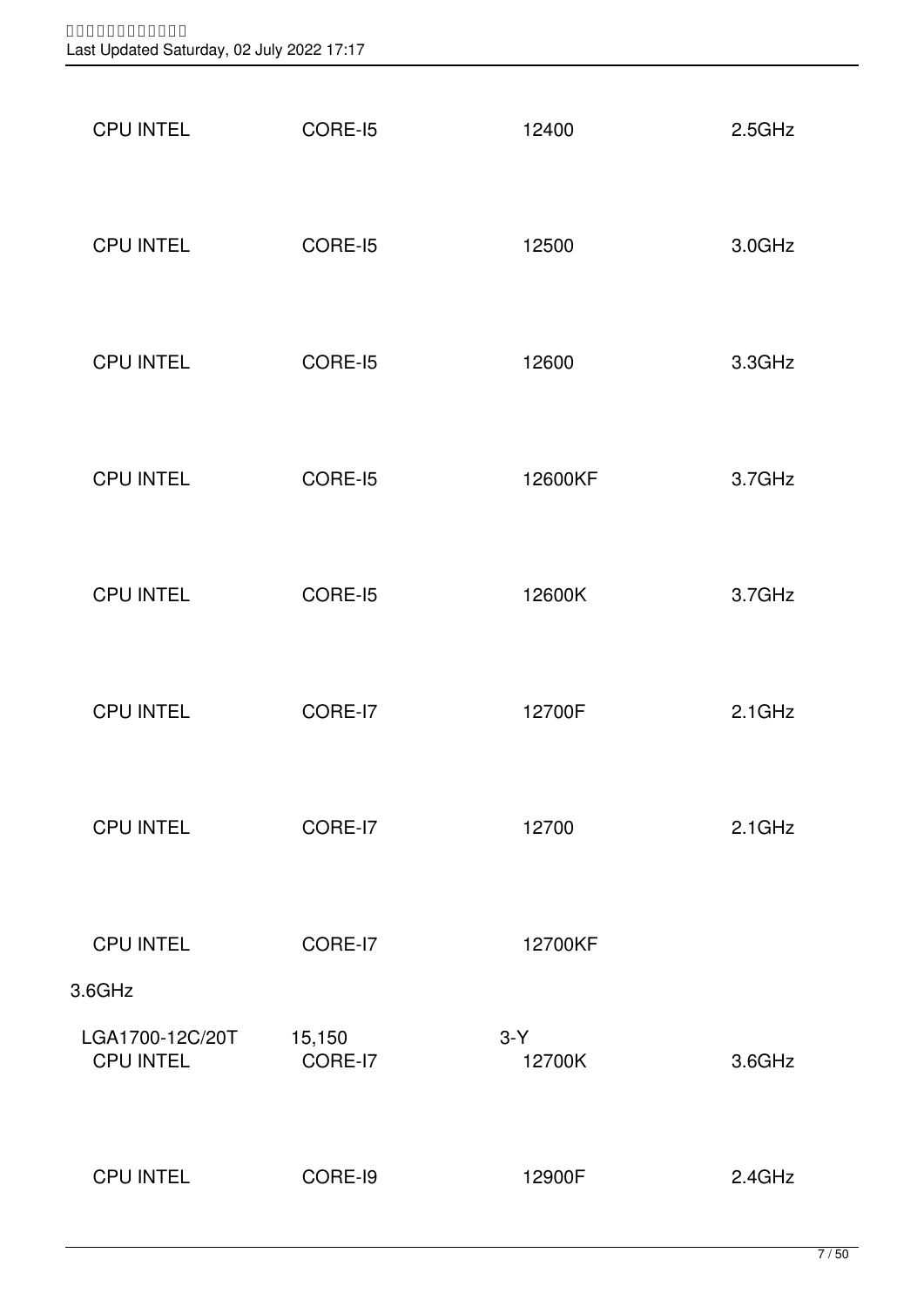| <b>CPU INTEL</b> | CORE-I9           | 12900   | 2.4GHz         |
|------------------|-------------------|---------|----------------|
| <b>CPU INTEL</b> | CORE-I9           | 12900KF | 3.2GHz         |
| <b>CPU INTEL</b> | CORE-I9           | 12900K  | 3.2GHz         |
| <b>CPU INTEL</b> | CORE-I9           | 12900KS | 3.4GHz         |
| <b>CPU AMD</b>   | <b>RYZEN5 PRO</b> | 4350G   | 3.8GHz         |
| RYZEN5           | 3500              | 3.6GHz  | 6Core-6Thread  |
| RYZEN 5          | 3500X             | 3.6GHz  | 6Core-6Thread  |
| RYZEN 5          | 3600              | 3.6GHz  | 6Core-12Thread |
| RYZEN 5          | 3600X             | 3.8GHz  | 6Core-12Thread |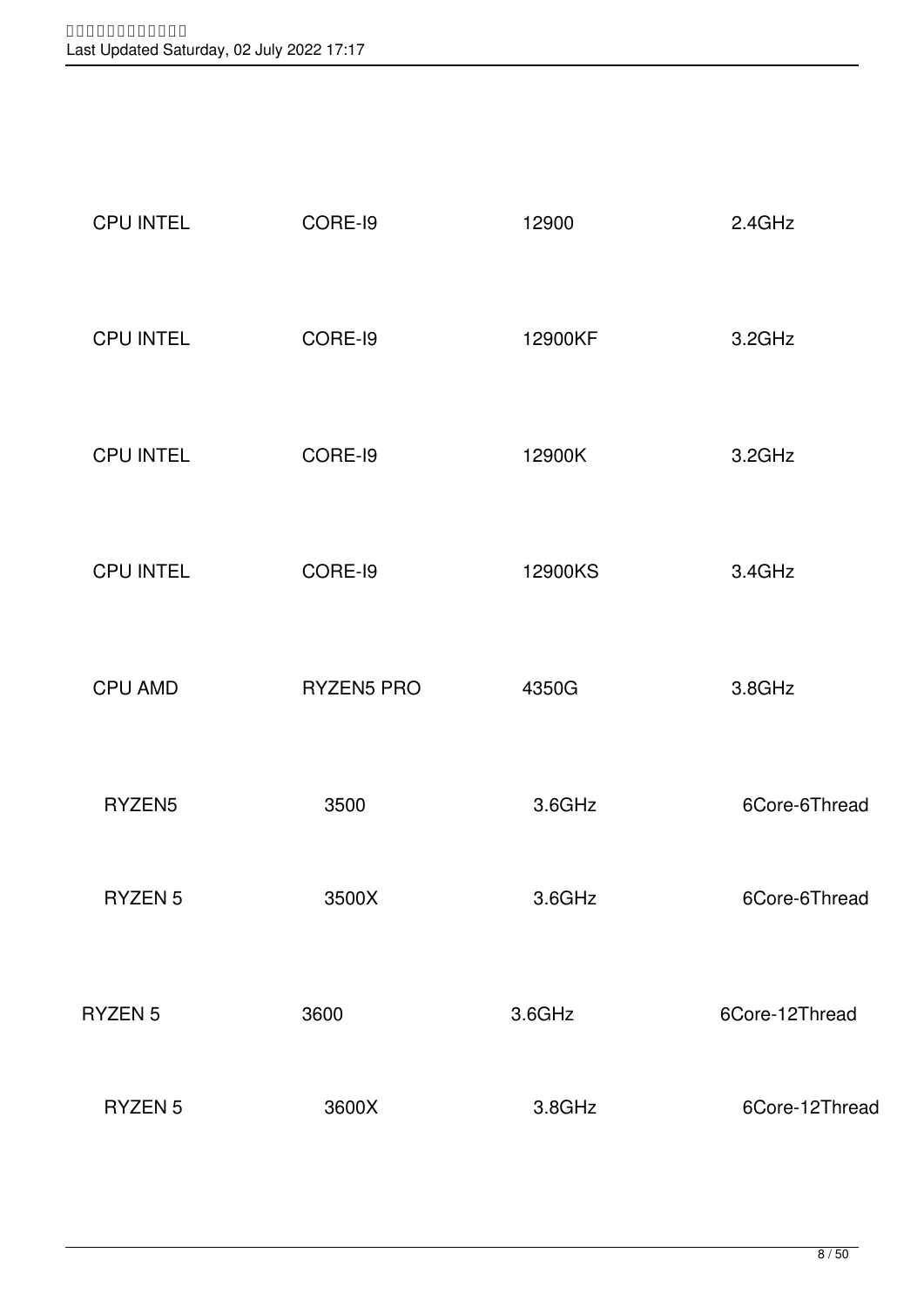| RYZEN <sub>7</sub> | 3700X  | 3.6GHz | 8Core-16Thread  |
|--------------------|--------|--------|-----------------|
| RYZEN <sub>7</sub> | 3800X  | 3.9GHz | 8Core-16Thread  |
| RYZEN <sub>9</sub> | 3900X  | 3.8GHz | 12Core-24Thread |
| RYZEN <sub>9</sub> | 3900XT | 3.8GHz | 12Core-24Thread |
| RYZEN 9            | 3950X  | 3.5GHz | 16Core-32Thread |
| <b>RYZEN 5</b>     | 4600G  | 3.7GHz | 6Core-12Thread  |
| RYZEN <sub>5</sub> | 5500   | 4.2GHz | 6Core-12Thread  |
| RYZEN <sub>5</sub> | 5600   | 4.2GHz | 6Core-12Thread  |
| RYZEN <sub>5</sub> | 5600X  | 3.5GHz | 6Core-12Thread  |
| RYZEN <sub>7</sub> | 5600G  | 3.9GHz | 6Core-12Thread  |
| RYZEN <sub>7</sub> | 5700X  | 4.6GHz | 8Core-16Thread  |
| RYZEN <sub>7</sub> | 5700G  | 3.8GHz | 8Core-16Thread  |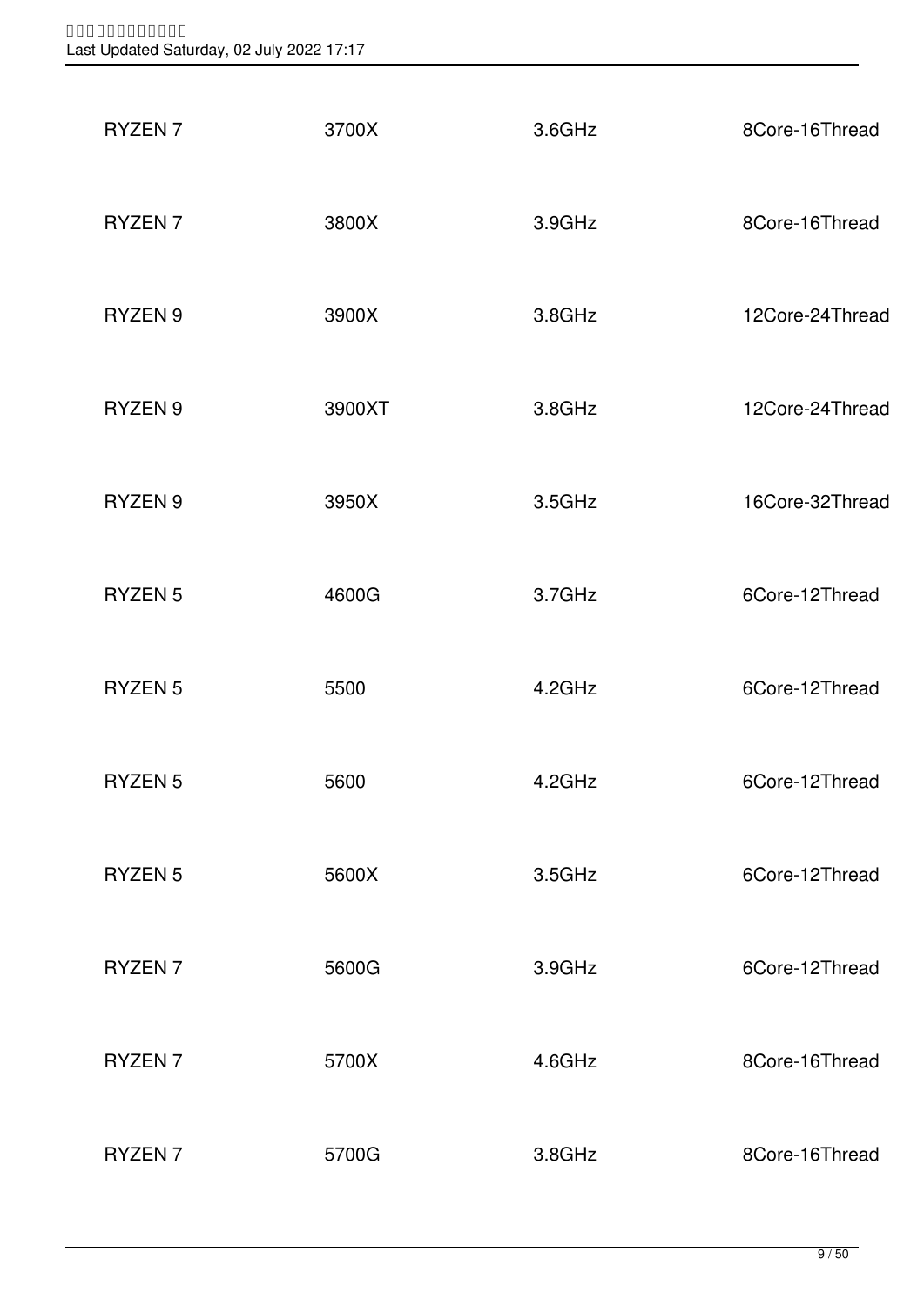| RYZEN <sub>7</sub>  | 5800X              | 3.8GHz  | 8Core-16Thread  |
|---------------------|--------------------|---------|-----------------|
| RYZEN <sub>9</sub>  | 5900X              | 3.7GHz  | 12Core-24Thread |
| RYZEN <sub>9</sub>  | 5950X              | 3.4GHz  | 16Core-32Thread |
| <b>THERADRIPPER</b> | TRX4               | 3970X   | 3.7GHz          |
| TR <sub>4</sub>     | 2970WX             | 3.0GHz  | 24Core-48Thread |
| <b>CPU AMD</b>      | RYZEN <sub>3</sub> | 2200G   | 3.5GHz          |
| RYZEN 3             | 3100               | 3.6GHz  | 4Core-8Thread   |
| RYZEN <sub>3</sub>  | 3200G              | 3.6GHz  | 4Core-4Theead   |
| <b>RYZEN 5</b>      | 3400G              | 3.7GHz  | 4Core-8Thread   |
| <b>CPU AMD</b>      | FM <sub>2</sub>    | A6-7480 | 3.8GHz          |
| Athlon              | 3000G              | 3.5GHz  | 2Core-4Thread   |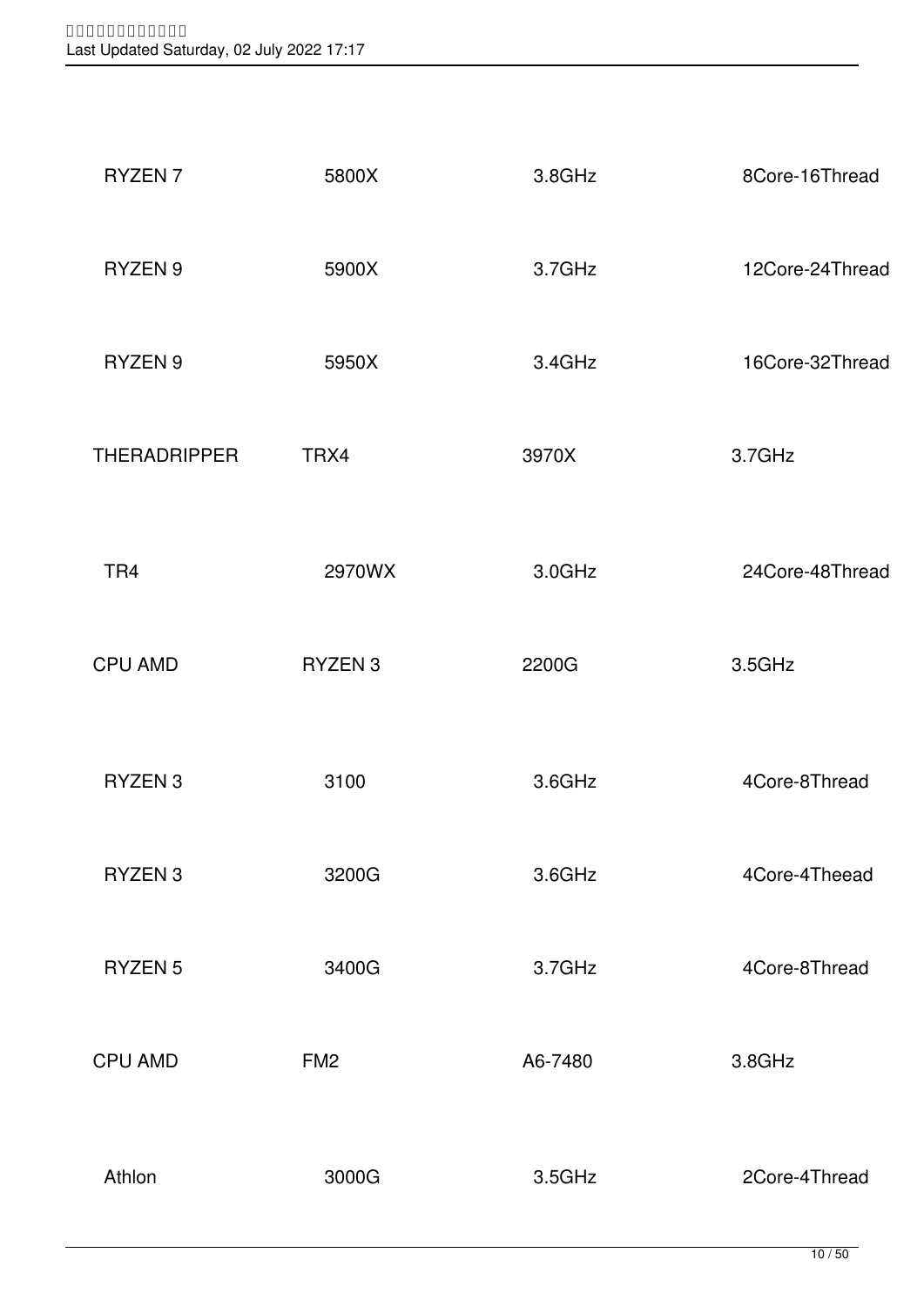$\overline{4}$ 

1,950

# **FLASH DRIVE**

| Price                                                     | WARRANTY           |      |
|-----------------------------------------------------------|--------------------|------|
| 32 a Bruisk                                               | <b>FLASH DRIVE</b> |      |
| <b>LIFETIME</b><br><b>Sandisk</b>                         | <b>FLASH DRIVE</b> | 16GB |
| <b>LIFETIME</b><br><b>Sandisk</b><br><b>LIFETIME</b>      | <b>FLASH DRIVE</b> | 8GB  |
| Kingston<br><b>LIFETIME</b>                               | <b>FLASH DRIVE</b> | 8GB  |
| Kingston<br><b>LIFETIME</b>                               | <b>FLASH DRIVE</b> | 16GB |
| Kingston                                                  | <b>FLASH DRIVE</b> | 16GB |
| <b>LIFETIME</b><br>Kingston<br><b>LIFETIME</b><br>Kingsto | <b>FLASH DRIVE</b> | 32GB |
| <b>FLASH DRIVE</b><br><b>LIFETIME</b><br>Kingston SD-CARD | 64GB               |      |
| 4GB                                                       |                    |      |
| <b>LIFETIME</b><br>Kingston SD-CARD                       |                    |      |
| 8GB                                                       |                    |      |
|                                                           |                    |      |

 LIFETIME **MAINBOARD** MAUNBOARD ASUS Price **Warranty**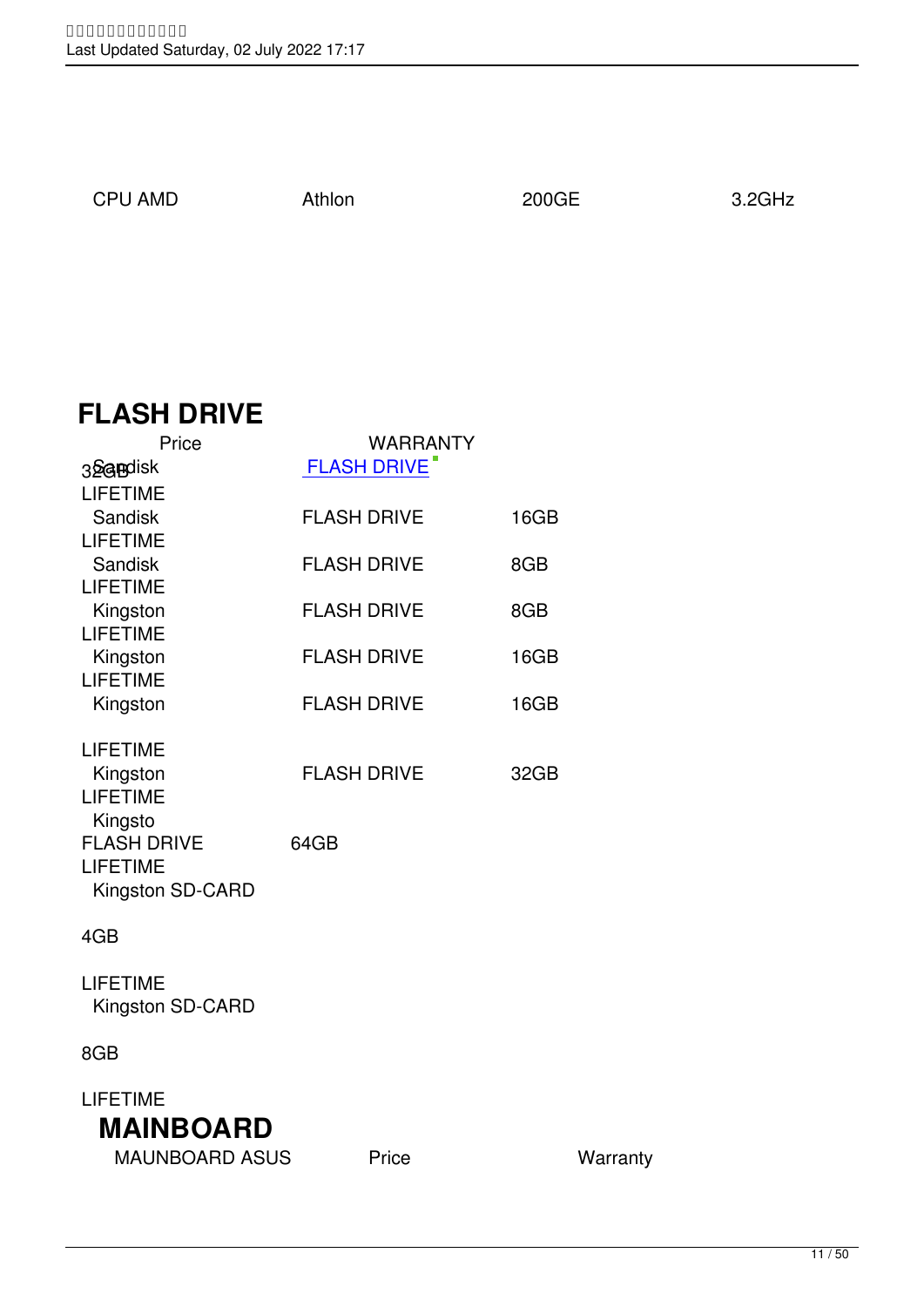ROG MAXIMUS Z690 EXTIREME 3-Y ROG MAXIMUS Z690 FORMUSDA ROG MAXIMUS Z690 APE26,500 ROG MAXIMUS Z690 HERO.900 ROG STRIX Z690-E GAMING3000FI ROG STRIX Z690-F GAMING 8000FI ROG STRIX Z690-A GAMING 5000FI D4 ROG STRIX A690-I GAMING WIFI TUF GAMING A690-PLUS 9,000 D4 TUF GAMING Z690-PLUS D300 PRIME Z690-P- D5 CSM 7,700 PRIME Z690-P-D4-CSM 6,990 PRIME Z690M-PLUS D4 6,900 TUF H670 PRO WIFI D4 7,700 PRIME H670-PLUS-D4 5,600 ROG STRIX B660-G GAMENGOWIFI ROG STRIX B660-I GAMING WIFI ROG STRIX B660-A GAMING WIFI D4 TUF B660M-PLUS D4 5,650 TUF B660M-E D4 4,650 TUF B660M-PLUS WIFI D4,950 TUF B660-PLUS WIFI D4 7,150 PRIME B660-PLUS D4 5,400 PRIME B660M-A WIFI D4 4,900 PRIME B660M-A-D4 5,200 PRIME B660M-K-D4-CSM 3,850 PRIME H610M-E-DE-CSM3,150 PRIME H610M-D D4 3.150 3-Y PRIME H610M-K 2,790 ROG MAXIMUS XII FORMULA50 ROG MAXIMUS XII APEX 12,650 MAINBOARD ROG MAXIMUS XII HERO 102,1500

ASUS ROG STRIX Z590-E GAMING3WUFI

ROG STRIX Z590-F GAMING OWNFI ROG STRIX Z590-I GAMING 500FI ROG STRIX Z590-A GAMING 200 TUF GAMING Z590-PLUS 8,0800 TUF GAMING Z590-PLUS6,450 TUF GAMING B560-PLUS 5,000 PRIME Z590-P 5,590 PRIME H570M-PLUS 4.350 ROG STRIX B560-F GAMING WIFI ROG STRIX B560-A GAMING WIFI

ROG STRIX B560I GAMING350Fi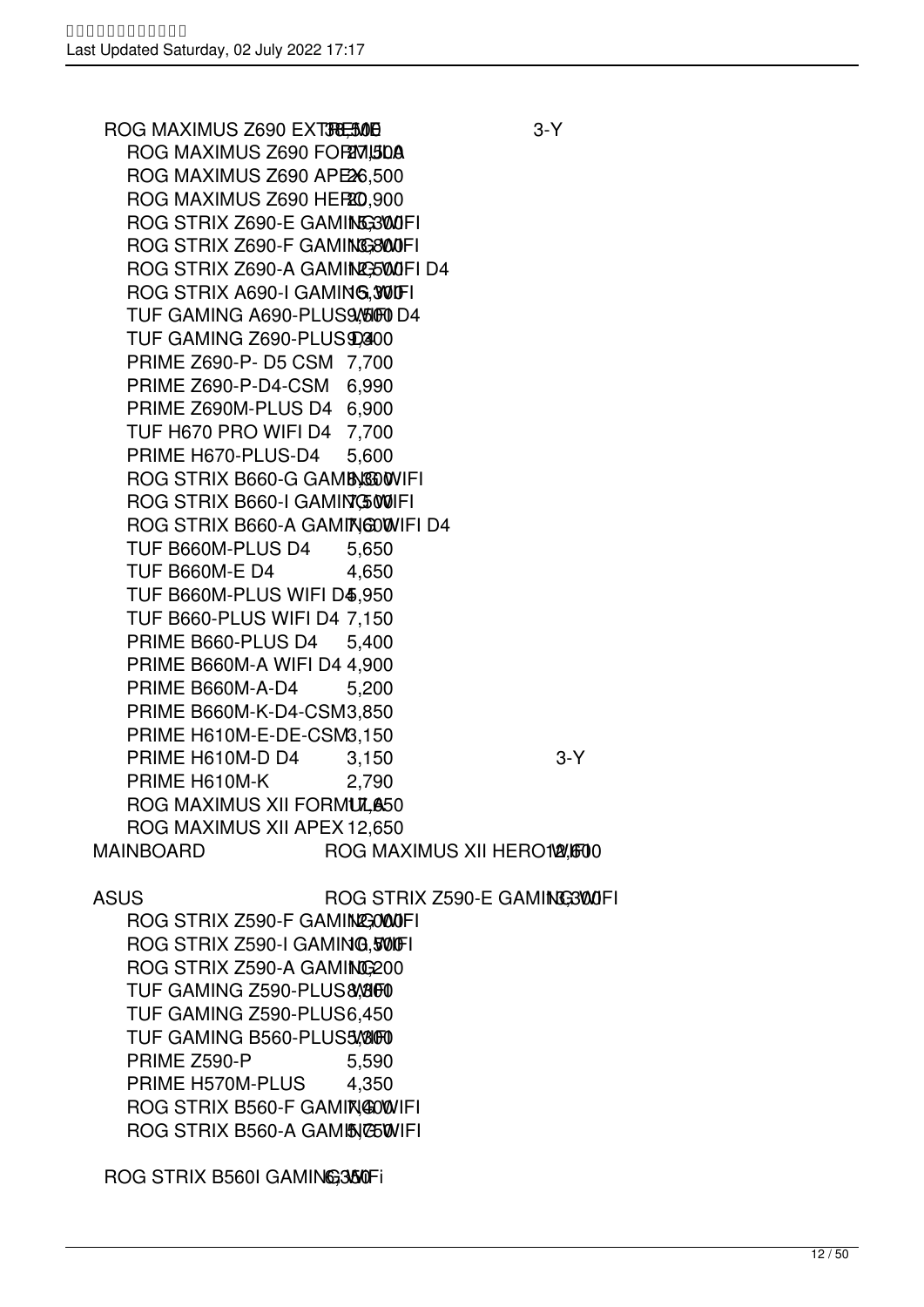ROG STRIX Z490-I GAMING 290 ROG STRIX Z490-G GAMING WIFI

ROG STRIX Z490-F GAMING 600

ROG STRIX Z490-H GAMING00 ROG STRIX Z490-A GAMING00 PRIME Z490-A/CSM 7,750 TUF GAMING H570-PRO WFOO ROG STRIX H470-I GAMING50 ROG STRIX B460-I GAMING 90 ROG STRIX B460-H GAMING 50 ROG STRIX B460-F GAMIAG00 ROG STRIX B460-G GAMING 50 PRIME B560 PLUS 3,890 PRIME B560M-K 3,150 PRIME H510M-K 2,450 PRIME B460I-PLUS 3,400 PRIME B460M-K 2,750 ROG ZENITH EXTREME ALGREGIO X399 TUF H470 PRO WIFI 5,090 TUF B460 PRO WIFI 4,850 TUF B460 PLUS 3,850 TUF B460M PLUS WIFI 4,990 TUF B460M-PLUS 3,750 PRIME H410M-E 2,250 PRIME H410M-K call PRIME H410M-C/CSM call ROG STRIX Z390-E GAMIN@00 ROG STRIX Z390-F GAMING50 ROG STRIX Z390-H GAMING00 ROG STRIX Z390I GAMINGall TUF Z390M PRO GAMING4,900 ROG MAXIMUS IX CODE 7,500 ROG MAXIMUS-X-APEX 7,500

 PRIME H310M-D/CSM 1,900 PRIME H310M-A 1,900 PRIME H310M-E 1,800 PRIME H310M-K 1,550 ROG STRIX X299-E GAMING 200 AM4 ROG STRIX X570-E GAMING AM4 ROG STRIX X570-I GAMMONG AM4 ROG STRIX X570-F GAMENING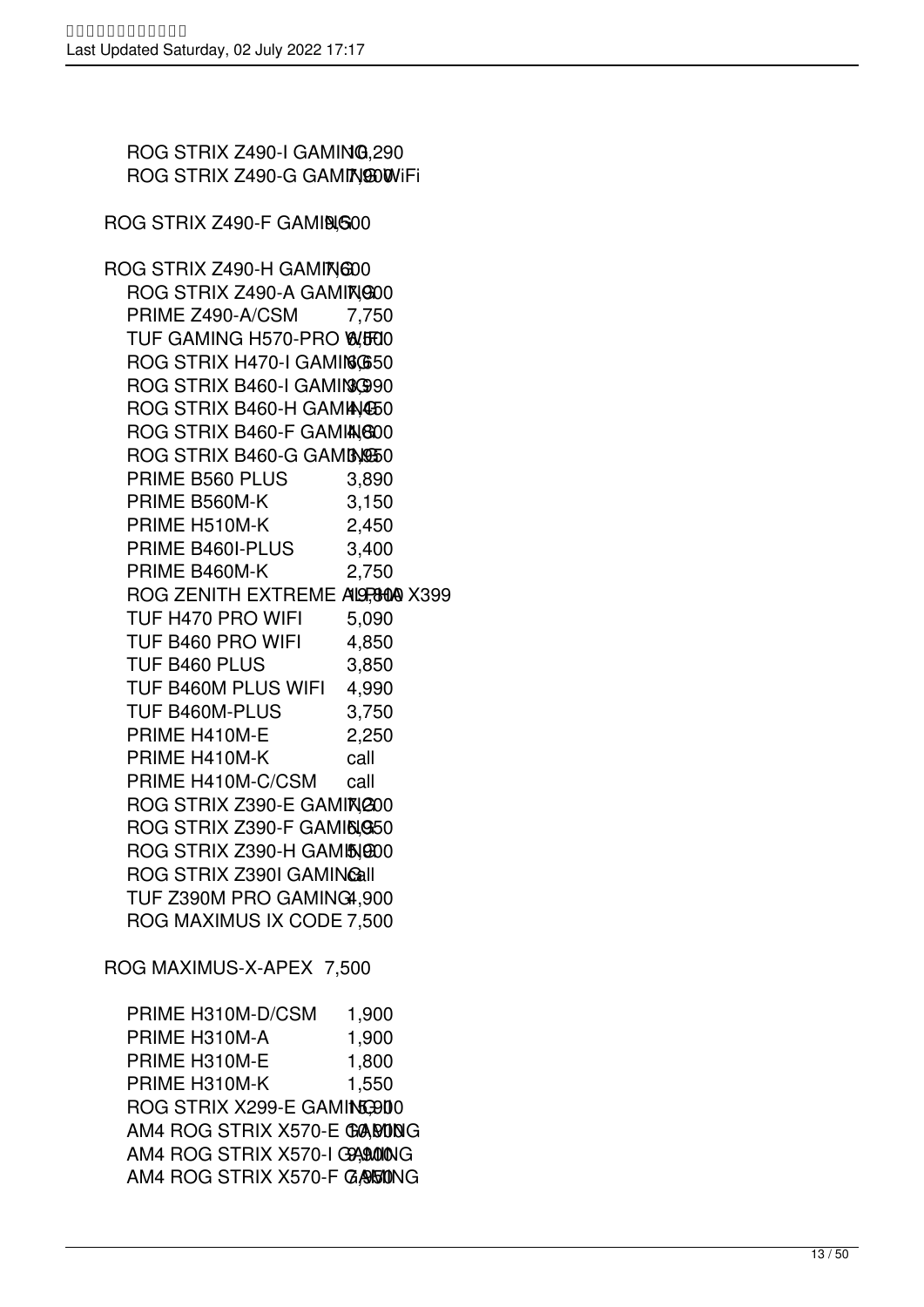AM4 TUF X570 PLUS GAMING WIFI AM4 TUF X570 PLUS GAMINGO AM4 ROG STRIX B550-F GAMENING AM4 ROG STRIX B550-I GGA&MONG AM4 PRIME B550M-K 3050 AM4 PRIME A320M-A 1,250 AM4 PRIME A320M-K 1,650 AM4 PRIME B450M-A 2,290 AM4 PRIME B550M-K 3,450 AM4 TUF B450M PRO GAMING AM4 TUF B450M PLUS GAMBOG AM4 TUF B550M-K 2,750 AM4 TUF B550 PLUS GAM5 INSSO AM4 TUF B550M-PLUS GAMBOG AM4 TUF A520M-PLUS GAMBOG AM4 PRIME A520-E 2,400 AM4 PRIME A520M-A/CSM2,300 AM4 TUF X470-PRO WIF15,520 MAINBOARD Z690 AORUS MASTER 16,590 3-Y GIGABYTE Z690 AORUS ELITE DDR48,900 Z690 GAMING X DDR4 7,200 Z690 UD DDR5 6,990 Z690 UD DDR4 6,490 Z590 AORUS MASTER 13,200 Z590 AORUS PRO AX 9,300 Z590 AORUS ELITE AX 7,850 Z590 AORUS ELITE 6,500 Z590 GAMING 6,200 Z590-UD 5,500 B660 AORUS MASTER DDR500 B660 GAMINGX DDR4 5,590 B660 GAMING X DDR5 5,500 B660 DS3H DDR4 4,600 B660M AORUS PRO DDR4,250 B660M DS3H DDR4 3,600 H610M-S2H DDR4 2,700 H610M-H DDR4 2,900 Z490I AORUS ULTRA 8,200 H510M S2H 2,550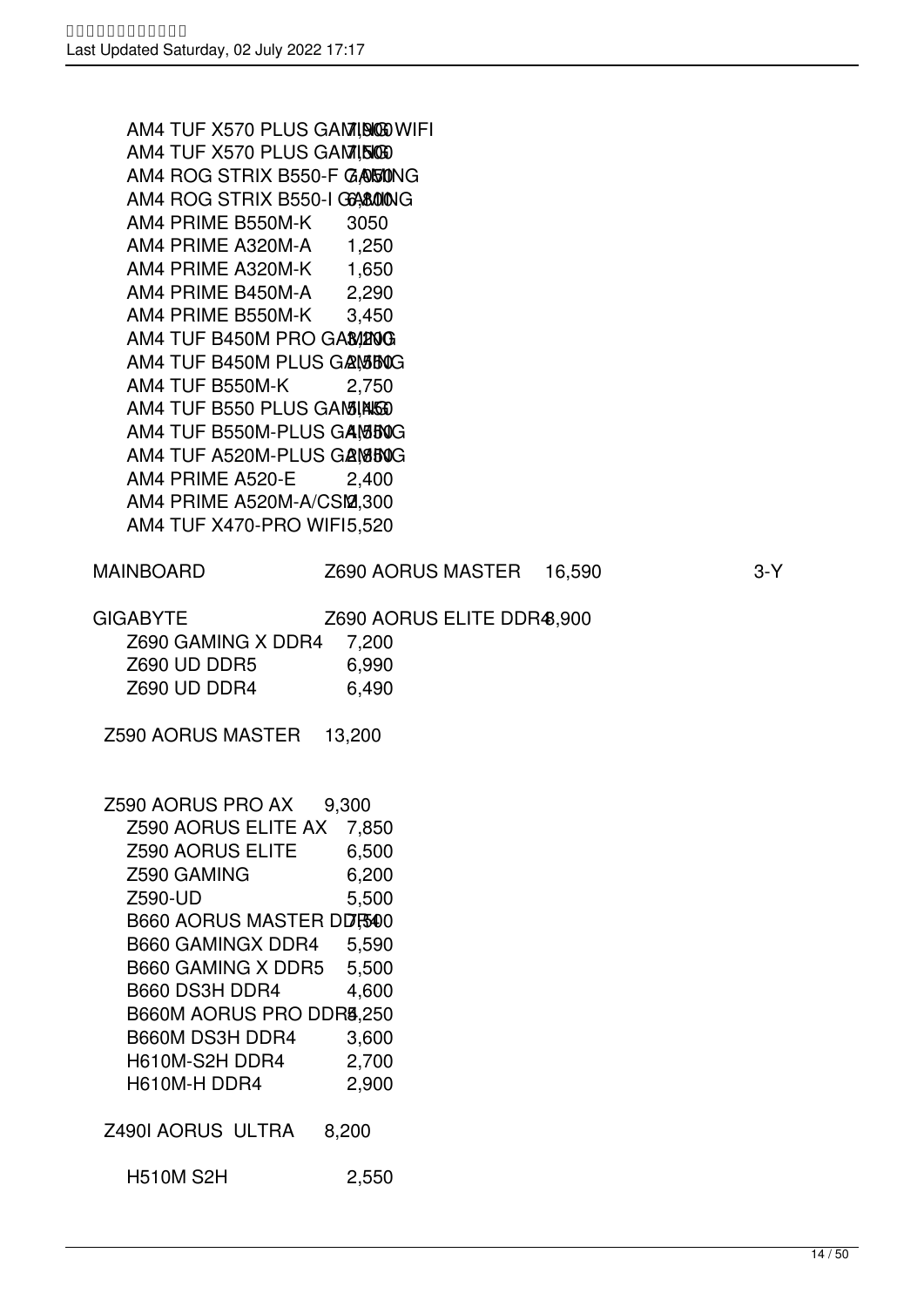| <b>H510M-S2</b>                    | 2,300                      |
|------------------------------------|----------------------------|
| H410M-H                            | 2,050                      |
| H410M-S2 V2                        | 1,900                      |
| <b>B560M AORUS PRO</b>             | 4,300                      |
| <b>B560 HD3</b>                    | 3,850                      |
| <b>B460M AORUS PRO</b>             | 3,300                      |
| B460M-GAMING HD                    | 2,300                      |
| B460 AORUS PRO AC                  | 4,100                      |
| <b>H310M-S2H</b>                   | 1,750                      |
| <b>H310M-H</b>                     | 1,700                      |
| <b>H81M-DS2</b>                    | 1,650                      |
| H61M DS2                           | 2,450                      |
| AM4 A320M-S2H                      | 1,650                      |
| AM4 B450M-S2H                      | 2,050                      |
| AM4 B450M-DS3H                     | 2,350                      |
| AM4 B550M-DS3H                     | 3,500                      |
| AM4 B550M AORUS ELITB, 750         |                            |
| AM4 B550M AORUS PRO4,250           |                            |
| AM4 B550 AORUS ELITE 5,290         |                            |
| AM4 B55 AORUS PRO A06,600          |                            |
| AM4 X570 GAMING X                  | 5,150                      |
| AM4 X570 UD                        | 4,950                      |
| AM4 X570 AORUS ELITE MASSUTER      |                            |
| AM4 X570S AORUS ELITEB, 100        |                            |
| AM4 X570 AORUS PRO WERHOO          |                            |
| <b>MAINBOARD</b>                   | MPG Z690-CARBON WIFI14,500 |
| <b>MSI</b>                         | MPG Z690-FORCE WIFI 14,550 |
| MPG Z690 EDGE WIFI DDR04900        |                            |
| Z690 TOMAHAWK WIFI D <b>DR2</b> 00 |                            |
| MPG Z690 TORPEDO                   | 9,900                      |
| PRO A690-A WIFI DDR5               | 8,900                      |
| PRO Z690-A WIFI DDR4               | 7,590                      |
| PRO Z690-A DDR4                    | 7,150                      |
| PRO Z690-P DDR4                    | 6,950                      |
| Z690-A Lightning                   | 7,650                      |
| H61M-B PRO DDR4                    | 2,750                      |
|                                    |                            |
| Z590 - A PRO Lightning             | 5,950                      |
|                                    |                            |
| <b>Z590-A PRO</b>                  | 5,400                      |
|                                    |                            |
| H510M PRO                          | 2,600                      |
| <b>B560 TORPEDO</b>                | 5,350                      |
| <b>B560M PRO</b>                   | 3,100                      |
| B560M-A PRO                        | 3,100                      |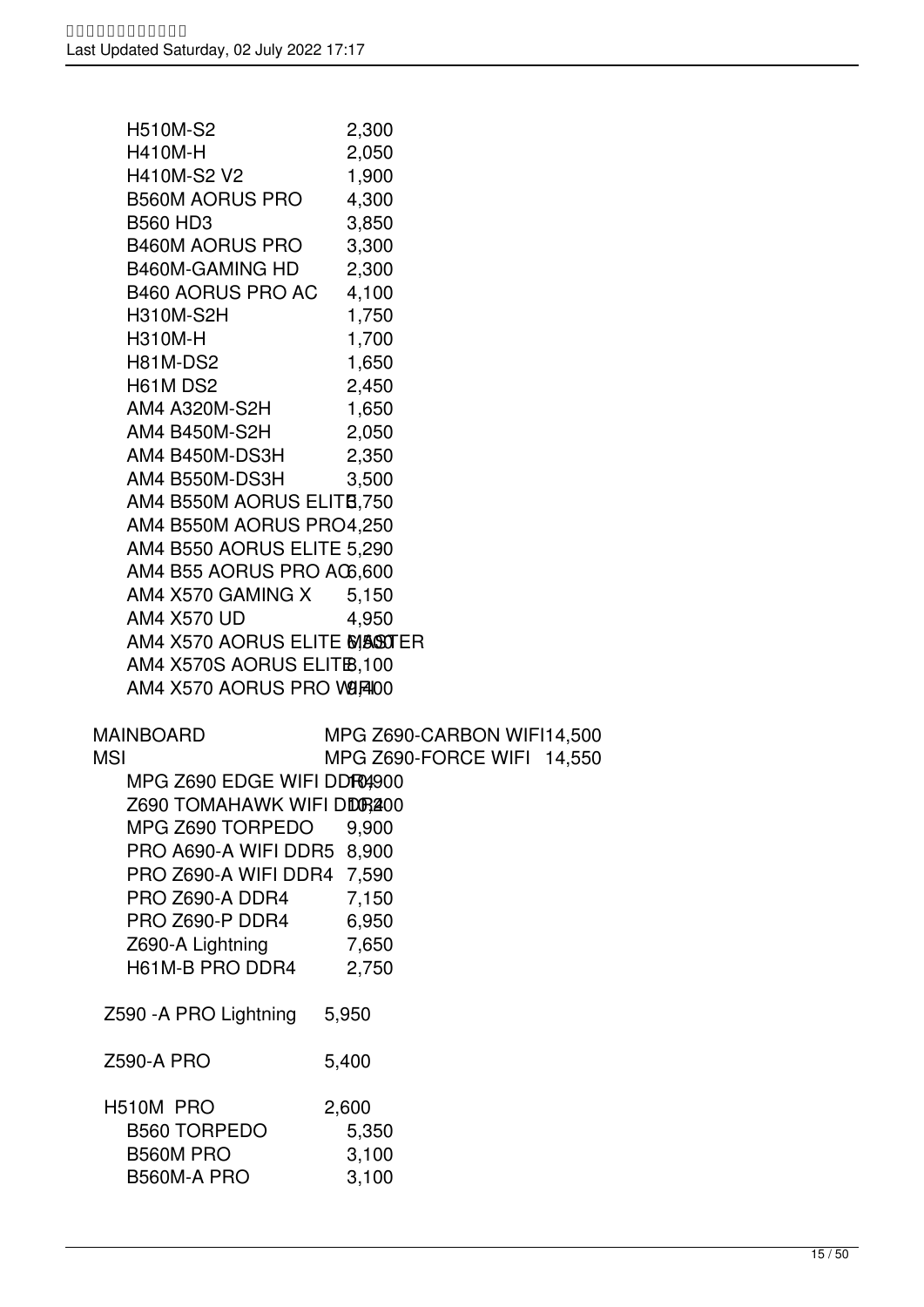| <b>B560M-PRO-E</b><br>H410M-A PRO<br>B365M PRO VH<br>B350M PRO VD PLUS<br><b>H310M GAMING PLUS</b><br>H310M PRO VH PLUS<br>H310M PRO VDH PLUS<br>H310M PRO VD<br>H110M GAMING<br><b>AM4 A320A-PRO</b><br>AM4 A320M-PRO VDH PLU800<br>AM4 B450M PRO-VDH MA2,500<br>AM4 B450M-A PRO MAX 1,800<br>AM4 B450-A PRO MAX<br>AM4 A520M A PRO<br>AM4 MAG B550 TOMAHAWK50<br>AM4 B550M-MORTAR<br><b>AM4 B550-A PRO</b><br>AM4-B550M PRO-VDH WIF, B00<br><b>AM4 X570-A PRO</b><br>AM4 X570 MPG GAMING PUSS | 2,600<br>2,350<br>2,200<br>1,490<br>1,800<br>1,500<br>1,820<br>1,650<br>2,400<br>1,150<br>2,950<br>1,800<br>4,650<br>4,350<br>5,300 |                |  |
|-------------------------------------------------------------------------------------------------------------------------------------------------------------------------------------------------------------------------------------------------------------------------------------------------------------------------------------------------------------------------------------------------------------------------------------------------------------------------------------------------|-------------------------------------------------------------------------------------------------------------------------------------|----------------|--|
| Z690-PHANTOM GAMING4,500<br><b>MAINBOARD</b><br><b>ASROCK</b>                                                                                                                                                                                                                                                                                                                                                                                                                                   | <b>Z590 STEEL LEGEND</b><br><b>Z590M PRO4</b>                                                                                       | 6,700<br>5,200 |  |
| Z590M PHANTOM GAMING400<br>Z590M-ITX                                                                                                                                                                                                                                                                                                                                                                                                                                                            | 5,600                                                                                                                               |                |  |
| Z490-PG-VELOCITA<br>Z490 PRO4                                                                                                                                                                                                                                                                                                                                                                                                                                                                   | 8,800<br>4,900                                                                                                                      |                |  |
| Z490 STEEL LEGEND<br>Z490 PHANTOM GAMING4,550<br>H670M-ITX/AX DDR4<br>B660M-IYX/AC<br>B660M PRO-RS DDR4<br>B660M-HDV DDR4<br>H610M-HDV/M.2<br><b>B560 STEEL LEGEND</b><br><b>B560M STEEL LEGEND</b><br>B560M HDV<br><b>H510M HDV M.2</b><br>H510M HDV                                                                                                                                                                                                                                           | 5,700<br>6,100<br>4,150<br>4,300<br>3,400<br>2,950<br>4,750<br>4,250<br>2,650<br>2,350<br>2,350                                     |                |  |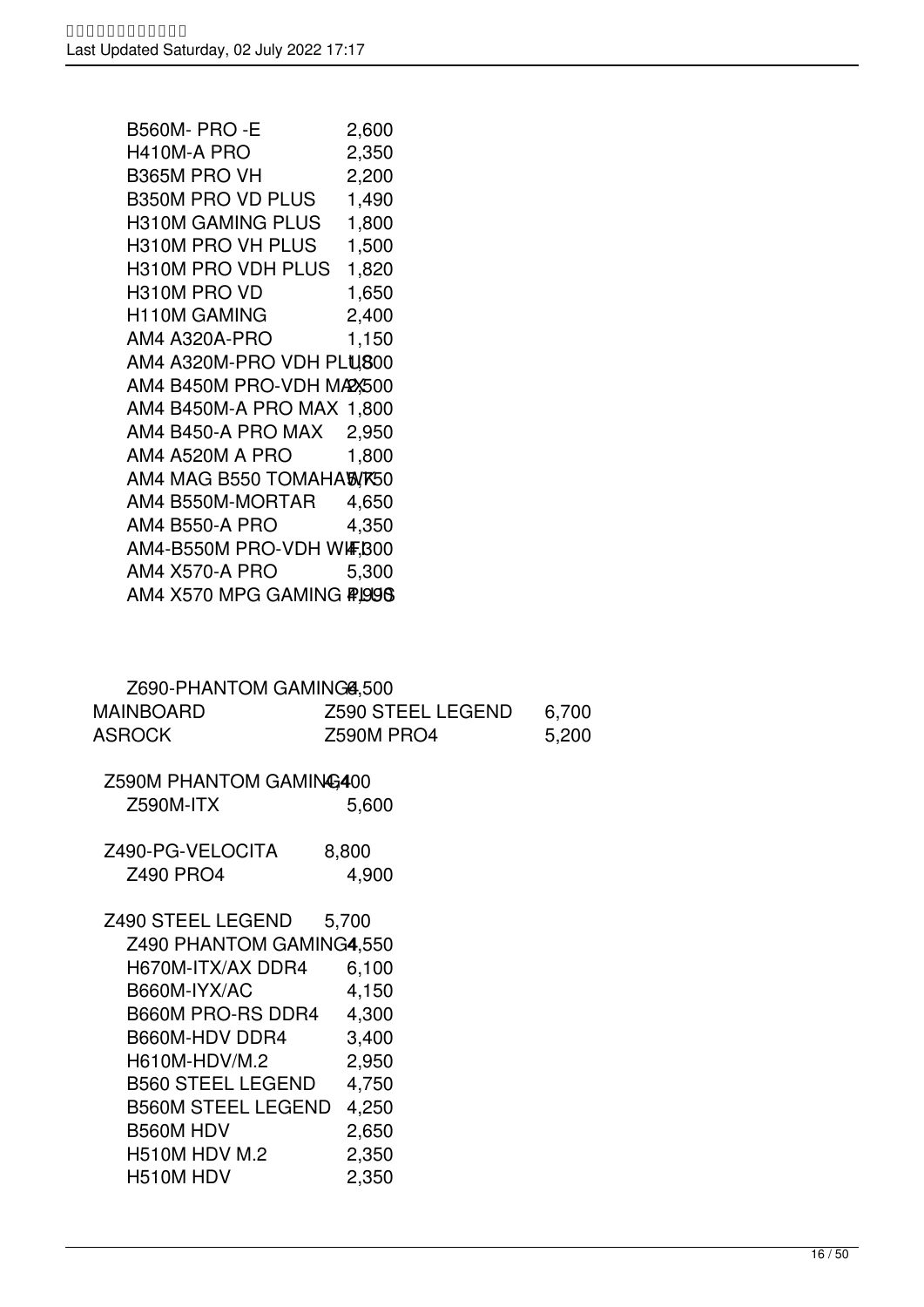| H470 PHANTOM GAMING3,050   |                |       |       |
|----------------------------|----------------|-------|-------|
| H570M-PRO4                 | 3,790          |       |       |
| H410M-HDV                  | 2,090          |       |       |
| H410M-HVS                  | 1,990          |       |       |
| <b>B460 STEEL LEGEND</b>   | 3,750          |       |       |
| B460M STEEL LEGEND 3,600   |                |       |       |
| <b>B460 PRO4</b>           | 3,350          |       |       |
|                            |                |       |       |
| <b>B460M-PRO4</b>          | 2,900          |       |       |
| B460 Phantom GAMING 42,990 |                |       |       |
|                            |                |       |       |
| H310CM-HDV                 | 1,750          |       |       |
| H310CM-DVS                 | 1,450          |       |       |
| AM4 B550 STEEL LEGEND,500  |                |       |       |
| AM4 B550M STEEL LEGEAND00  |                |       |       |
| AM4 B550 PRO4              | 3,900          |       |       |
| AM4 B450 STEEL LEGENB,250  |                |       |       |
| AM4 A320M-DVS              | 1,190          |       |       |
| AM4 X570M PRO4             | 3,800          |       |       |
| AM4 X570 PRO4              | 5,770          |       |       |
| AM4 X570 Extreme           | 7,750          |       |       |
| AM4 X570 STEEL LEGEND, 550 |                |       |       |
| Q270 PRO BTC+              | 6,500          | $1-Y$ |       |
| <b>MAINBOARD</b>           | H310M PLUS     | 1,500 |       |
| <b>GALAX</b>               | <b>H410M</b>   | call  |       |
| <b>B460M</b>               | 2,300          |       |       |
| <b>B550M</b>               | 2,700          |       |       |
| <b>B450M</b>               | 1,790          |       |       |
| A320M                      | 1,370          |       |       |
| <b>MAINBOARD</b>           | H510MH/E       | 2,190 | $3-Y$ |
| <b>Biostar</b>             | H310MHP        | 1,650 | $3-Y$ |
|                            |                |       |       |
| A68N-5600E                 | 2,1000         | $3-Y$ |       |
| A68N-2100K                 | 1,550          | $3-Y$ |       |
| TB360-BTC PRO              | 6,300          | $1-Y$ |       |
| TZ50-BTC DUO               | 7,500          | $1-Y$ |       |
| <b>VGA CARD</b>            |                |       |       |
| Price                      | <b>WARRNTY</b> |       |       |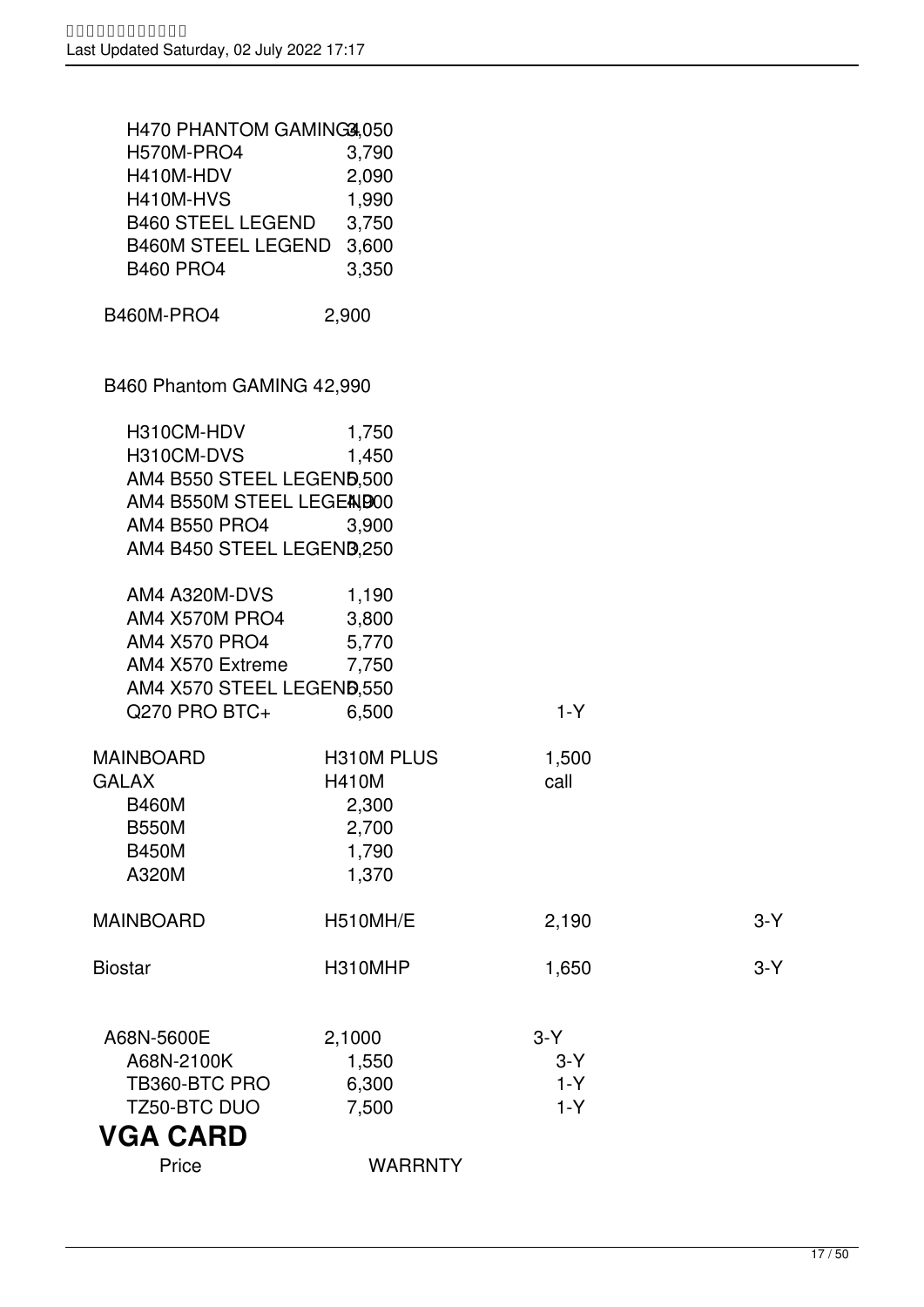| <b>VGA ASUS</b>                 | GT 1030 OC | 2GB DDR3 | 64bit  |
|---------------------------------|------------|----------|--------|
| GT 710                          | 2GB DDR3   | 64bit    | 1,790  |
| GT 730-4H-SL                    | 2GB DDR5   | 64bit    | 3,150  |
| GT730-SL                        | 2GB DDR5   | 64bit    | 2,700  |
| RX-5500 XT DUAL OC 8GB DDR6     |            | 128bit   | call   |
| RX-5500XT GAMING OC8GB DDR6     |            | 128bit   | call   |
| RX 5600 XT GAMING OGGB DDR6     |            | 192bit   | call   |
| RX 66500 XT STRIX ROOGG DDR6    |            | 128bit   | 17,900 |
| RX-6650XT O8D DUAL 8GB DDR6     |            | 128bit   | 16,000 |
| RX-6800 TUF GAMING OGGB DDR6    |            | 256bit   | call   |
| RX-6800 ROG STRIX GAMBIES DDDR6 |            | 256bit   | call   |
| TUF GTX 1650 OC 4GB DDR6        |            | 192bit   | 10,500 |
| TUF GTX 1650 SUPER CAGB DDR6    |            | 192bit   | call   |
| <b>TUF GTX 1660 OC</b>          | 6GB DDR6   | 192bit   | 13,600 |
| TUF GTX 1660Ti OC               | 6GB DDR6   | 192bit   | 13,800 |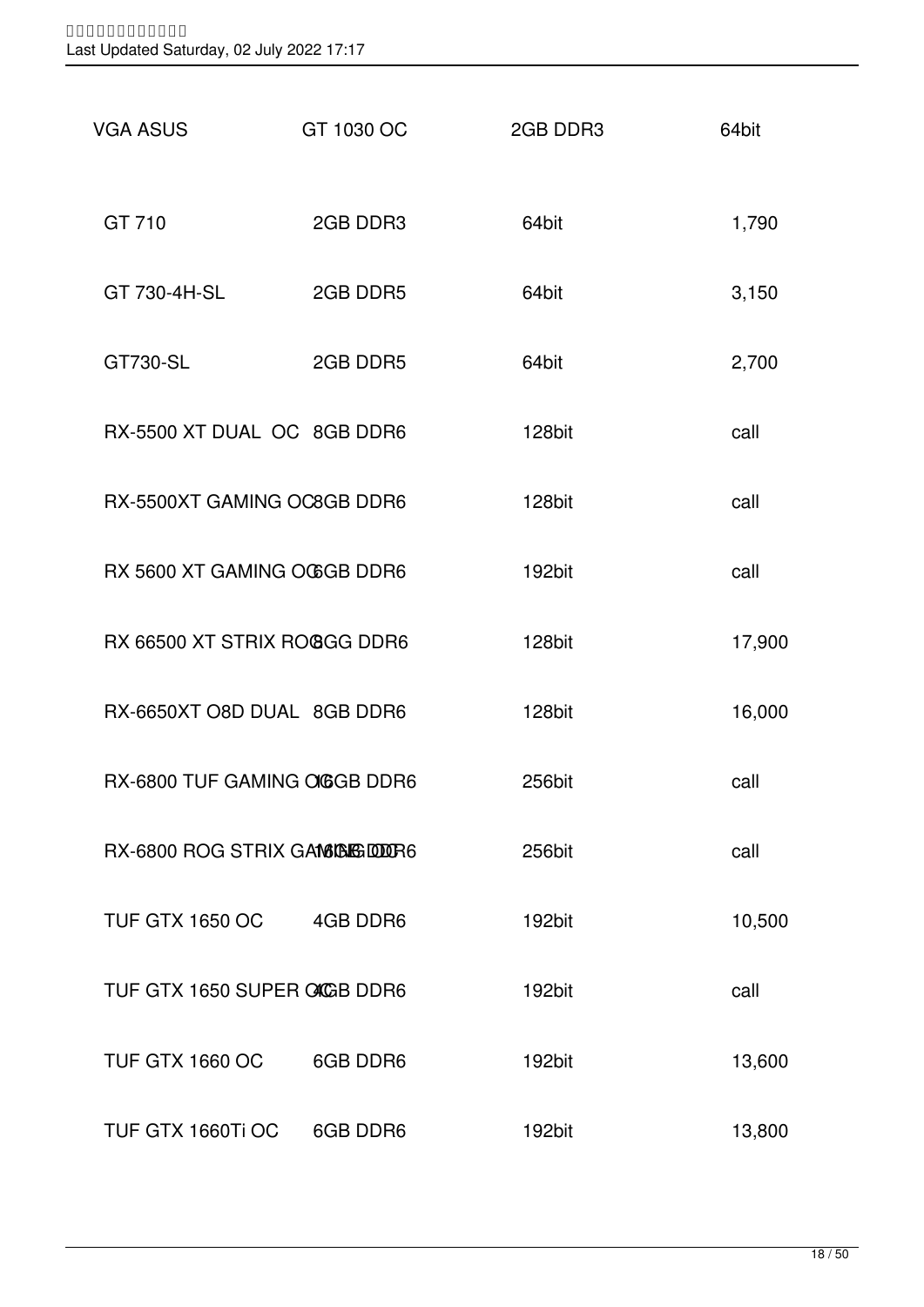| STRIX GTX 1660 Ti O6GGEBODR6  |           | 192bit | 19,500 |
|-------------------------------|-----------|--------|--------|
| RTX 2060 DUAL OC 6GB DDR6     |           | 192bit | 11,900 |
| RTX 2060 TUF OC 6GB DDR6      |           | 192bit | 14,500 |
| RTX 2060 STRIX SUPERBOB DDR6  |           | 192bit | call   |
| RTX 3050 DUAL O8G 8GB DDR6    |           | 128bit | 14,000 |
| RTX 3060 KO O12G-V2 12GB DDR6 |           | 192bit | 16,500 |
| RTX 3060 TUF GAMING 12GB DDR6 |           | 192bit | 16,900 |
| RTX 3060TI DUAL O8G 8GB DDR6  |           | 256bit | 19,900 |
| RTX ROG STRIX 3060 12GB DDR6  |           | 192bit | 19,900 |
| RTX ROG STRIX 3060TI8GBDDR6   |           | 256bit | 24,600 |
| RTX 3070 TUF OC               | 8GBDDR6   | 256bit | call   |
| RTX 3070TI TUF O8G 8GB DDR6   |           | 256bit | 28,500 |
| RTX ROG STRIX 3070 TBGBDDR6   |           | 256bit | 29,900 |
| RTX NOCTUA 3080 O1000GBGDDR6  |           | 256bit | 37,000 |
| <b>RTX TUF 3080</b>           | 10GBGDDR6 | 256bit | 34,500 |
| RTX TUF 3080TI O12G 12GBGDDR6 |           | 352bit | 55,900 |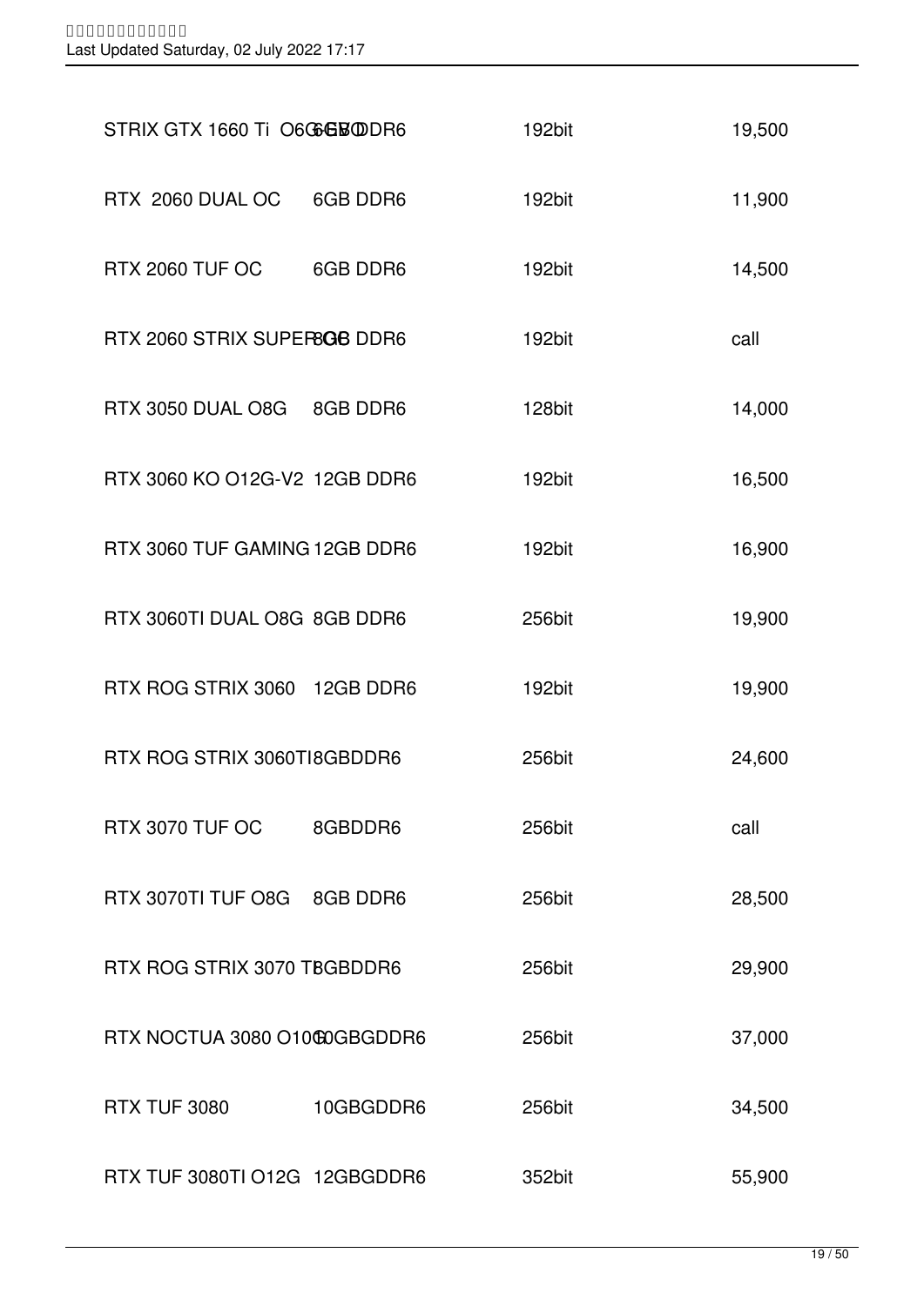| RTX ROG STRIX 3080 O10GB GDDR6  |                 | 256bit                       | 35,500 |
|---------------------------------|-----------------|------------------------------|--------|
| RTX ROG STRIX 3080 O12GB GDDR6  |                 | 256bit                       | 47,000 |
| RTX ROG STRIX 3080 TII 2GBGDDR6 |                 | 352bit                       | 60,500 |
| RTX ROG STRIX 3090 O24GB GDDR6  |                 | 384bit                       | 72,500 |
|                                 |                 |                              |        |
| <b>VGA MANLI</b>                | <b>RTX 2060</b> | 12GB DDR6                    | 192bit |
| RTX 3050 GALLARGO 8GB DDR6      |                 | 128bit                       | 15,000 |
| RTX 3060TI GALLARDO 8GB DDR6    |                 | 256bit                       | 19,500 |
| <b>RTX 3070TI</b>               | 8GB DDR6        | 256bit                       | 27,000 |
| RTX 3070TI GALLARDO 8GB DDR6    |                 | 256bit                       | 28,000 |
|                                 |                 |                              |        |
| <b>VGA MSI</b>                  |                 | GTX 1650 SUPER AERO4COM DDR5 | 128bit |
| GTX 1650 VENUS XS OCGB DDR6     |                 | 128bit                       | 7,200  |
| GTX 1660 SUPER VENT6ISBXBD86    |                 | 128bit                       | 13,000 |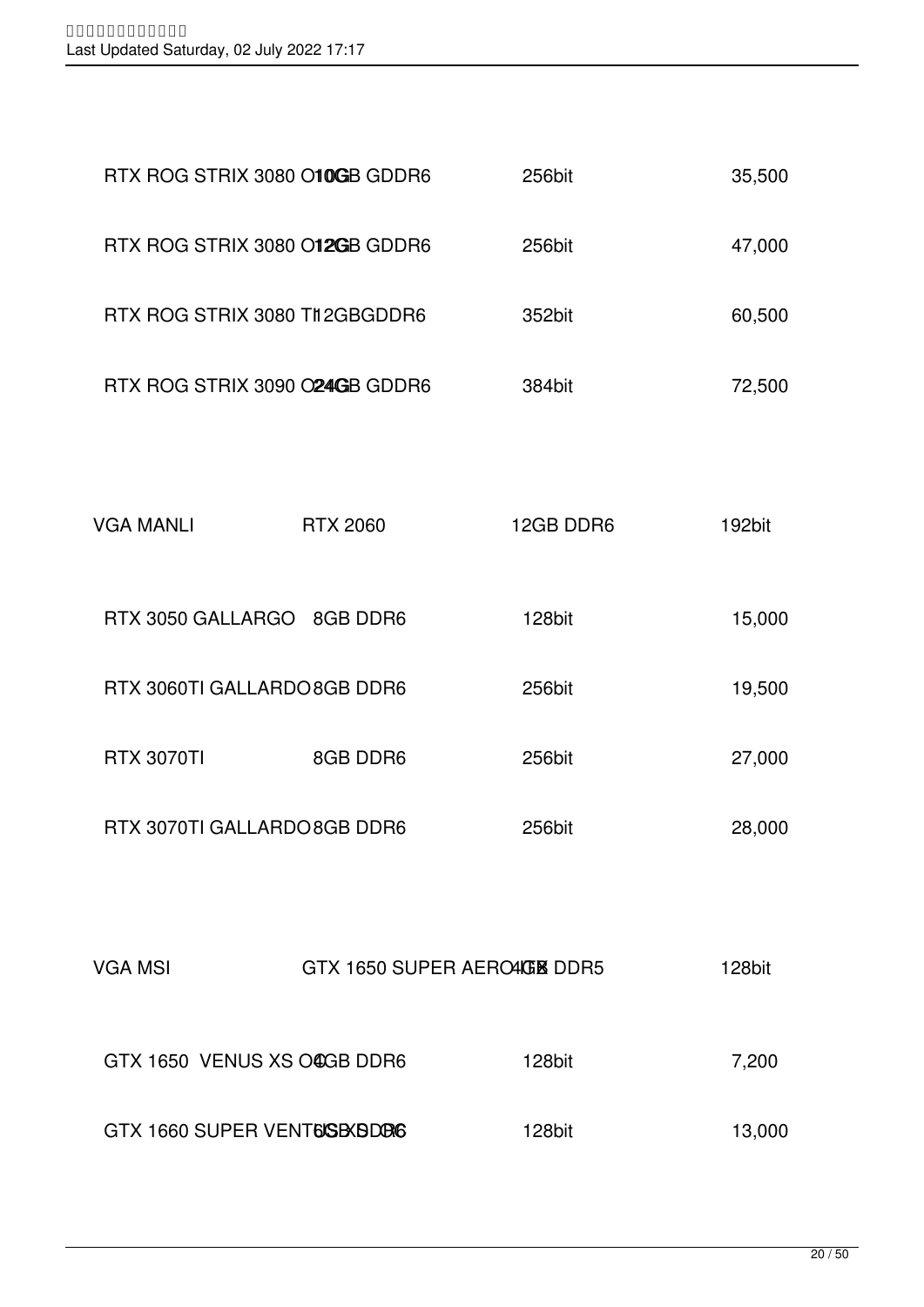| GYX 1660 VENTUS XS COCB DDR6      | 128bit | 11,500 |
|-----------------------------------|--------|--------|
| RTX 2060 SUPER GAMING BXDDR6      | 256bit | call   |
| RTX 2060 VENTUS OC 6GB DDR6       | 192bit | 11,900 |
| RTX 2060 VENTUS OC 12GB DDR6      | 192bit | 19,500 |
| RTX 3050 VENTUS 2X OSGB GDDR6     | 128bit | 13,500 |
| RTX 3050 GAMING X 8GB GDDR6       | 128bit | 13,900 |
| RTX 3060 GAMING X 12GB GDDR6      | 192bit | 17,200 |
| RTX 3060 VENTUS 2X OC2GB GDDR6    | 192bit | 15,500 |
| RTX 3060TI VENTUS 2X8GB GDDR6     | 192bit | 19,500 |
| RTX 3060TI GAMING X 8GB DDR6      | 192bit | 21,500 |
| RTX 3070 TI VENTUS 3X8GB GDDR6    | 256bit | 29,500 |
| RTX 3070 TI GAMING TRIGB GDDR6    | 256bit | 29,900 |
| RTX 3080 VENTUS 3X OCOGB GDDR     | 320bit | 37,500 |
| RTX 3080 TI VENTUX 3X1 20GB GDDR6 | 320bit | 62,000 |
| RTX 3080 TI GAMING X TREEB GDDR6  | 320bit | 56,500 |
| RTX 3090 VENTUS 3X OR4GB GDDR6    | 384bit | 66,700 |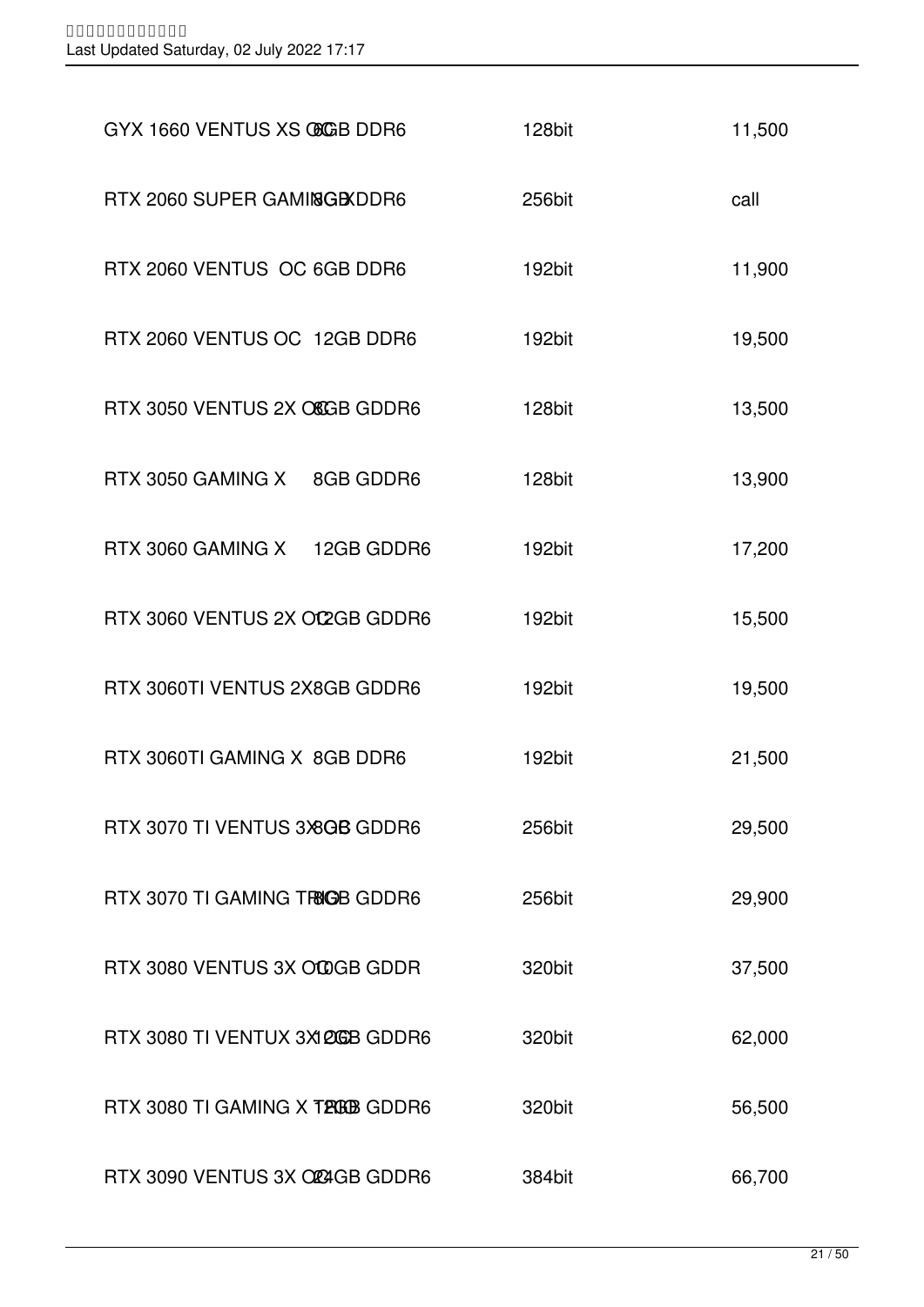| RTX 3090 GAMING X TR240GB GDDR6 |               | 384bit   | call   |
|---------------------------------|---------------|----------|--------|
| GT730 2GB DDR3 2GB DDR3         |               | 64bit    | 1,900  |
| RX 5500 XT GAMING X 8GB DDR6    |               | 192bit   | call   |
| RX5600 XT MECH OC 6GB DDR6      |               | 192bit   | call   |
| RX-6600 MECH 2X 8GB DDR6        |               | 128bit   | 15,900 |
| RX 6600 XT MECH 2X 8GB DDR6     |               | 128bit   | 17,000 |
| RX 6600 XT GAMING X 8GB DDR6    |               | 128bit   | 17,200 |
| RX 6700 XT MECH 2X 12GB DDR6    |               | 256bit   | 27,000 |
| RX 6500XT MECH 2X 4GB DDR6      |               | 128bit   | 9,000  |
| RX 6750XT GAMING 12GB DDR6      |               | 192bit   | 29,900 |
| <b>GIGABYTE</b>                 | GV-N730D3-2GU | 2GB DDR3 | 64bit  |
| GV-N1030D5-2GL                  | 2GB DDR5      | 64bit    | 3,550  |
| GTX 1650 WF2OC                  | 4GB DDR5      | 128bit   | 9,500  |
| GTX 1660OC                      | 6GB DDR5      | 192bit   | 12,900 |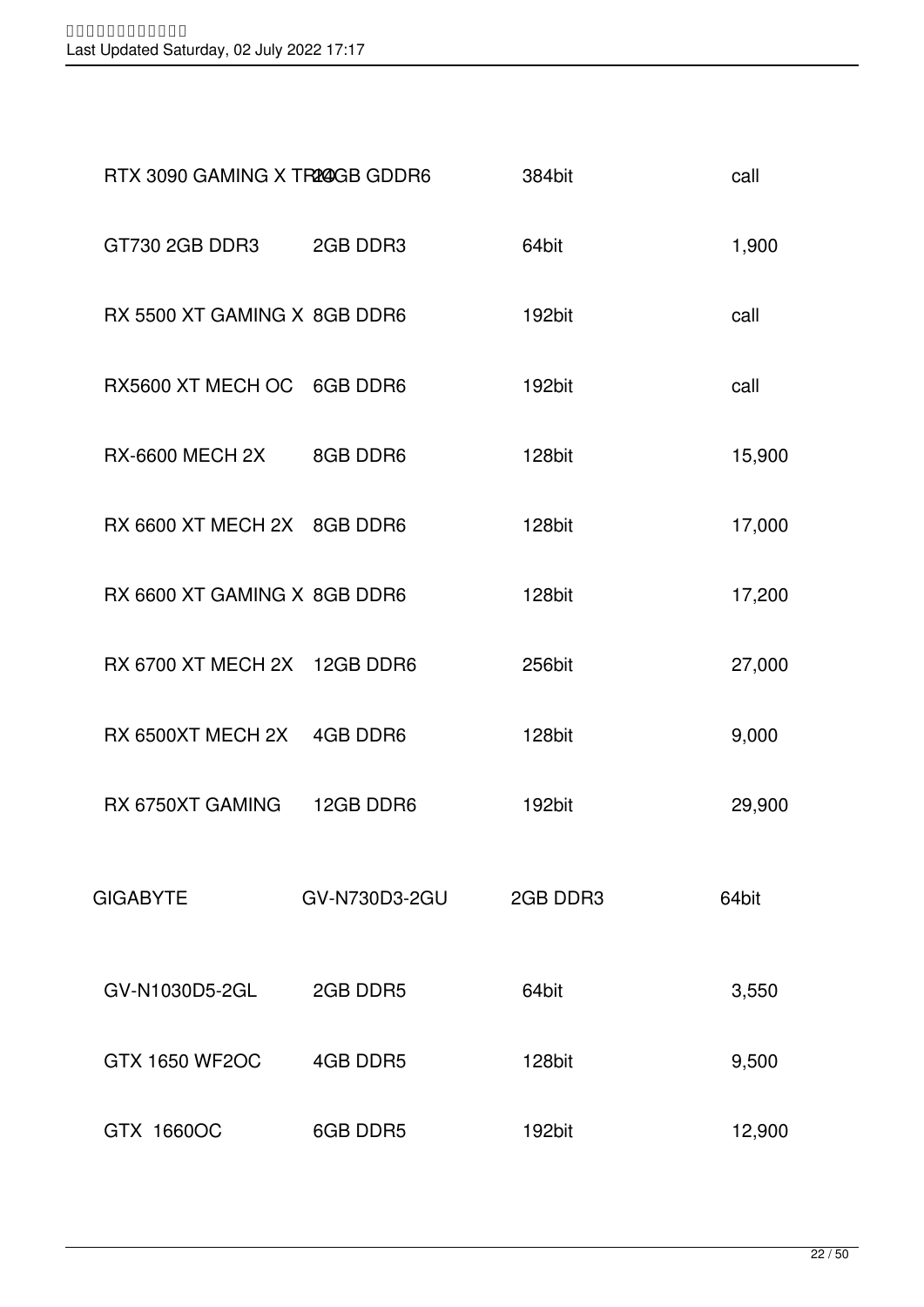| <b>GTX 1660OC</b>             | 6GB DDR6  | 192bit | 13,000 |
|-------------------------------|-----------|--------|--------|
| RTX 1660 SUPER WF 6GB DDR6    |           | 192bit | 13,500 |
| <b>RTX 2060 WF</b>            | 12GB DDR6 | 256bit | 15,000 |
| RTX 3050 EAGLE 8GB GGR6       |           | 128bIT | 13,500 |
| RTX 3050 GAMING OC 8GB DDR6   |           | 128bit | 16,000 |
| RTX 3060 VISION OC 12GB DDR6  |           | 192bit | 17,900 |
| RTX 3060 EAGLE OC 12GB DDR6   |           | 192bit | 17,500 |
| RTX 3060TI EAGLE 8GB DDR6     |           | 256bit | 21,500 |
| RTX 3060TI AORUS ELIBIGB DDR6 |           | 256bit | 24,900 |
| RTX 3070 GAMING OC 8GB DDR6   |           | 256bit | call   |
| RTX 3070 TI VISION OC8GB DDR6 |           | 256bit | 31,900 |
| RTX 3080 GAMING OC 10GB DDR6  |           | 384bit | call   |
| RTX 3080 AORUS MASTERGB DDR6  |           | 384bit | call   |
| RX 6500XT EAGLE 4GB GDDR6     |           | 64bit  | 10,500 |
| RX 6500XT GAMING OC4GB GDDR6  |           | 64bit  | 10,500 |
| RX 6700XT GAMING OC12GB GDDR6 |           | 192bit | 30,500 |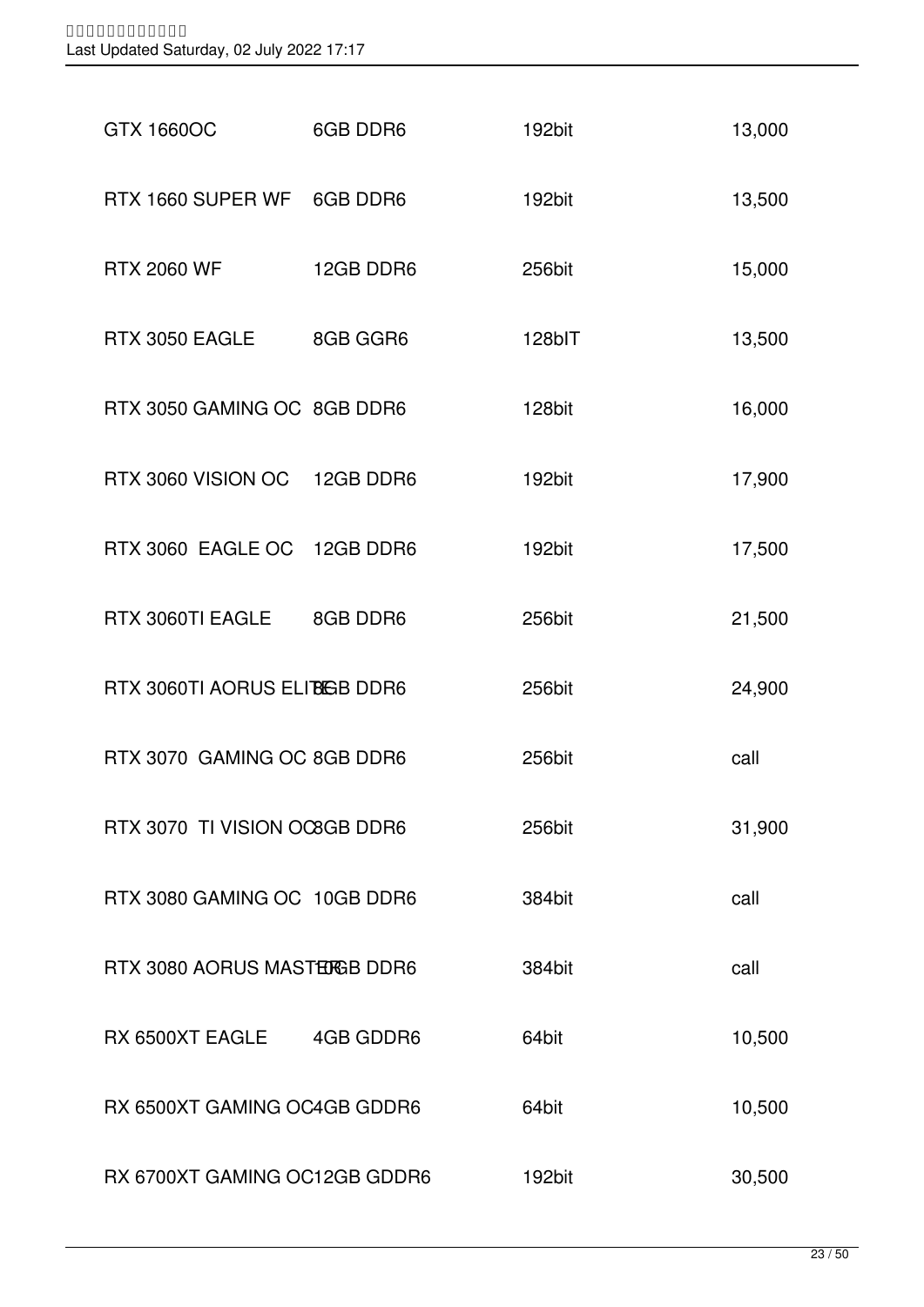| VGA GALAXY               |                                  |        |        |
|--------------------------|----------------------------------|--------|--------|
| GT 710                   | 1GB DDR3                         | 64bit  |        |
| call<br>GT 730           | $3-Y$<br>2GB DDR3                | 64bit  | 2,500  |
|                          |                                  |        |        |
| GT 1030 EXOC<br>2GB DDR5 | 64bit                            | call   | $3-Y$  |
|                          |                                  |        |        |
|                          | GTX 1650EX (1-CLICK OCGB DDR6    | 128bit | call   |
|                          | GTX 1650 SUPER (1-CLICCRECOLTR5  | 128bit | call   |
|                          |                                  |        |        |
|                          | GTX 1660 SUPER EX(1-6GIBIODRG)   | 192bit | call   |
|                          |                                  |        |        |
|                          | GTX 1660 1 CLICK OC 6GB DDR5     | 192bit | 13,500 |
|                          | GTX 1660Ti (1-CLICK OGGB DDR6    | 192bit | 13,900 |
|                          |                                  |        |        |
|                          | RTX 2060 (1-CLICK OC) 6GB DDR6   | 192bit | call   |
|                          |                                  |        |        |
|                          | RTX 2060 SUPER EX (1-8GBCBLORG)  | 256bit | 13,300 |
| RTX 2060 PLUS            | 6GB DDR6                         | 192bit | 14,150 |
|                          |                                  |        |        |
|                          | RTX 2060 PLUS (1-CLICK200B) DDR6 | 192it  | 15,200 |
| <b>RTX 3050 EX</b>       | 8GB DDR6                         | 128bit |        |
|                          |                                  |        | 14,750 |
|                          | RTX 3070 (1-CLICK OC)8GB DDR6    | 256bit | 25,550 |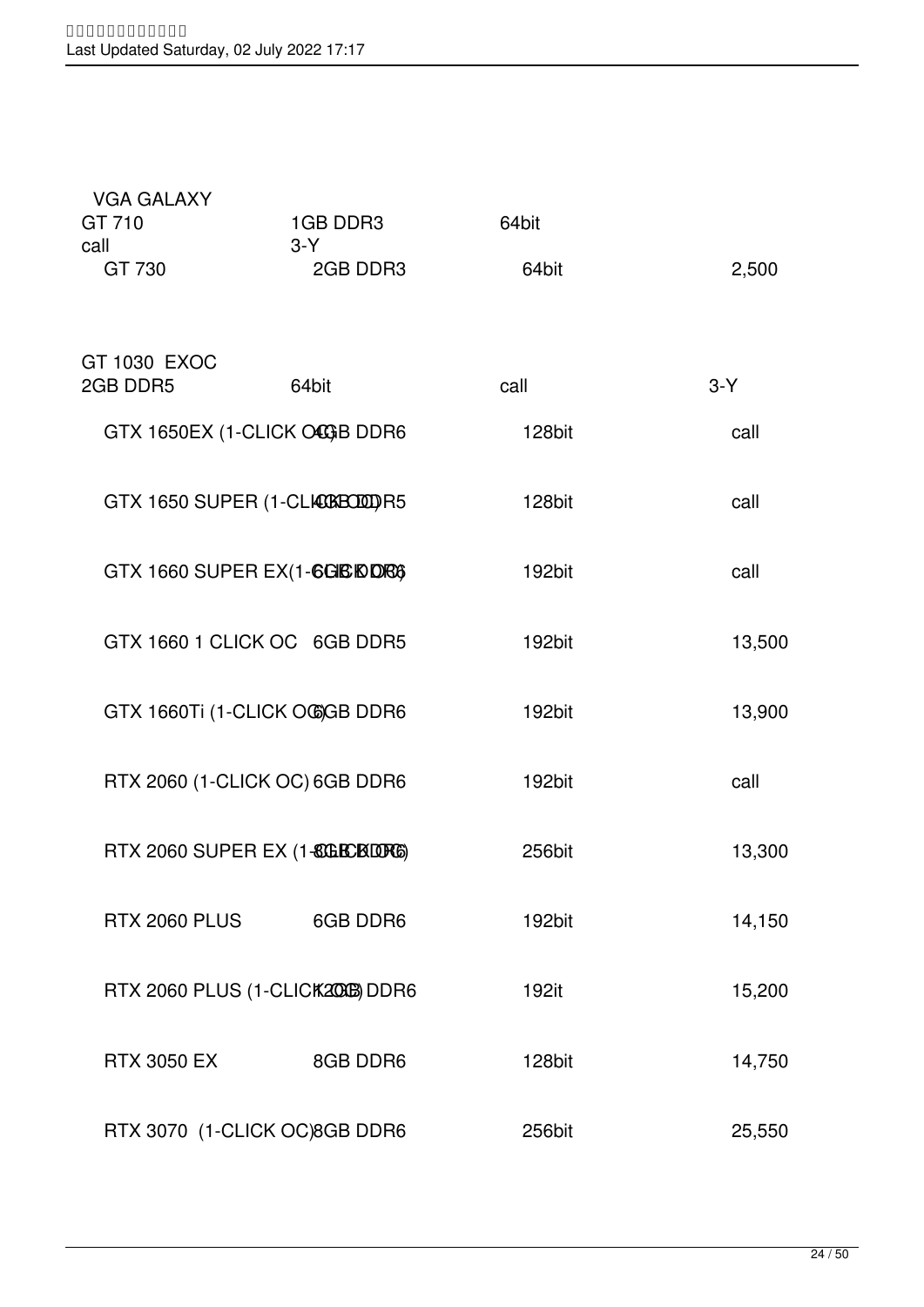| <b>RTX 3080 SG</b> | 10GB DDR6                       | 256bit   | 35,100 |
|--------------------|---------------------------------|----------|--------|
| <b>RTX 3080 SG</b> | 12GBGDDR6X                      | 384bit   | 58,000 |
|                    | RTX 3090 SG (1-CLICK 24GBGDDR6X | 384bit   | call   |
| <b>VGA QUADRO</b>  | P400                            | 2GB DDR5 | 128bit |
| P620               | 2GB DDR5                        | 128bit   | 5,900  |
| P1000              | 4GB DDR5                        | 128bit   | call   |
| P2200              | 5GB DDR5                        | 160bit   | call   |
| P4000              | 8GB DDR5                        | 256bit   | call   |
|                    |                                 |          |        |
| <b>RTX4000</b>     | 8GB DDR5                        | 256bit   | 30,900 |
| <b>RTX5000</b>     | 15GB DDR6                       | 256bit   | call   |
| T400               | 4GB GDDR6                       | 64bit    | 5,800  |
| T600               | 4GB GDDR6                       | 128bit   | 6,990  |
| T1000              | 4GB GDDR6                       | 128bit   | 12,190 |
| T1000              | 8GB GDDR6                       | 128bit   | 14,500 |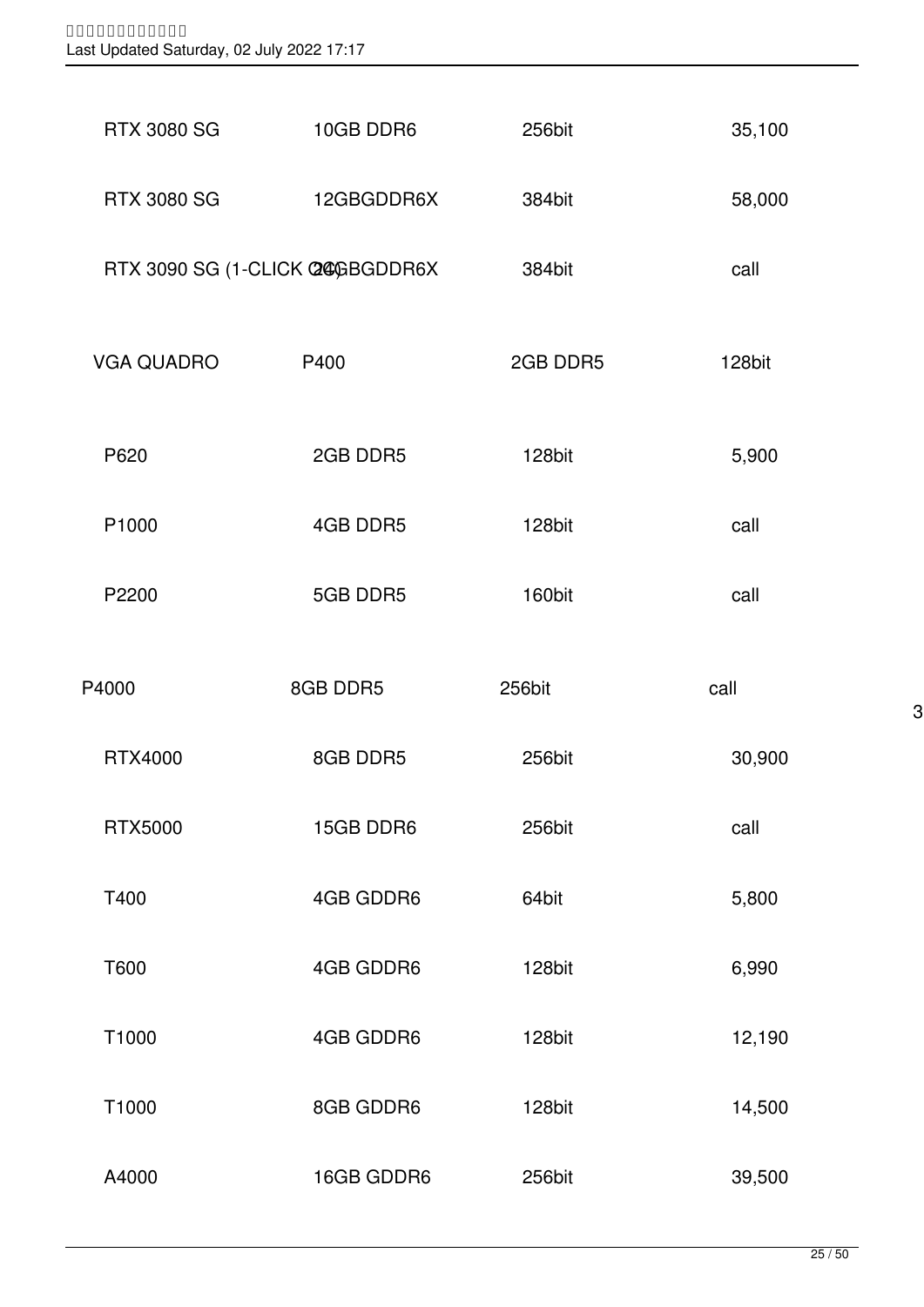| A5000                       | 24GB DDR6         | 384bit    | 89,000 |
|-----------------------------|-------------------|-----------|--------|
| <b>VGA SAPPHIRE</b>         | RX6600XT NITRO    | 8GB GDDR6 | 128bit |
| RX6700XT NITRO              | 12GB GDDR6        | 192bit    | 31,500 |
| RX6800XT PULSE              | 16GB GDDR6        | 256bit    | 45,000 |
| <b>VGA ZOTAC</b>            | GT710             | 2GB DDR3  | 64bit  |
| GT 1030                     | 2GB DDR3          | 64bit     | call   |
| GTX 1650 OC                 | 4GB DDR5          | 128bit    | call   |
| <b>GTX 1650 AMP</b>         | 4GB DDR6          | 128bit    | call   |
| GTX 1650 SUPER              | 4GB DDR6          | 128bit    | call   |
| Power coler                 | RX6800 Red Dragon | 16GB DDR6 | 256bit |
| RX6700 XT Hellhound         | 8GB DDR6          | 256bit    | 35,900 |
| RX6700 XT Fighter           | 8GB DDR6          | 256bit    | 34,900 |
| RX 6650 XT HELLHOUNGGERADRA |                   | 128bit    | 17,400 |

3-Y

3-Y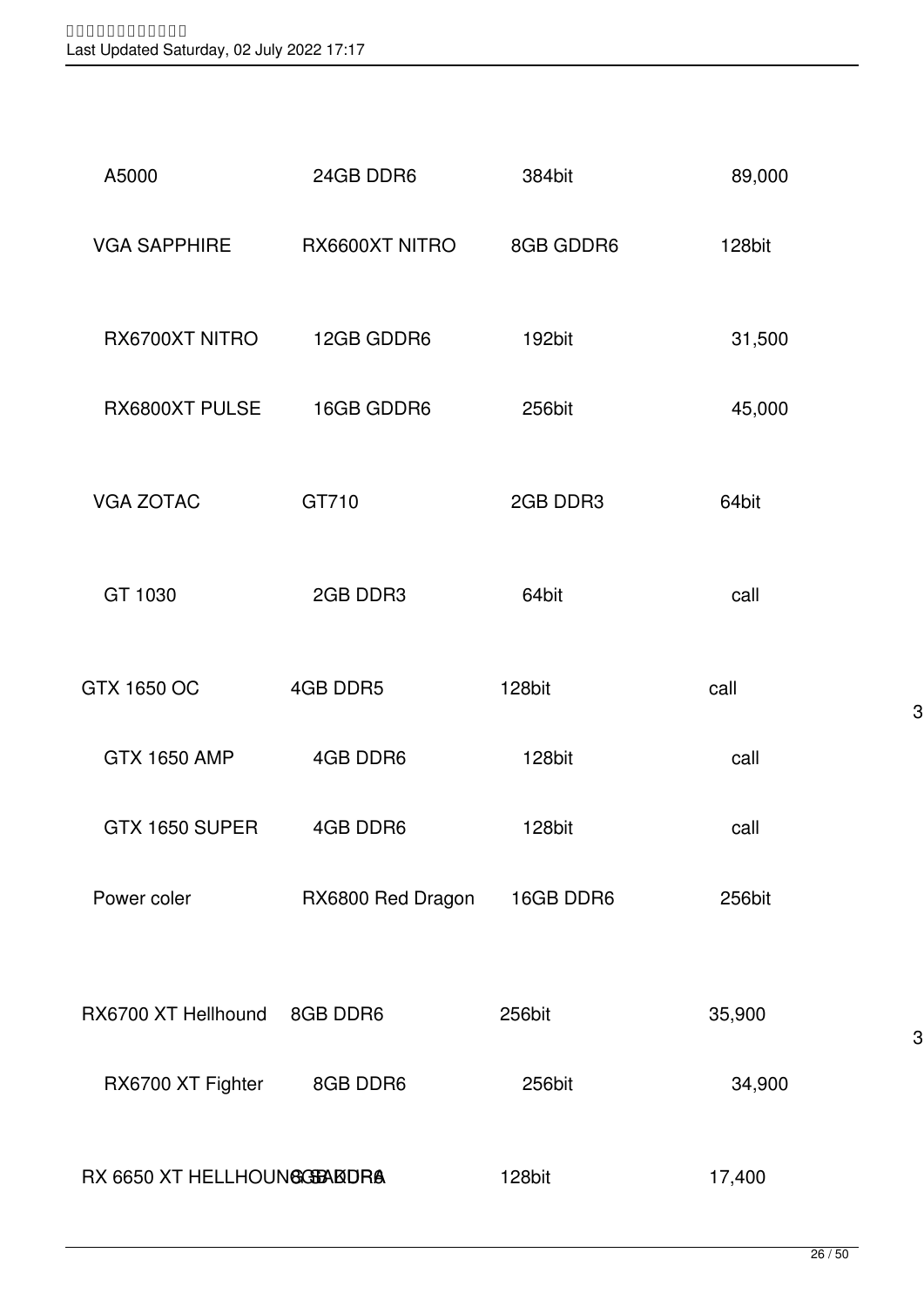### **HARD DISK**

| <b>Prics</b> | Warranty                                |       |       |
|--------------|-----------------------------------------|-------|-------|
| 1TB/7200     | HDD Seagate ST1000DM010<br>64MB         | 1,000 | 3Y    |
|              | HDD Seagate ST2000DM2005/5400           | 256MB | 1,650 |
| 2TB/7200     | HDD Seagate ST2000DM008<br>256MB        | call  | 3Y    |
|              | HDD Seagate ST4000DM0009/5400           | 256MB | call  |
|              | HDD Seagate ST6000DM6003/5400           | 256MB | call  |
|              | HDD Seagate ST8000DM8009/5400           | 256MB | call  |
| 1TB/5900     | HDD Seagate ST1000VX005 SKYHAWK<br>64MB | 1,250 | 3Y    |
|              | HDD Seagate ST2000VX2008/59000HAWK      | 64MB  | 1,850 |
|              | HDD Seagate ST300VX089B/S800HAWK        | 256MB | 3,050 |
|              | HDD Seagate ST4000VX40DB/55000HAWK      | 64MB  | 3,700 |
|              | HDD Seagate ST6000VX60B/SKOOHAWK        | 256MB | call  |
|              | HDD Seagate ST8000VX80B/SECOHAWK        | 256MB | call  |
|              | HDD Seagate ST1000DX00B/72RDECODA       | 64MB  | 2,500 |
|              | HDD Seagate ST2000VN200B/7200ECODA      | 64MB  | call  |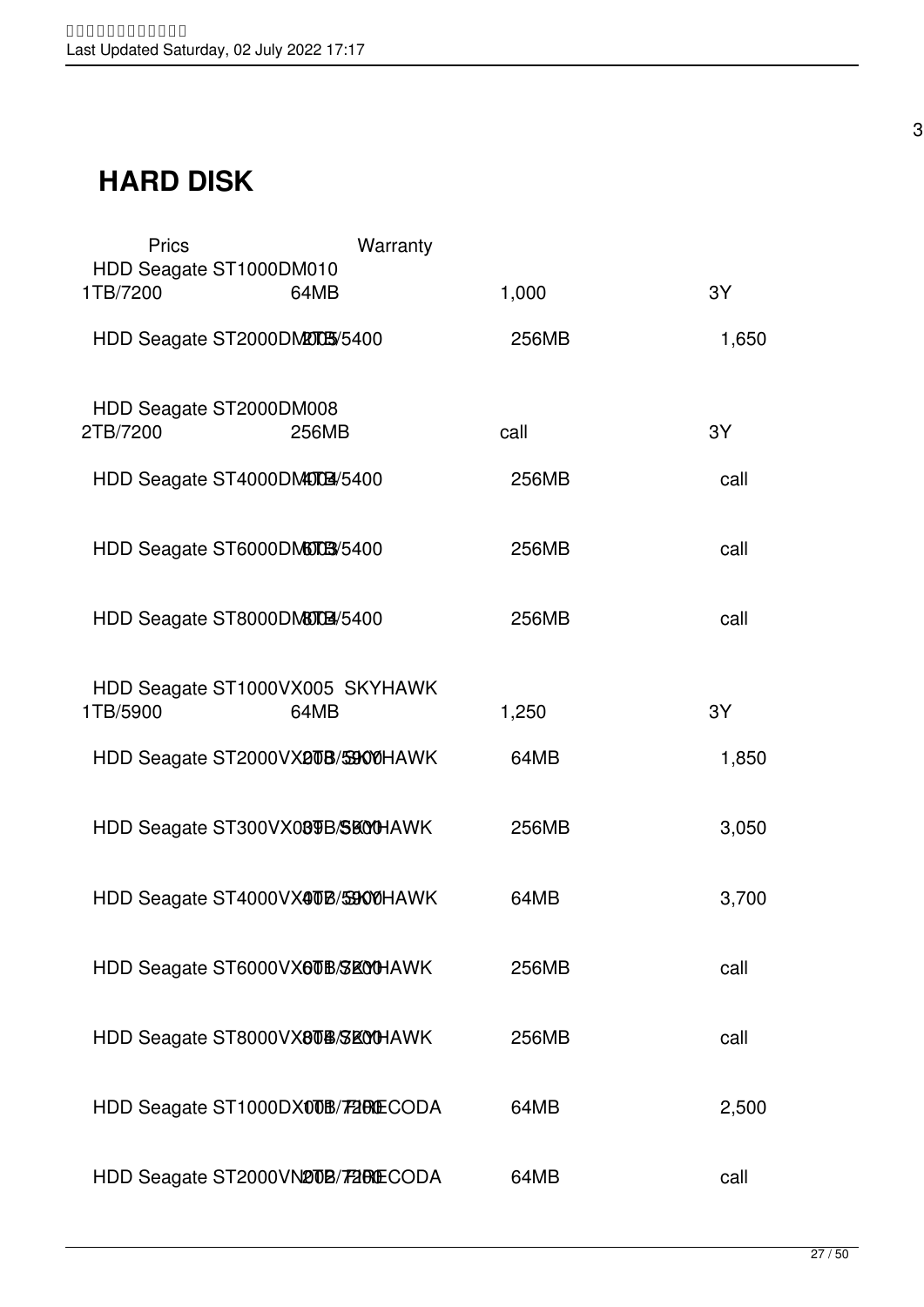| HDD Seagste ST2000VN20B/5800Wolf     |                                       | 64MB     | call  |   |
|--------------------------------------|---------------------------------------|----------|-------|---|
| HDD Seagate ST7000VN80B/5600Volf     |                                       | 64MB     | call  |   |
| HDD Seagate ST4000VN400B/5600Wolf    |                                       | 64MB     | call  |   |
| HDD Seagate ST6000VN60B/5600Volf     |                                       | 256MB    | call  |   |
| HDD Seagate ST8000NE80B/TradWolf PRO |                                       | 256MB    | 9,800 |   |
| HDD Seagate ST10000VNOUB87200Wolf    |                                       | 256MB    | call  |   |
| HDD Seagate ST12000VND0B87200Wolf    |                                       | 256MB    | call  |   |
|                                      | HDD Seagate ST14000VN40B87200Wolf PRO | 256MB    | call  |   |
| HDD WD10EFRX                         | <b>RED</b>                            | 1TB/5400 | 64MB  | C |
| HDD WD20EFZX                         | <b>RED PLUS</b>                       | 2TB/5400 | 128MB | 2 |
| HDD WD30EFRX                         | <b>RED</b>                            | 3TB/5400 | 128MB | C |
| HDD WD40EFZX                         | <b>RED PLUS</b>                       | 4TB/5400 | 128MB | 3 |
| HDD WD60EFZX                         | <b>RED PLUS</b>                       | 6TB/5640 | 128MB | 5 |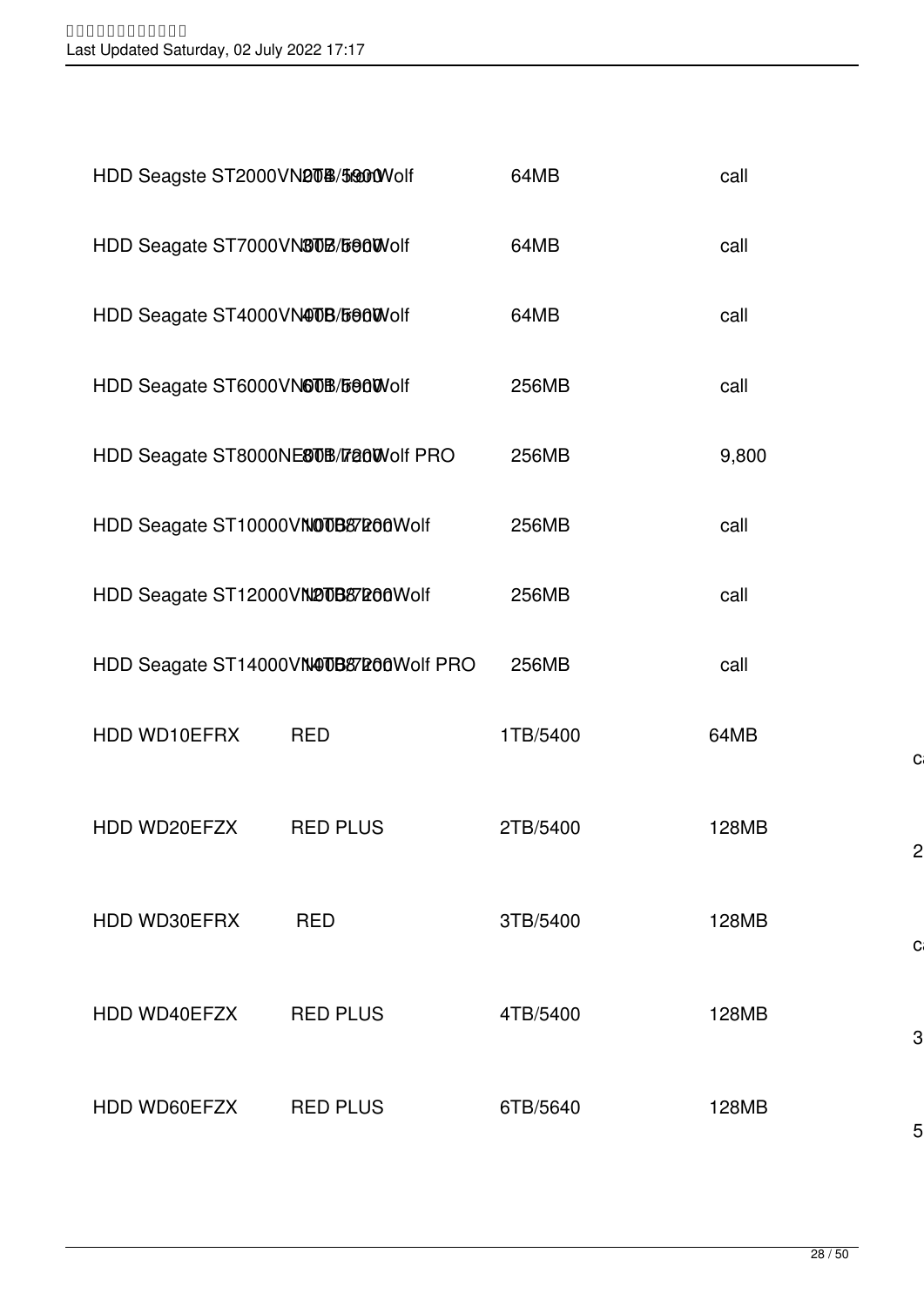| HDD WD80EFAX                 | <b>RED PLUS</b>     | 8TB/5400  | 64MB   | 7              |
|------------------------------|---------------------|-----------|--------|----------------|
| HDD WD8003FFBX RED PRO       |                     | 8TB/7200  | 256MB  | C              |
| HDD WD1000EFAX RED PRO       |                     | 10TB/7200 | 256MB  | 1              |
| HDD WD1003FZEX BladKB/7200   |                     | 64MB      | 2,700  |                |
| HDD WD2003FZEX Blac&TB/7200  |                     | 64MB      | 4,100  |                |
| HDD WD4005FZBX Black TB/7200 |                     | 256MB     | 6,990  |                |
| HDD WD6003FZBX BlackTB/7200  |                     | 256MB     | 7,590  |                |
| HDD WD8001FZBX Black6TB/7200 |                     | 256MB     | 11,500 |                |
| HDD WD101FZBX Black10TB/7200 |                     | 256MB     | 11,850 |                |
| HDD WD10EZEX                 | <b>Blue</b>         | 1TB/7200  | 64MB   | 9              |
| HDD WD20EZRZ                 | <b>Blue</b>         | 2TB/5400  | 64MB   | 1              |
| HDD WD20EZBX                 | <b>Blue2TB/7200</b> | 256MB     | 1,750  |                |
| HDD WD30EZAZ                 | <b>Blue</b>         | 3TB/5400  | 64MB   | $\overline{c}$ |
| HDD WD40EZAZ                 | <b>Blue</b>         | 4TB/5400  | 64MB   |                |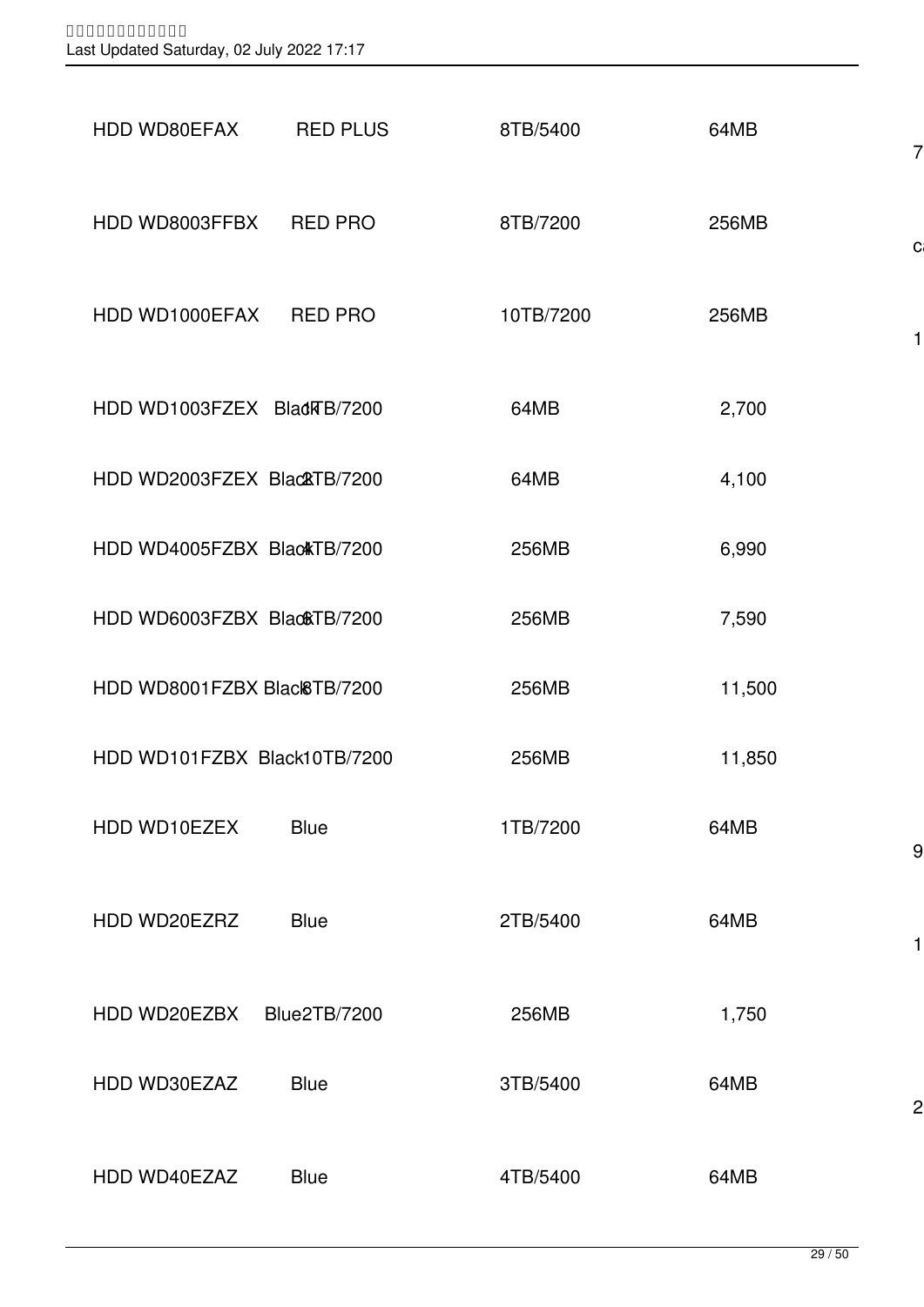|              |               |          |          | $\overline{c}$ |
|--------------|---------------|----------|----------|----------------|
| HDD WD60EZAZ | <b>Blue</b>   | 6TB/5400 | 64MB     | 5              |
| HDD WD10PURX | <b>PURPLE</b> | AV       | 1TB/5400 | 64             |
| HDD WD20PURX | <b>PURPLE</b> | AV       | 2TB/5400 | 64             |
| HDD WD30PURX | <b>PURPLE</b> | AV       | 3TB/5400 | 64             |
| HDD WD40PURX | <b>PURPLE</b> | AV       | 4TB/5400 | 64             |
| HDD WD40PURX | <b>PURPLE</b> | AV       | 6TB/5400 | 64             |
| HDD WD81PURZ | <b>PURPLE</b> | AV       | 8TB/5400 | 64             |
|              |               |          |          |                |
|              |               |          |          |                |

| HDD Toshiba P300 | 1TB/7200 | 64MB | 1,020 |
|------------------|----------|------|-------|
|                  |          |      |       |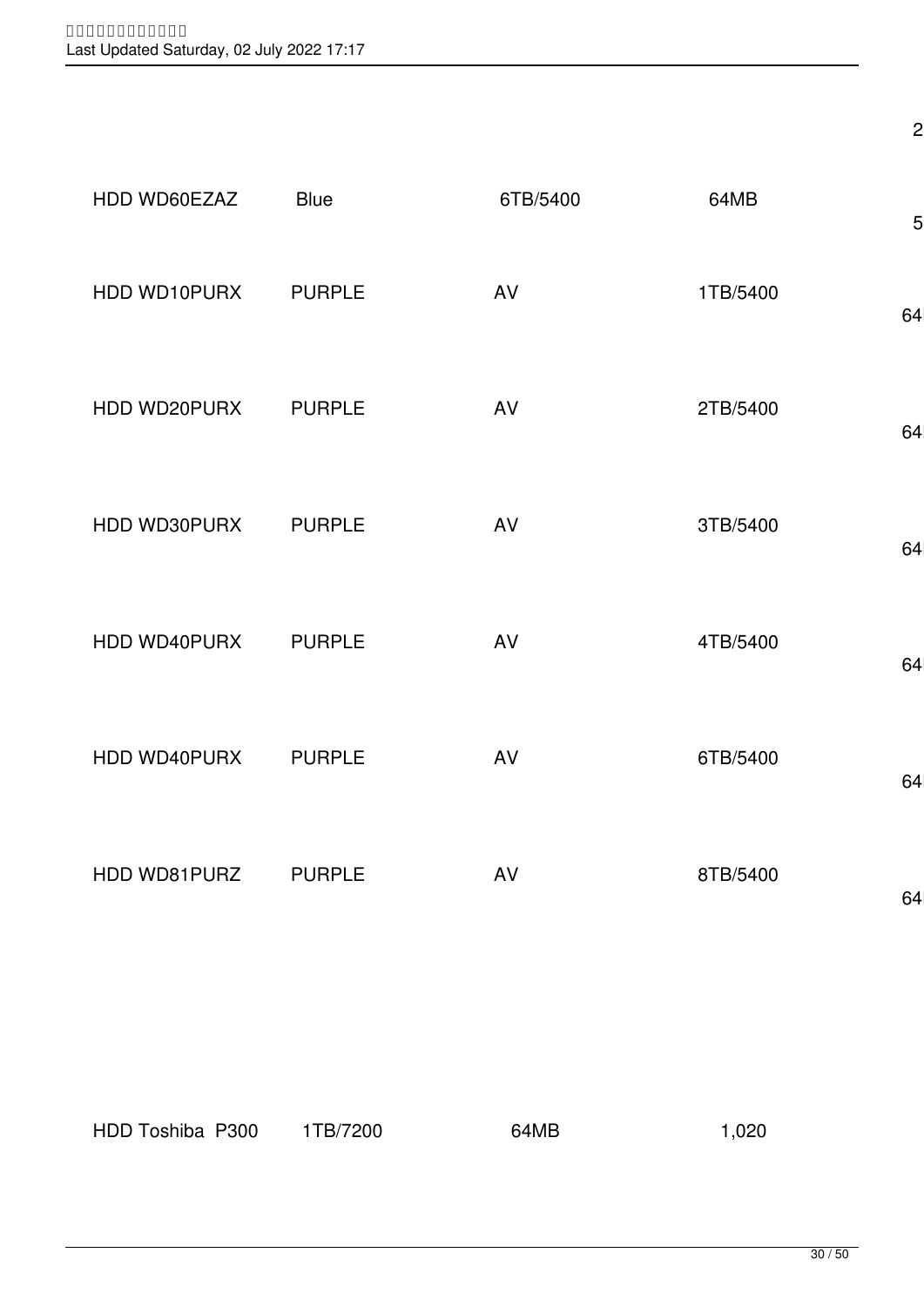| HDD Toshiba P300                                                      | 2TB/7200 | 128MB    | 1,600 |
|-----------------------------------------------------------------------|----------|----------|-------|
| HDD Toshiba HWDT360L678X77209300                                      |          | 256MB    | call  |
| HDD Toshiba HDWT38018ZBW7209300                                       |          | 256MB    | call  |
| HDD Toshiba HDWT31AUØSB/A2S8000                                       |          | 256MB    | call  |
| HDD Westren 2.5" BLUE                                                 |          | ITB/5400 | 128MB |
| HDD Western 2.5" WD5050001/P2300 BLACK                                |          | 32MB     | 1,780 |
| HDD Westren 2.5" WD10ISTESS72BOLACK                                   |          | 128MB    | 2,050 |
| HDD Seagate 2.5"                                                      | 1TB5400  | 128MB    | 1,300 |
| HDD Seagate 2.5"                                                      | 1TB/7200 | 128MB    | 2,050 |
| HDD Seagate 2.5"                                                      | 2TB/5400 | 128MB    | 2,900 |
| HDD MY PASSPORT WD 255" EMSB 3.0                                      |          | 1,400    | 3Y    |
| HDD MY PASSPORT WD2 2B5" EMSB 3.0                                     |          | 1,950    | 3Y    |
| HDD MY PASSPORT WD4725" EMSB 3.0                                      |          | 3,050    | 3Y    |
| HDD MY PASSPORT WL57E5" EMSB 3.0                                      |          | 3,690    | 3Y    |
| HDD Seagate BACKUP PLILES 2LESTE Sternal                              |          | call     | 3Y    |
| HDD Seagate BACK UP PIBS 2JSBEX1@rnal                                 |          | 1,850    | 3Y    |
| HDD Seagate BACK UP PALBS 2JSBE3:1@rnal                               |          | 2,900    | 3Y    |
| HDD Seagate ONE TOUGHE 2.5 UBSES And HDD Seagate ONE TOUGHER .5 UBSES |          | 1,550    | 3Y    |

 $\vert$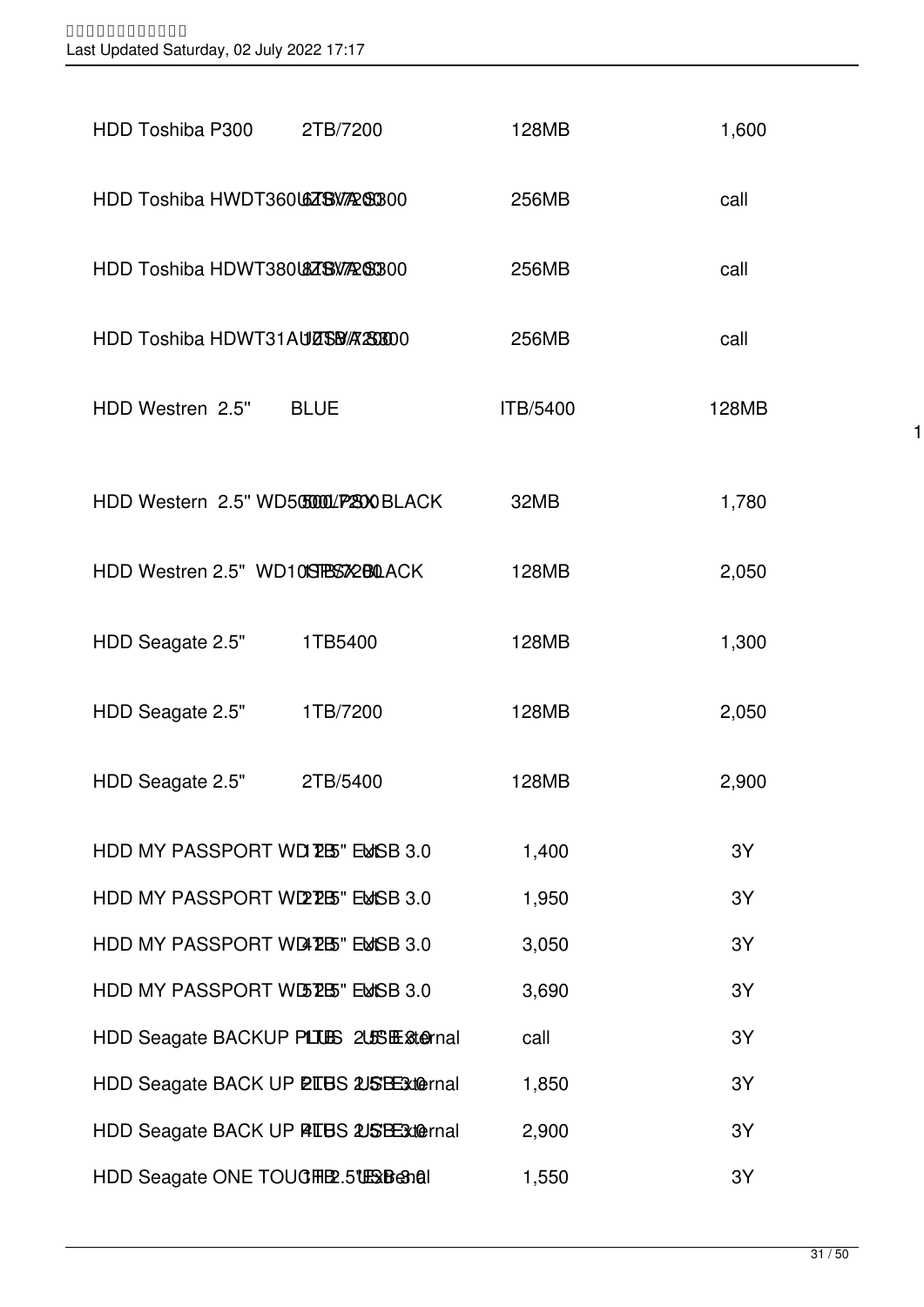| HDD Seagate ONE TOUGHE 2.5 USB rand |                                                | 3,650  | 3Y |
|-------------------------------------|------------------------------------------------|--------|----|
| HDD TOSHIBA CANVIO ADBYANUS B25 Ext |                                                | 1,350  | 3Y |
|                                     | HDD MY BOOK WDBBGBTB80HBBB 3.5" Extrenal 8,600 |        | 3Y |
|                                     | HDD MY BOOK WDBBGB0B40HBBB3350 Extrenal        | 3,550  | 3Y |
|                                     | HDD MY BOOK WDBBGB0B60HBBB3350 Extrenal        | 5,400  | 3Y |
| QNAP TS-230                         | 2BAY                                           | 6,300  | 2Y |
| QNAP TS-251D-2G                     | 2BAY                                           | 11,500 | 2Y |
| <b>QNAP TS-351-2G</b>               | 3BAY                                           | 11,170 | 2Y |
| <b>QNAP TS-451D2-4G</b>             | 4BAY                                           | 16,370 | 2Y |
| QNAP TS-453D-4G                     | 4BAY                                           | 16,900 | 2Y |
| SYNOLIGY DS220J                     | 2BAY                                           | 5,500  | 2Y |
| SYNOLOGY DS220+                     | 2BAY                                           | 11,000 | 2Y |
| SYNOLOGY DS720+                     | 2BAY                                           | 14,500 | 2Y |
| SYNOLOGY DS420J                     | 4BAY                                           | 10,500 | 2Y |
| SYNOLOGY DS420+                     | 4BAY                                           | 15,500 | 2Y |
| SYNOLOGY DS418J                     | 4BAY                                           | 10,500 | 2Y |
| SYNOLOGY DS920+                     | 4BAY                                           | 16,900 | 2Y |
| SYNOLOGY DS918+                     | 4BAY                                           | 16,500 | 2Y |
| SYNOLOGY DS1517+                    | 5BAY                                           | 23,000 | 2Y |
| SYNOLOGY DS1618+                    | 6BAY                                           | 24,900 | 2Y |
| SYNOLOGY DS1819+                    | 8BAY                                           | 29,200 | 2Y |
| Zyxel NAS326                        | 2BAY                                           | 3,700  | LT |
| Zyxel NAS540                        | 4BAY                                           | 8,500  | LT |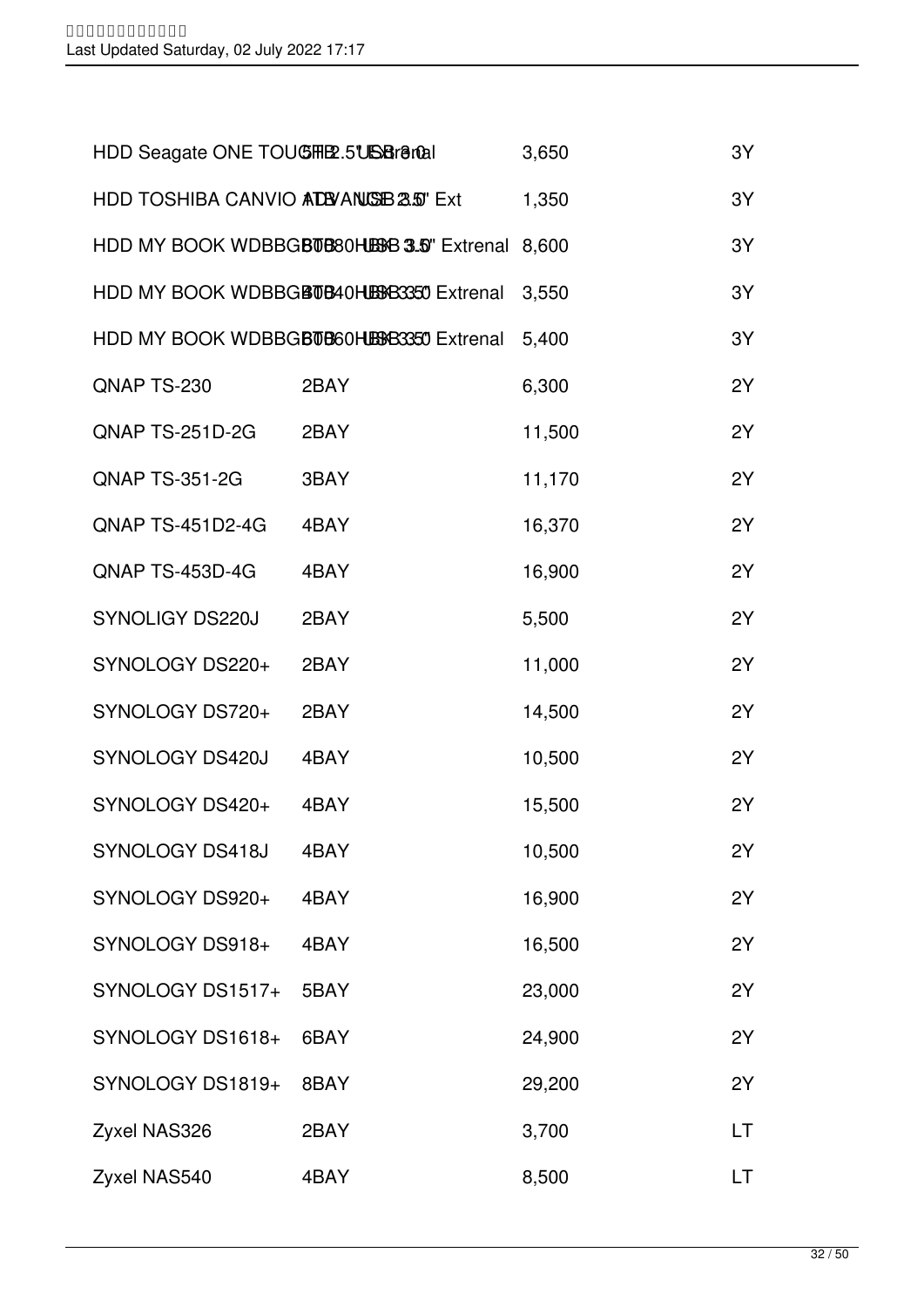| WACOM INTUOS PEN& TO THE 48 STOLAL | 4,400  | 2Υ |
|------------------------------------|--------|----|
| WACOM INTUOS PEN& LOOHGOOMSEED LOM | 7,800  | 2Y |
| WACOM INTUOS PEN& FOUGAS PROC      | 8,900  | 2Y |
| WACOM INTUOS PEN& POLICIST PROC    | 13,900 | 2Υ |
|                                    |        |    |

## **SOLID STATE DRIVE**

| Price       | <b>WARRANTY</b> |
|-------------|-----------------|
| SOLID-STATE |                 |

| Seagate ZA240CV1A0012\$0GB  |       | 1,050 | 5Y |
|-----------------------------|-------|-------|----|
| Seagate ZP500CM3A005030GTBA |       | call  | 5Y |
| Seagate Q5 NVME             | 500GB | 1,850 | 3Y |
| Kingston SA400 SATA 120GB   |       | 800   | 3Y |
| Kingston SA400 SATA 240GB   |       | 1,050 | 3Y |
| Kingston SA400 SATA 480GB   |       | 1,700 | 3Y |
| Kingston SNVS M.2           | 250GB | 1,150 | 5Y |
| Kingston SNVS M.2           | 500GB | 1,300 | 5Y |
| Kingston SNVS M.2           | 1TB   | 3,150 | 5Y |
| <b>GALAX GAMER V</b>        | 120GB | 820   | 3Y |
| <b>GALAX GAMER L</b>        | 240GB | 1,090 | 3Y |
| <b>GALAX GAMER L</b>        | 480GB | 1,650 | 3Y |
| <b>GALAX GAMER L</b>        | 960GB | 2,880 | 3Y |
| <b>ADDLINK-S20 SATA</b>     | 120GB | 680   | 3Y |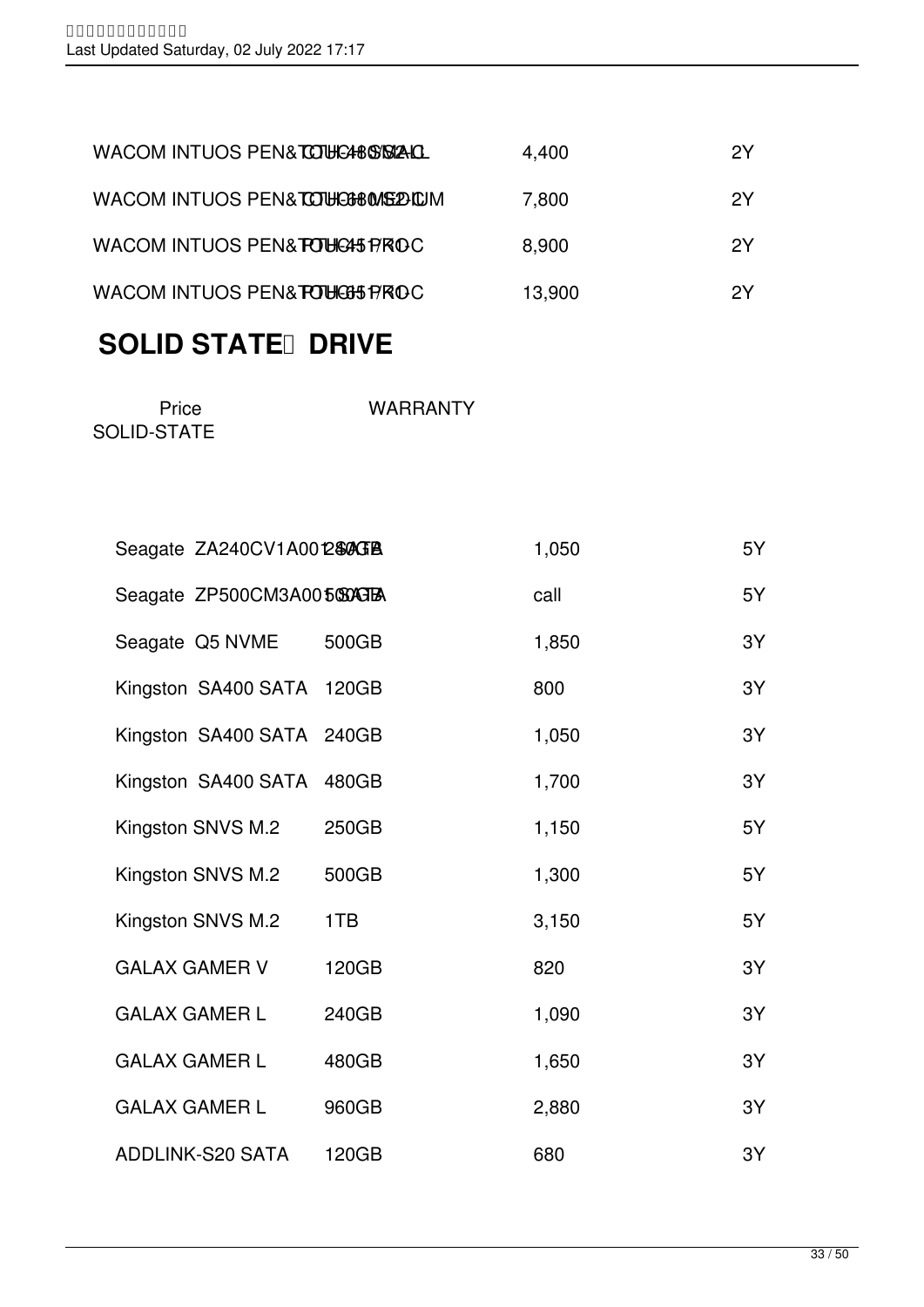| ADDLINK-S20 SATA  | 256GB | 1,100  | 3Y |
|-------------------|-------|--------|----|
| ADDLINK-S20 SATA  | 512GB | 1,990  | 3Y |
| ADDLINK-S68 M.2   | 256GB | 1,290  | 5Y |
| ADDLINK-S68 M.2   | 512GB | 1,990  | 5Y |
| ADDLINK-S68 M.2   | 1TB   | 3,590  | 5Y |
| ADDLINK-S70 M.2   | 256GB | 1,590  | 5Y |
| ADDLINK-S70 M.2   | 512GB | 2,300  | 5Y |
| ADDLINK-S70 M.2   | 1TB   | 4,500  | 5Y |
| ADDLINK-S70 M.2   | 2TB   | 9,500  | 5Y |
| ADDLINK-S90 M.2   | 1TB   | 6,700  | 5Y |
| ADDLINK-S90 M.2   | 2TB   | 10,900 | 5Y |
| ADDLINK-S92 M.2   | 1TB   | 5,490  | 5Y |
| ADDLINK-S92 M.2   | 2TB   | 10,300 | 5Y |
| ADDLINK-S92 M.2   | 4TB   | 21,000 | 5Y |
| ADDLINK-S95 M.2   | 1TB   | 8,590  | 5Y |
| ADDLINK-S95 M.2   | 2TB   | 16,500 | 5Y |
| CORSAIR MP510 M.2 | 240GB | 1,890  | 5Y |
| CORSAIR MP510 M.2 | 480GB | 2,750  | 5Y |
| CORSAIR MP510 M.2 | 960GB | 5,500  | 5Y |
| CORSAIR MP400 M.2 | 2TB   | 9,900  | 5Y |
| CORSAIR MP400 M.2 | 4TB   | 22,900 | 5Y |
| CORSAIR MP510 M.2 | 240GB | 1,890  | 5Y |
| CORSAIR MP510 M.2 | 480GB | 2,750  | 5Y |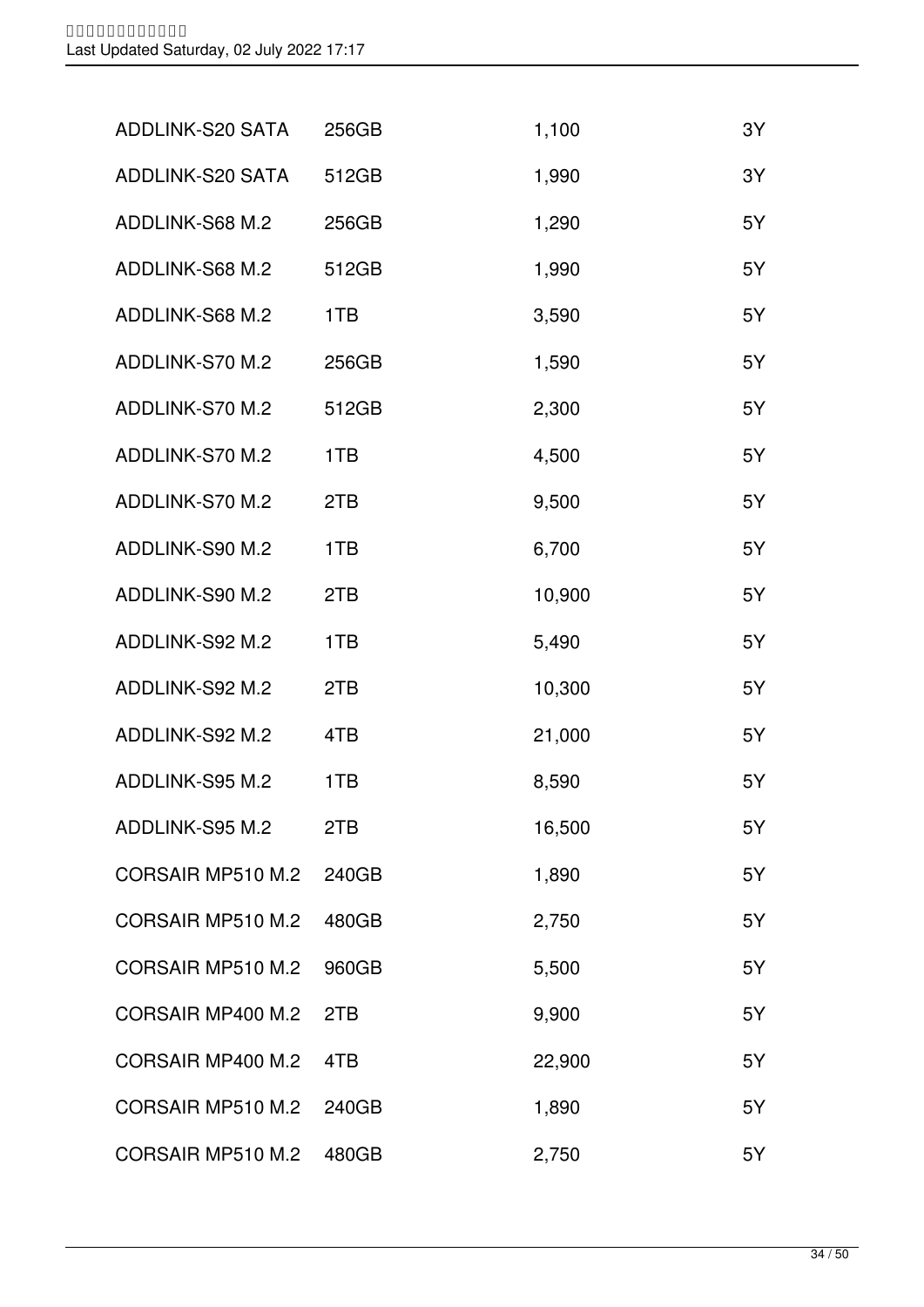| CORSAIR MP510 M.2               | 960GB | 5,500  | 5Y |
|---------------------------------|-------|--------|----|
| CORSAIR MP600 M.2               | 500GB | 4,090  | 5Y |
| CORSAIR MP600 M.2               | 2TB   | 14,200 | 5Y |
| CORSAIR MP600 PRO M.72B         |       | 8,590  | 5Y |
| CORSAIR MP600 PRO M2ZB          |       | 18,500 | 5Y |
| <b>CORSAIR MP600 COREATE</b>    |       | 23,900 | 5Y |
| SAMSUNG 860 EVO<br>250GB        |       | call   | 5Y |
| SAMSUNG 860 EVO<br>500GB        |       | 2,350  | 5Y |
| SAMSUNG 860 EVO<br>1TB          |       | 4,450  | 5Y |
| <b>SAMSUNG 860 EVO M.2250GB</b> |       | 2,300  | 5Y |
| SAMSUNG 860 EVO M.2500GB        |       | 3,090  | 5Y |
| SAMSUNG 870 EVO                 | 250GB | 1,490  | 5Y |
| <b>SAMSUMG 870 EVO</b>          | 500GB | 3,090  | 5Y |
| SAMSUNG 870 EVO                 | 1TB   | 4,790  | 5Y |
| SAMSUNG 870 EVO                 | 2TB   | 9,390  | 5Y |
| SAMSUNG 870 EVO                 | 4TB   | 18,900 | 5Y |
| SAMSUNG 860 PRO                 | 1TB   | 10,500 | 5Y |
| SAMSUNG 860 PRO                 | 2TB   | 17,500 | 5Y |
| SAMSUNG 870 QVO                 | 1TB   | 2,990  | 3Y |
| SAMSUNG 870 QVO                 | 2TB   | 7,290  | 3Y |
| SAMSUNG 870 QVO                 | 4TB   | 14,200 | 3Y |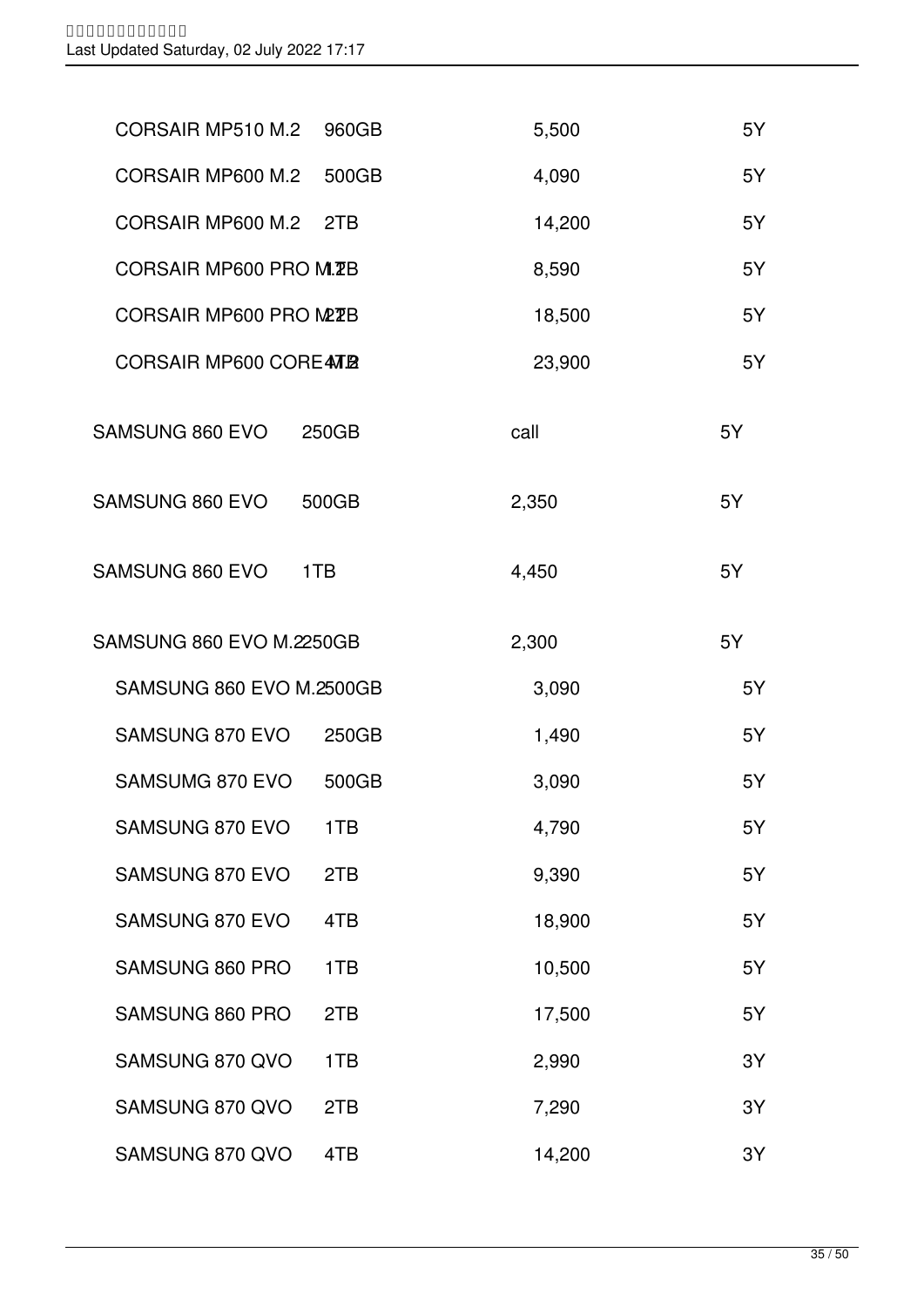| SAMSUNG 870 QVO<br>8TB         | 27,500 | 3Y |
|--------------------------------|--------|----|
| SAMSUNG 970 EVO PLUSINGB       | 1,990  | 5Y |
| SAMSUNG 970 EVO PLUSOMGB       | 2,990  | 5Y |
| SAMSUNG 970 EVO PLUSEM.2       | 5,600  | 5Y |
| SAMSUNG 970 EVO PLUSS BM.2     | 18,500 | 5Y |
| SAMSUNG 980 M.2<br>250GB       | 1,590  | 5Y |
| SAMSUNG 980 M.2<br>500GB       | 2,190  | 5Y |
| SAMSUNG 980 M.2<br>1TB         | 5,100  | 5Y |
| SAMSUNG 970 EVO M.21TB         | 5,150  | 5Y |
| SAMSUNG 970 PRO M.2512GB       | call   | 5Y |
| SAMSUNG 970 PRO M.21TB         | 17,500 | 5Y |
| SAMSUNG 980 PRO M.250GB        | 2,090  | 5Y |
| SAMSUNG 980 PRO M. 200GB       | 4,450  | 5Y |
| SAMSUNG 980 PRO M.2TB          | 7,290  | 5Y |
| SAMSUNG 980 PRO M.2TB          | 15,350 | 5Y |
| WD GREEN WD120G1G020GB         | 1,090  | 3Y |
| WD GREEN SN350 WDS224400GB2G0B | 1,300  | 3Y |
| WD GREEN SN350 WDS48800GB2G0A  | 1,590  | 3Y |
| WD GREEN SN350 WDS90600GB2G0C  | 2,450  | 3Y |
| WD Blue SN570 WDS250253B6BA    | 1,300  | 5Y |
| WD Blue WDS500G1B0A500GB       | 2,100  | 5Y |
| WD Bule WDS100T2B0A1TB         | 4,100  | 5Y |
| WD GREEN M.2 WDS12022GBB       | 990    | 3Y |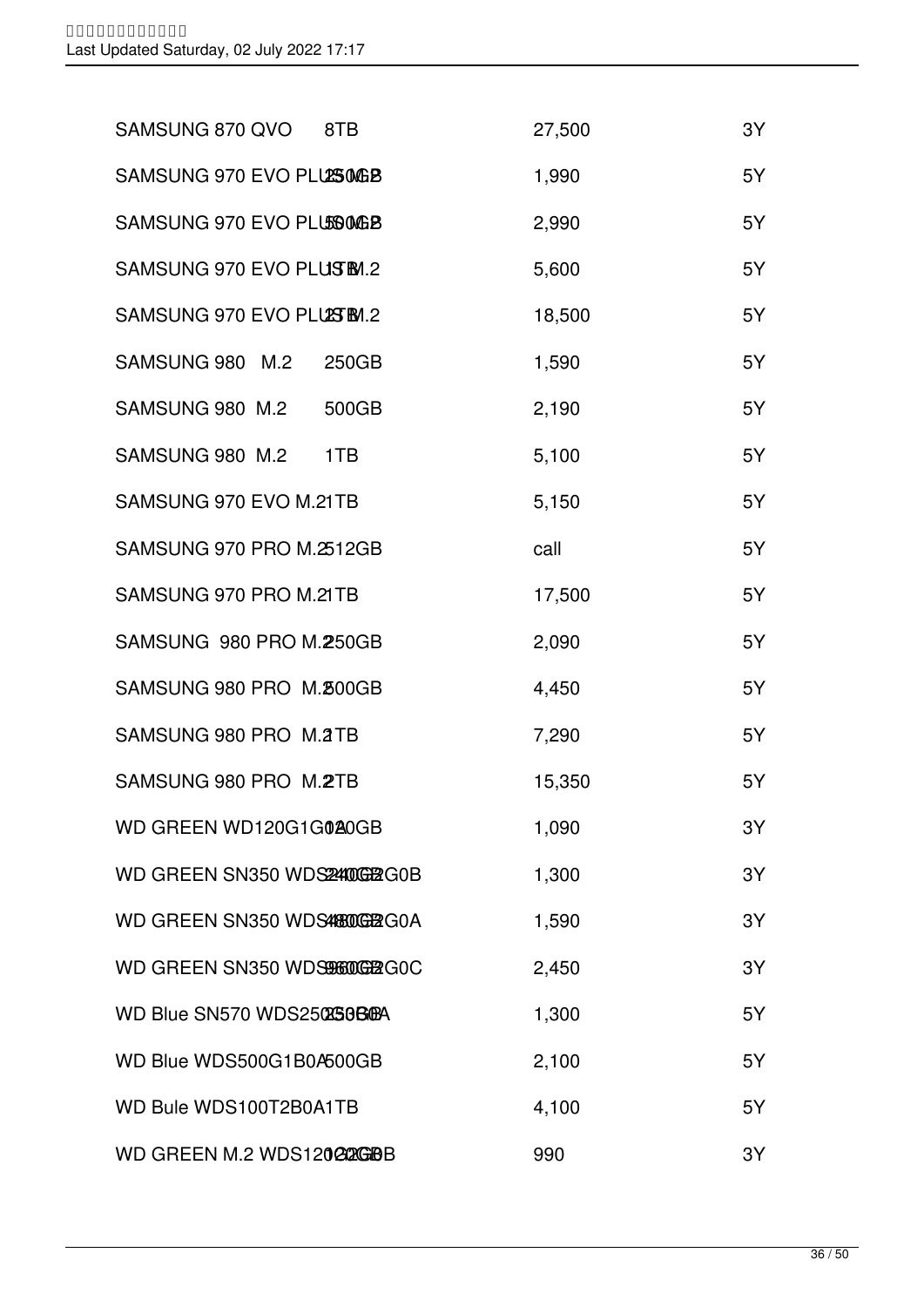| WD GREEN M.2 WDS242AGGEGEOB        |                                                | 1,250 | 3Y |
|------------------------------------|------------------------------------------------|-------|----|
| WD Blue M.2WDS250G1BOOGBN550       |                                                | 1,350 | 5Y |
| WD Blue M.2 WDS500G1B80GBSN550     |                                                | 1,750 | 5Y |
| WD Blue M.2 WDS100T2BDEC SN550     |                                                | 3,650 | 5Y |
| WD BLACK M.2 WDS250255060BC SN750  |                                                | 1,700 | 5Y |
| WD BLACK M.2 WDS5005660060BC SN750 |                                                | 2,600 | 5Y |
| WD BLACK M.2 WDS100TTHEOE SN750 SE |                                                | 3,500 | 5Y |
| WD BLACK M.2 WDS100TTBX0E SN850    |                                                | 6,900 | 5Y |
|                                    | WD BLACK M.2 WDS100TTDKHESN850 HEATSINK900     |       | 5Y |
|                                    | WD BLACK M.2 WDS2002TIBXHE SN850 HEATSIN16,500 |       | 5Y |
| WD RED SATA SA500 WEDGEBG1R0A      |                                                | 2,800 | 5Y |
| WD RED SATA SA500 WD3600T1R0A      |                                                | call  | 5Y |
| SanDisk Extreme SDSSDE60GE60G-G25  |                                                | 2,650 | 3Y |
| SanDisk Extreme SDSSDH60GB00G-G25  |                                                | 3,500 | 3Y |
| SanDisk Extreme SDSSDERE0-1T00-G25 |                                                | 6,200 | 3Y |
| Samsung T5 MU-PA250B2500GExt       |                                                | 1,850 | 5Y |
| Samsung T5 MU-PA500F50009Ext       |                                                | 3,100 | 5Y |
| Samsung T5 MU-PA1T0B/VBN Ext       |                                                | 5,600 | 5Y |
| INTEL 660P                         | 512GB                                          | 2,300 | 5Y |
| GIGABYTE GP-GSTFS3112200GENTD SATA |                                                | 600   | 3Y |
| GIGABYTE GP-GSTFS312400GENTD SATA  |                                                | 950   | 3Y |
| GIGABYTE GP-GSTFS31225666ENTD SATA |                                                | 1,090 | 3Y |
| GIGABYTE GP-GSTF3144800GFIND SATA  |                                                | 1,750 | 3Y |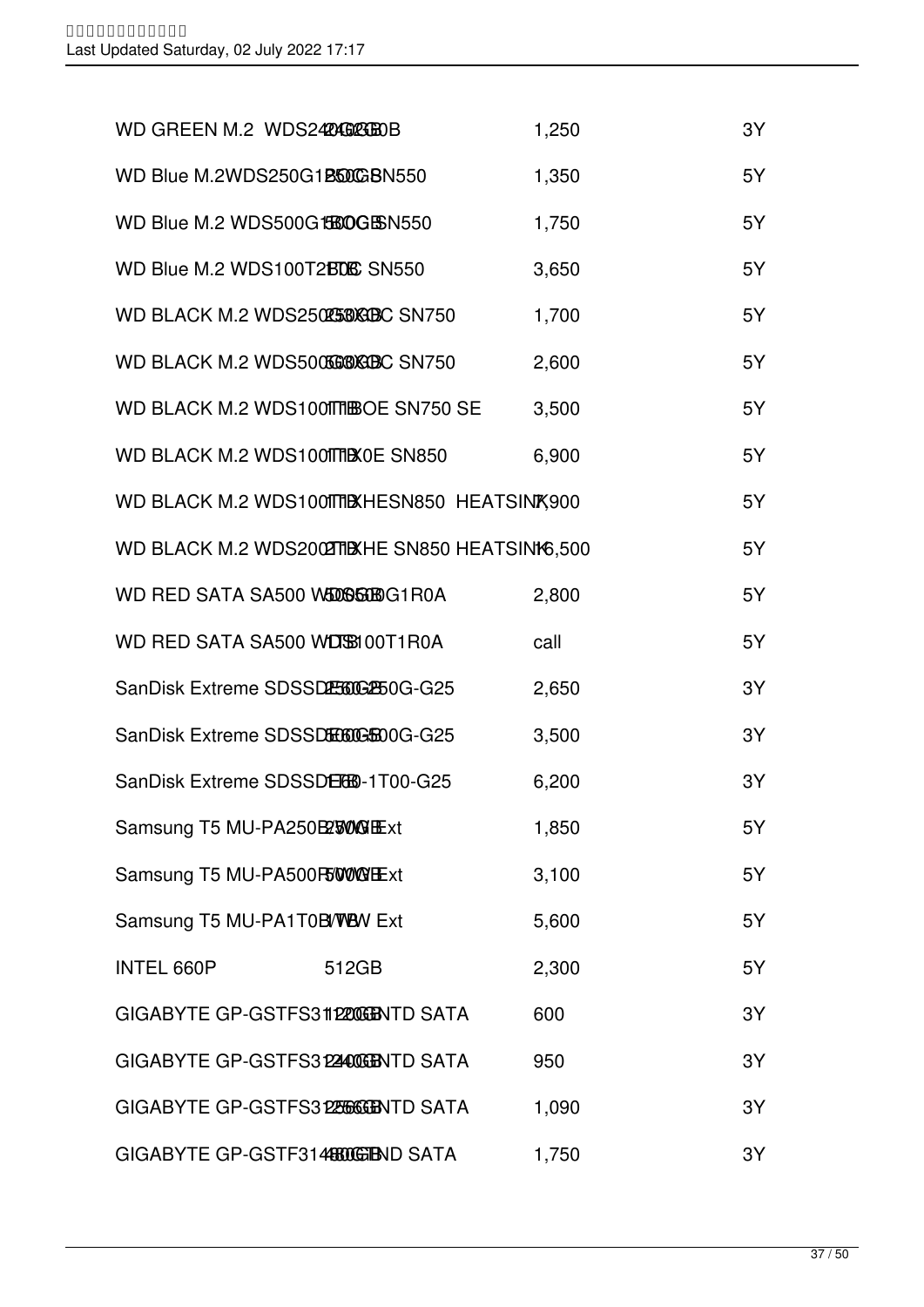| GIGABYTE GP-GSTFS311TOBTBTD SATA | 3,400  | 3Y |
|----------------------------------|--------|----|
| GIGABYTE AORUS NVMEDOGEEN4       | 3,400  | 3Y |
| Dynabook Boost AX40002566BB      | 1,150  | 3Y |
| Dynabook Boost AX40005M2GB       | 1,900  | 3Y |
| Dynabook Boost AE100 8407AB      | 1,050  | 3Y |
| Dynabook Boost AE100 \$807AB     | 1,650  | 3Y |
| HIKVISION C100 SATA 120GB        | 640    | 3Y |
| HIKVISION C100 SATA 240GB        | 1,040  | 3Y |
| HIKVISION C100 SATA 480GB        | 1,890  | 3Y |
| HIKVISION C100 SATA 960GB        | 3,520  | 3Y |
| HIKVISION MINDER SATI20GB        | 650    | 3Y |
| HIKVISION MINDER SAT240GB        | 1,050  | 3Y |
| HIKVISION HS-SSD-E10102843BA     | 590    | 3Y |
| HIKVISION HS-SSD-E102056GBA      | 920    | 3Y |
| HIKVISION HS-SSD-E10501843BA     | 1,890  | 5Y |
| HIKVISION HS-SSD-E100060GB NVME  | 1,550  | 5Y |
| HIKVISION HS-SSD-E10602GB NVME   | 2,350  | 5Y |
| HIKVISION HS-SSD-E200060GB NVME  | 1,550  | 5Y |
| HIKVISION HS-SSD-E206020GB NVME  | 2,070  | 5Y |
| HIKVISION HS-SSD-E3000609 NVME   | 1,150  | 5Y |
| SILICON POWER SSD USIXIOBM.2     | 2,150  | 5Y |
| SILICON POWER SSD UST/B0 M.2     | 4,090  | 5Y |
| SILICON POWER SSD UST/BO M.2     | 12,690 | 5Y |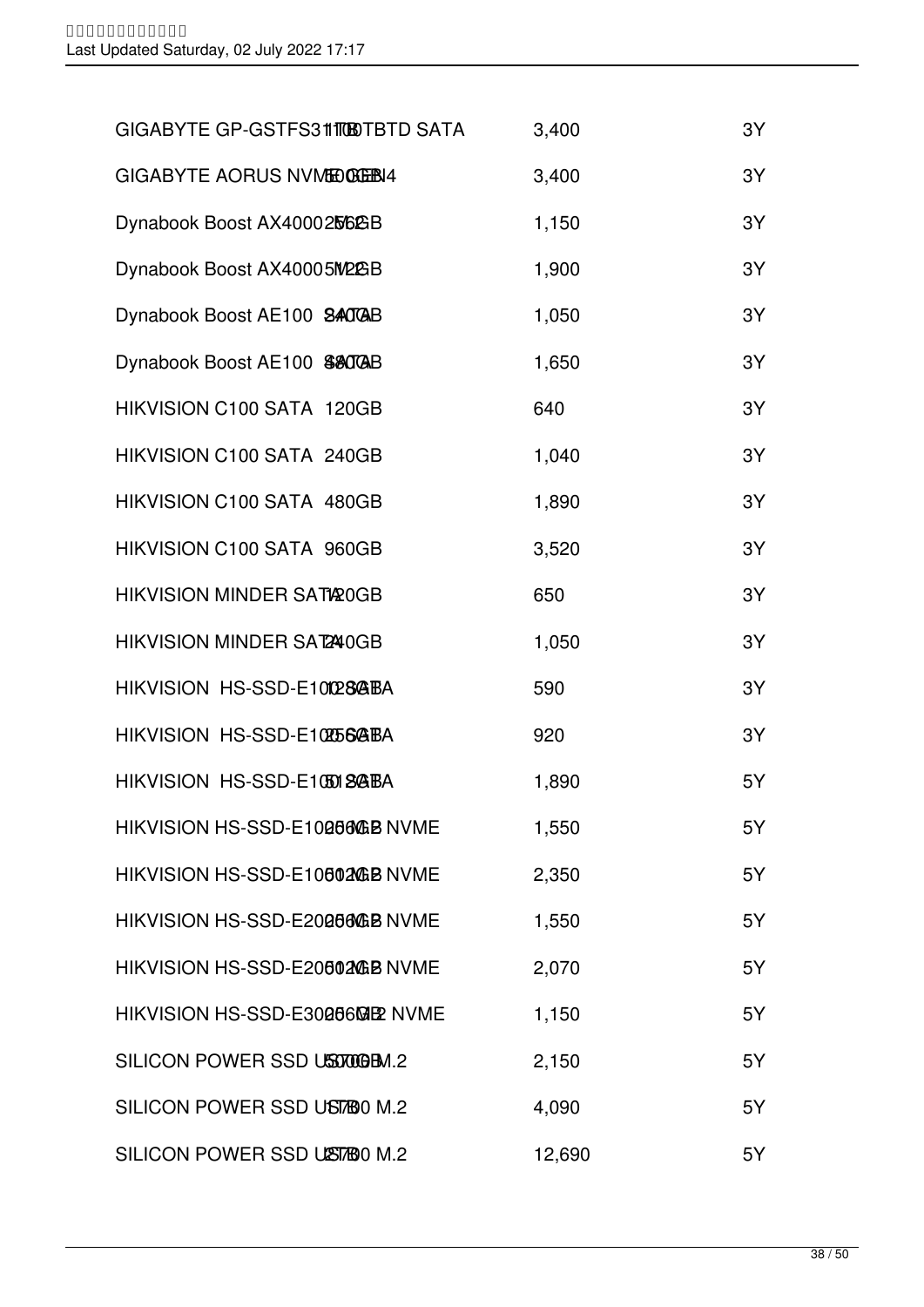| SILICON POWER SSD A588SGASTA | 670   | 3Y |
|------------------------------|-------|----|
| SILICON POWER SSD ASSOSTETA  | 1,080 | 3Y |
| SILICON POWER SSD A562GABTA  | 1,890 | 3Y |
| SILICON POWER SSD A55 BATA   | 3,290 | 3Y |
| SILICON POWER SSD ABOGGER    | 1,250 | 5Y |
| SILICON POWER SSD A502GB     | 1,990 | 5Y |
| SILICON POWER SSD A60BM.2    | 4,200 | 5Y |
| SILICON POWER SSD A2567GLB   | 1,650 | 5Y |
| SILICON POWER SSD AB02GB     | 2,500 | 5Y |
| SILICON POWER SSD A80BM.2    | 4,700 | 5Y |
| TRANSCEND M.2 830S 1TB       | 4,300 | 5Y |
| APACER AS350X SATA256GB      | 950   | 3Y |
| KINGMAX SMV32 SATA 120GB     | 650   | 3Y |
| KINGMAX PQ3480 M.2 Q566384   | 1,200 | 3Y |

### **MEMORY RAM**

| Capacity                         | Price                                            |        |
|----------------------------------|--------------------------------------------------|--------|
| Kingston DDR-4 KF426C4GBB/4 2666 |                                                  | 950    |
| Kingston DDR-4 KF426C8GBB/8 2666 |                                                  | 1,250  |
|                                  | Kingston DDR-4 KF426C16BB1/16 2666               | 2,400  |
| Kingston DDR-4 HX426CIBGEBXX2/32 |                                                  | 5,700  |
| Kingston DDR-4 KF432C8GHBK/8     |                                                  | 1,350  |
| Kingston DDR-4 KF432C16BB1/16    |                                                  | 2,450  |
| Kingston DDR4-KF26C16BBX2216     |                                                  | 2,300  |
| Kingston DDR4-KF432C186BK2/16    |                                                  | 2,150  |
|                                  | Kingston DDR4-KF436C1866B6X2232 3200             | 5,250  |
| Kingston DDR5-KF552C4066BB16     |                                                  | 4,800  |
|                                  | Kingston HYPERX Preda&GBX432C16PB3K2/16 32000    |        |
|                                  | Kingston HYPERX Predato6GBX422C16PB3K2/32 632000 |        |
|                                  | GIGABYTE AORUS RGB8KGBMORY DDR-4 16GB325000      |        |
|                                  | GIGABYTE GR26C16S8KGHLJ408 DDR4-8GB2666,300      |        |
|                                  | Thermaltake TOUGHRAM& PAGB3600                   | 17,900 |
|                                  |                                                  |        |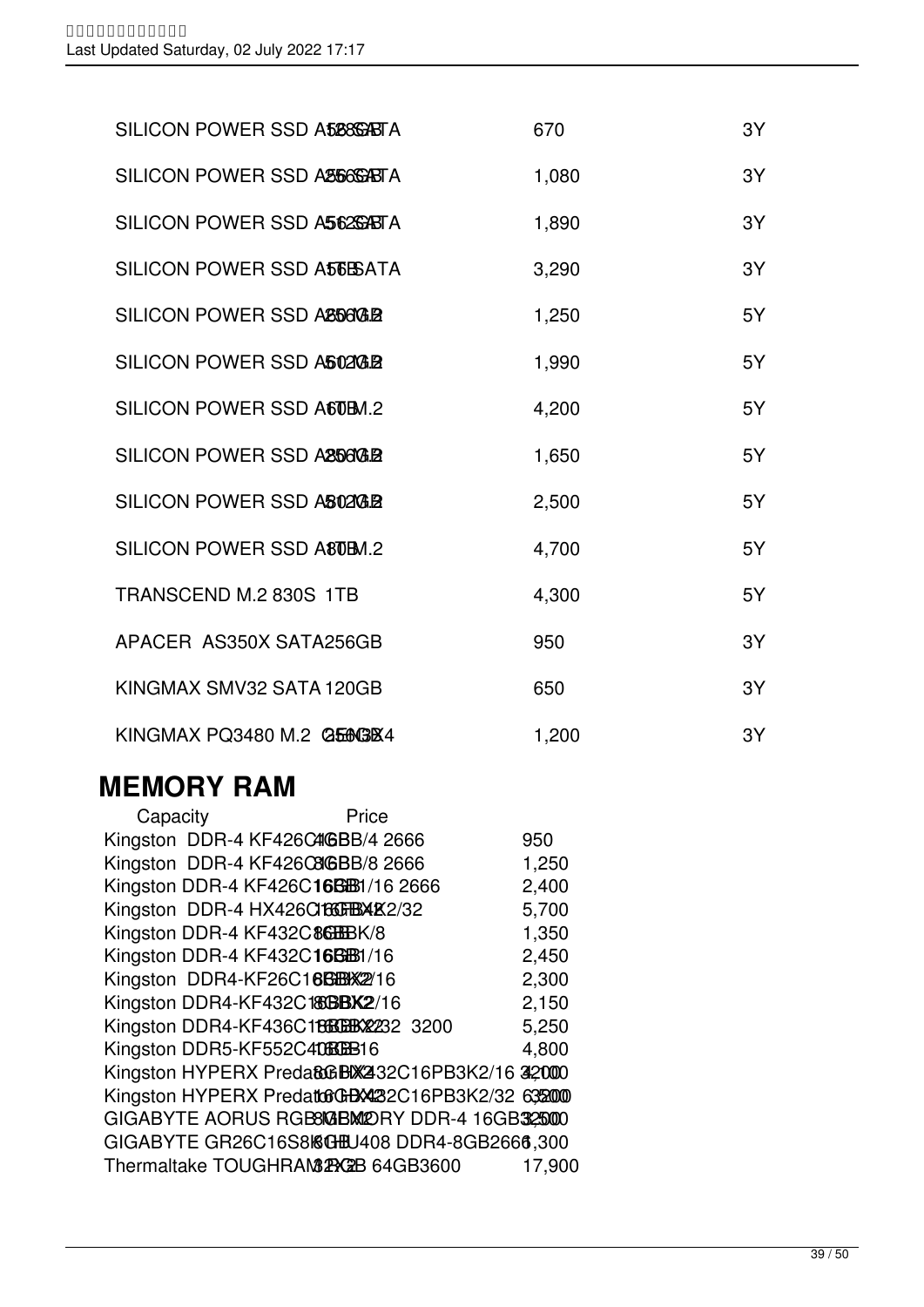| Thermaltake TOUGHRAM&BOORE RGB 16GB32003,600   |       |
|------------------------------------------------|-------|
| RAM ASUS DDR5 32GB48606BX626BX2                | 9,190 |
| ADATA DDR4 4GB26664GB                          | 700   |
| ADATA DDR4 16GB32006GB                         | 2,150 |
| APACER DDR3L 4GB1600GB                         | 750   |
| APACER NOX DDR4-8GB26666                       | 1,600 |
| APACER NOX DDR4-16GB2666                       | 2,400 |
| APACER NOX DDR4-16 GBB2020                     | 2,900 |
| ZADAKSPARK RGB DDR&BX&B3200                    | 2,700 |
| ZADAKSPARK RGB DDR GGBGB3200                   | 2,700 |
| PIONEER DDR-3 8GB168GB                         | 1,400 |
| Corsair DDR-4 VENGER&GE LPX 8/2666             | 1,450 |
| Corsair DDR-4 VENGERAGEX12PX 8/2666            | 1,700 |
| Corsair DDR-4 VENGERINGCHELPX 16/2666          | 2,500 |
| Corsair DDR-4 VENGERIGBXPX 16/2666             | 2,700 |
| Corsair DDR-4 VENGER&GEX2PX 16/3200            | 2,750 |
| Corsair DDR-4 VENGERNGCEBARY 32/3200           | 5,400 |
| Corsair DDR-4 VENGERNGGBXX 32/3600             | 5,990 |
| Corsair DDR-4 VENGER&GEXEGB PRP SL 16GB43250   |       |
| Corsair DDR-4 VENGER&GEXEGB PRO 16GB/3680700   |       |
| Corsair DDR-4 VENGERNGCEBRGB PRO 32GB/32D,900  |       |
| Corsair DDR-4 VENGERNGGERCEB PRO SL 32GB86090  |       |
| Corsair DDR-4 VENGER34CGBRGB PRO 64GB/3205,200 |       |
| Kingston Notebook DDR-8GB 4/1600               |       |

780

|               | Kingston Notebook DDR-8GB 8/1600                    |     | 1,950 |  |
|---------------|-----------------------------------------------------|-----|-------|--|
|               | Kingston Notebook KVR14GB11S8/4 4/1600              |     | call  |  |
|               | Kingston Notebook KVR26SB9S6/4 4/2666               |     | 900   |  |
|               | Kingston Notebook KVR28SB9S8/8 8/2666               |     | 1,550 |  |
|               | Kingston Notebook Hyper&CKEF426SI5IB/8 8/26661,450  |     |       |  |
|               | Kingston Notebook Hyper&CKEF432S20IB/8 8GB3200250   |     |       |  |
|               | Kingston Notebook HyperX6KGB42615IB1/16 16/2686750  |     |       |  |
|               | Kingston Notebook HyperX6KGB432S201B1/16 16/3220450 |     |       |  |
|               | Kingston Notebook HX4266GGB82K2/32 32GB/2666,200    |     |       |  |
|               | Kingston Notebook HX4326GBB2K2/32 32GB/320Gall      |     |       |  |
|               | Transcend Notebook DD8GB8GB/240                     |     | 1,600 |  |
| <b>DVD-RW</b> |                                                     |     |       |  |
| Price         | <b>WARRANTY</b>                                     |     |       |  |
| ASUS 24B3ST   | 'ЖАХ I Д                                            | 450 |       |  |
|               |                                                     |     |       |  |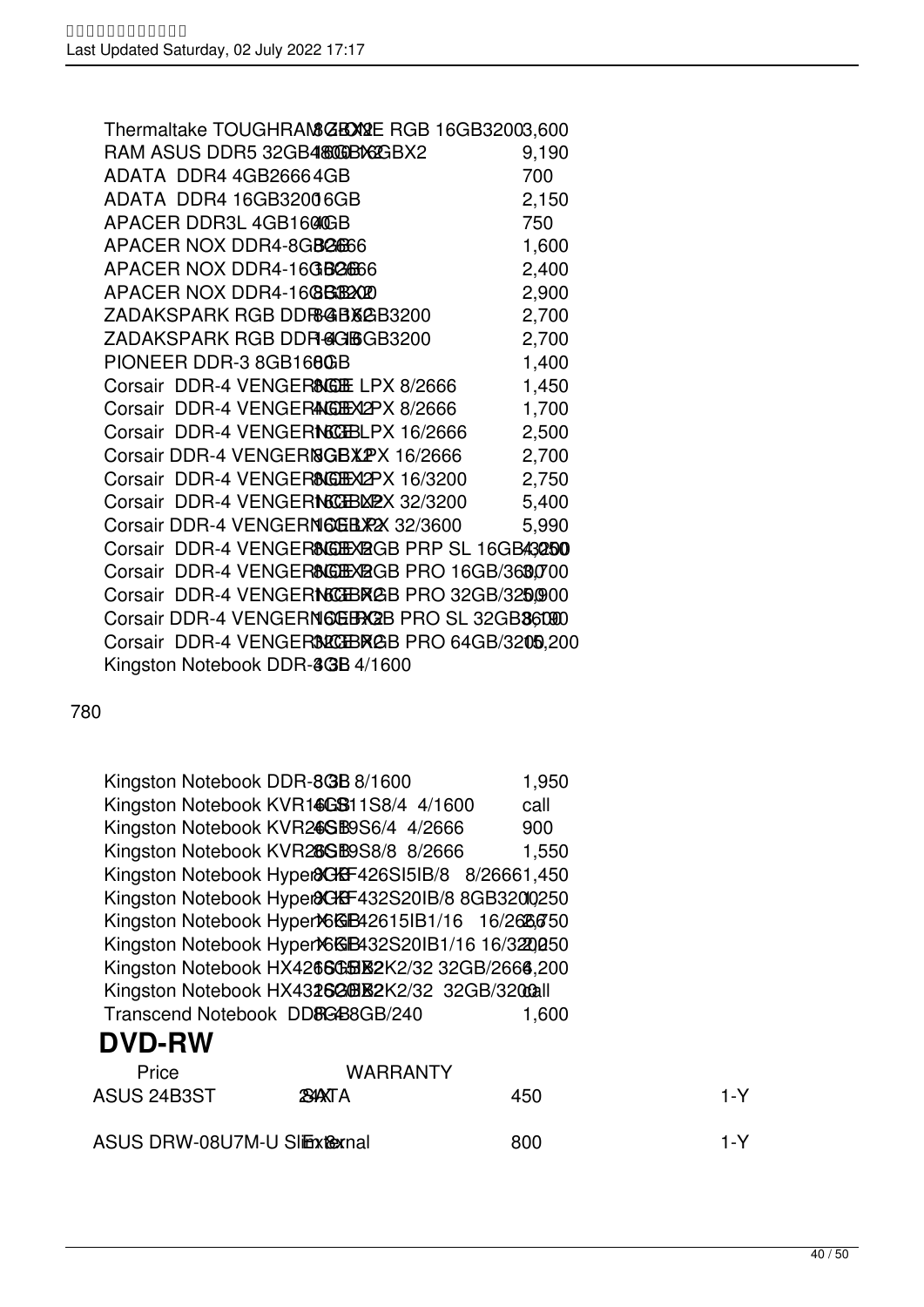| ASUS DVD SDRW-08U9EXEALTKAGOLD                                      |                                                 | 900       | $1-Y$ |
|---------------------------------------------------------------------|-------------------------------------------------|-----------|-------|
| ASUS DVD BLU RAY BWSAGTAIHT                                         |                                                 | 3,500     | $1-Y$ |
| ASUS DVD BLU RAY BWEXEDMail-U PRO                                   |                                                 | 4,300     | $1-Y$ |
| <b>MONITOR LED &amp; LCD</b>                                        |                                                 |           |       |
| Price<br><b>SAMSUNG</b>                                             | <b>WARRANTY</b><br>23.5" C24RG50FQEXXT-19440 30 |           | 5,700 |
| <b>SAMSUNG</b>                                                      | 23.8" LF24T350FHEXXT-795202X1080                |           | 4,500 |
| <b>SAMSUNG</b>                                                      | 24" ODYSSEYG3 LF24G3970W0XXT                    |           | 5,950 |
| <b>SAMSUNG</b>                                                      | 27" LF27T350FHEXXT-7952HDX1080                  |           | 5,450 |
| <b>SAMSUNG</b>                                                      | 27" LF27G350TFWEXXTI920Mt080                    |           | 7,400 |
| LG LED<br>20" 20MK400A<br>1366X768<br>LG IPS<br>21.5" 22MK600M-75Hz | 3,150                                           | $3-Y$     |       |
| 1920X1080<br>LG IPS                                                 | 4,250<br>23.8" 24MP 400-B 75Hz 1920X1080        | $3-Y$     | 4,300 |
| <b>LG IPS</b>                                                       | 23.8" 24MK600M-75Hz 1920X1080                   |           | 4,650 |
| LG IPS                                                              | 23.8" 24GN600-B 144Hz1920X1080                  |           | 6,350 |
| LG IPS                                                              | 29" 29WK600                                     | 2560X1080 | 7,190 |
| <b>DELL LED</b>                                                     | 18.5" E1916HV                                   | 1360X768  | 2,100 |
| <b>DELL LED</b>                                                     | 21.5" SE2222H                                   | 1920X1080 | 4,650 |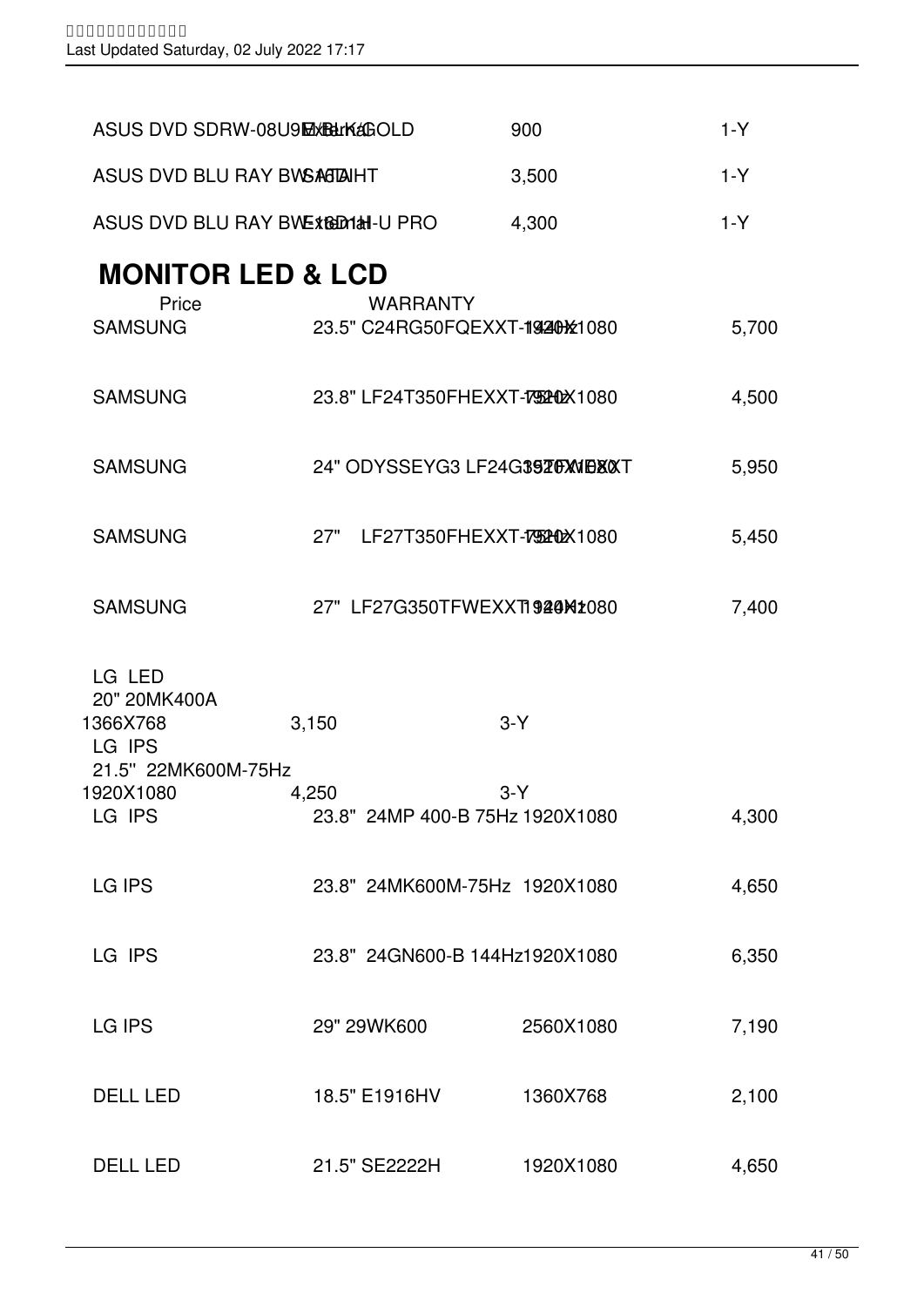| <b>DELL IPS</b>                          | 23.8" S2421HNM                 | 1920X1080 | 5,200  |
|------------------------------------------|--------------------------------|-----------|--------|
| <b>DELL LED</b>                          | 23.8" SE2422H 75Hz 1920X1080   |           | 5,090  |
| DELL LED<br>24" ULTRASHARP U2422020X1080 |                                | 9,900     | $3-Y$  |
| DELL LED                                 | 27" SE2719H                    | 1920X1080 | 5,300  |
| <b>DELL IPS</b>                          | 27" S2721QS 4K 60Hz 3480X2160  |           | 11,500 |
| PHILIPS LED                              | 19.5" 203V5                    | 1600X900  | 2,700  |
| PHILIPS LED                              | 19.5" 206V6                    | 1440X900  | call   |
| PHILIPS LED                              | 21.5" 223V5LSB2/00             | 1920X1080 | 2,250  |
| PHILIPS LED                              | 23.8" 241 V8/67                | 1920X1080 | 3,100  |
| PHILIPS LED                              | 23.8" 241E1D/67-75Hz 1920X1080 |           | 3,400  |
| PHILIPS LED                              | 23.8" 241B8Qjeb/67             | 1920X1080 | 4,400  |
| PHILIPS IPS                              | 27" 271 V8/67-75 Hz            | 1920X1080 | 4,150  |
| <b>PHILIPS</b>                           | 27" 271E1D                     | 1920x1080 | 4,800  |
| <b>PHILIPS</b>                           | 31.5" 328E1CA/67-4K            | 3480X2160 | 10,900 |
| <b>BENQ LED</b>                          | 24" RL2455HM                   | 1920X1080 | 5,150  |
|                                          |                                |           |        |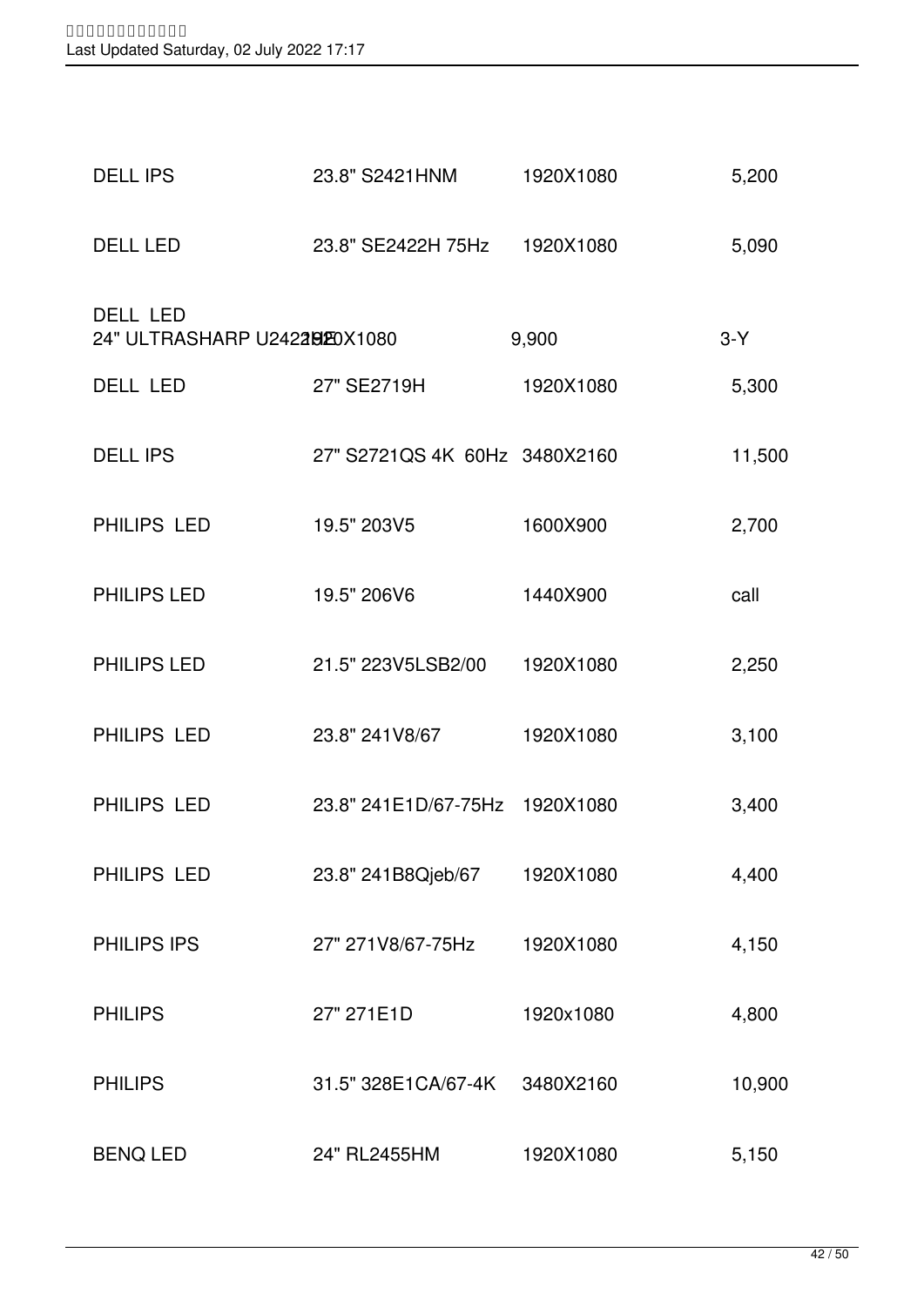| GIGABYTE IPS             | 27' M27F/144Hz                 | 1920X1080 | 8,800 |
|--------------------------|--------------------------------|-----------|-------|
| <b>ASUS LED</b>          | 19.5"VS207DF                   | 1360X768  | 3,150 |
| <b>ASUS IPS</b>          | 24" VP247HAE 60Hz              | 1920X1080 | 4,350 |
| <b>ASUS IPS</b>          | 23.8" VA24EHE-75Hz             | 1920X1080 | 4,750 |
| <b>ASUS IPS</b>          | 23.8" VP249QGR/144Hz 1920X1080 |           | 6,800 |
| <b>ASUS IPS</b>          | 23.8" VZ24EHE 75Hz             | 1920X1080 |       |
| $3-Y$<br><b>ASUS IPS</b> | 23.8" VZ24EHE/75Hz             | 1920X1080 | 4,650 |
|                          |                                |           |       |

| AOC LED | 31.5" AG322FCX | 1920X1080 | 8,990 |
|---------|----------------|-----------|-------|

| AOC LED | 27" C27G3/67 165Hz  1920X1080 | 7,950 |
|---------|-------------------------------|-------|
|         |                               |       |

AOC LED 32.5" C32G2E/67 1920X1080 7,650

AOC IPS 27" 27B2H/67 75Hz 1920X1080 4,990

AOC IPS 23.8" 24G2490VX/67 1920X1080 4,500

AOC IPS 23.8" 24G2E5/67-75Hz 1920X1080 4,150

| AOC IPS | 23.8" 24B2XHS/67 | 1920X1080 | 4,300 |
|---------|------------------|-----------|-------|
|         |                  |           |       |

AOC IPS 21.5" 22B2HS/67 1920X1080 3,650

AOC LED 19.5" E207SWN 1600X900 2,750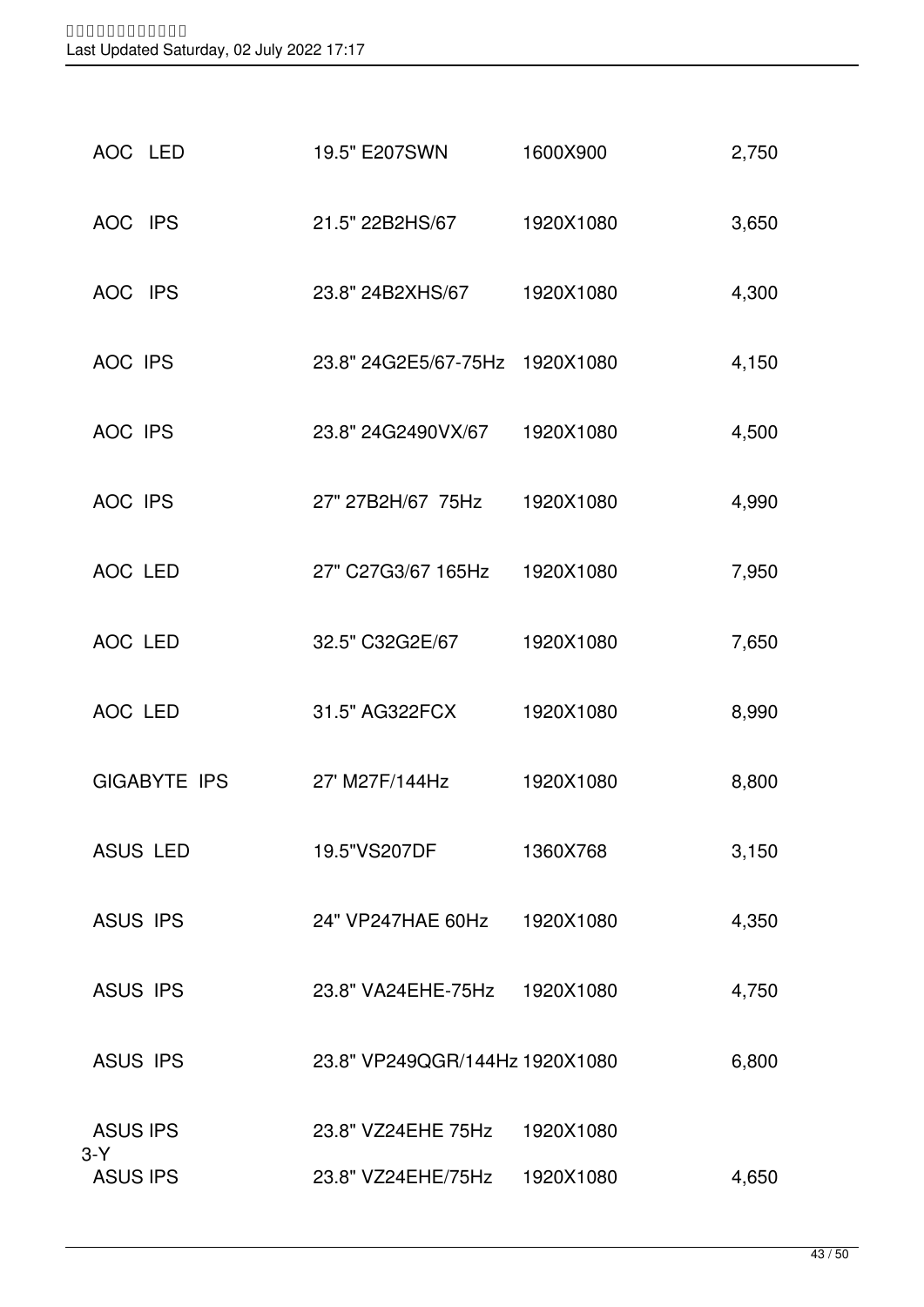| <b>ASUS IPS</b>      | 27" VZ279HE/75Hz                 | 1920X1080 | 5,590  |
|----------------------|----------------------------------|-----------|--------|
| <b>ASUS IPS</b>      | 27" VL279HE75/75Hz 1920X1080     |           | 5,250  |
| <b>ASUS IPS</b>      | 27" PB278Q                       | 2560X1440 | 16,000 |
| <b>ASUS</b>          | 24.5" VG258Q-144Hz 1920X1080     |           | 6,900  |
| <b>ASUS</b>          | 27" VG279Q                       | 1920X1080 | 8,600  |
| <b>MSILED</b>        | 21.5" PRO MP242/75Hz 1920X1080   |           | 3,950  |
| <b>MSILED</b>        | 23.6" Optix G241VC 1920X1080     |           | 4,050  |
| <b>MSILED</b>        | 23.6" Optix G24C4-144Hz920X1080  |           | 5,900  |
| <b>MSI IPS</b>       | 27" MODERN MD271PW179590X1080B-C |           | 8,200  |
| <b>MSILED</b>        | 31.5" Optix AG32C4-165H920X1080  |           | 8,500  |
| ViewSonic LED        | 23.8" VA2432H                    | 1920X1080 | 2,950  |
| ViewSonic IPS        | 23.8"VA2419H-SH                  | 1920X1080 | 3,250  |
| <b>ViewSonic IPS</b> | 23.8" VX2476-SH/75Hz 1920X1080   |           | 4,050  |
| <b>ACER LED</b>      | 19.5" V206HQLABI                 | 1600X900  | 3,050  |
| <b>ACER LED</b>      | 19.5" K202HQL                    | 1600X900  | 3,150  |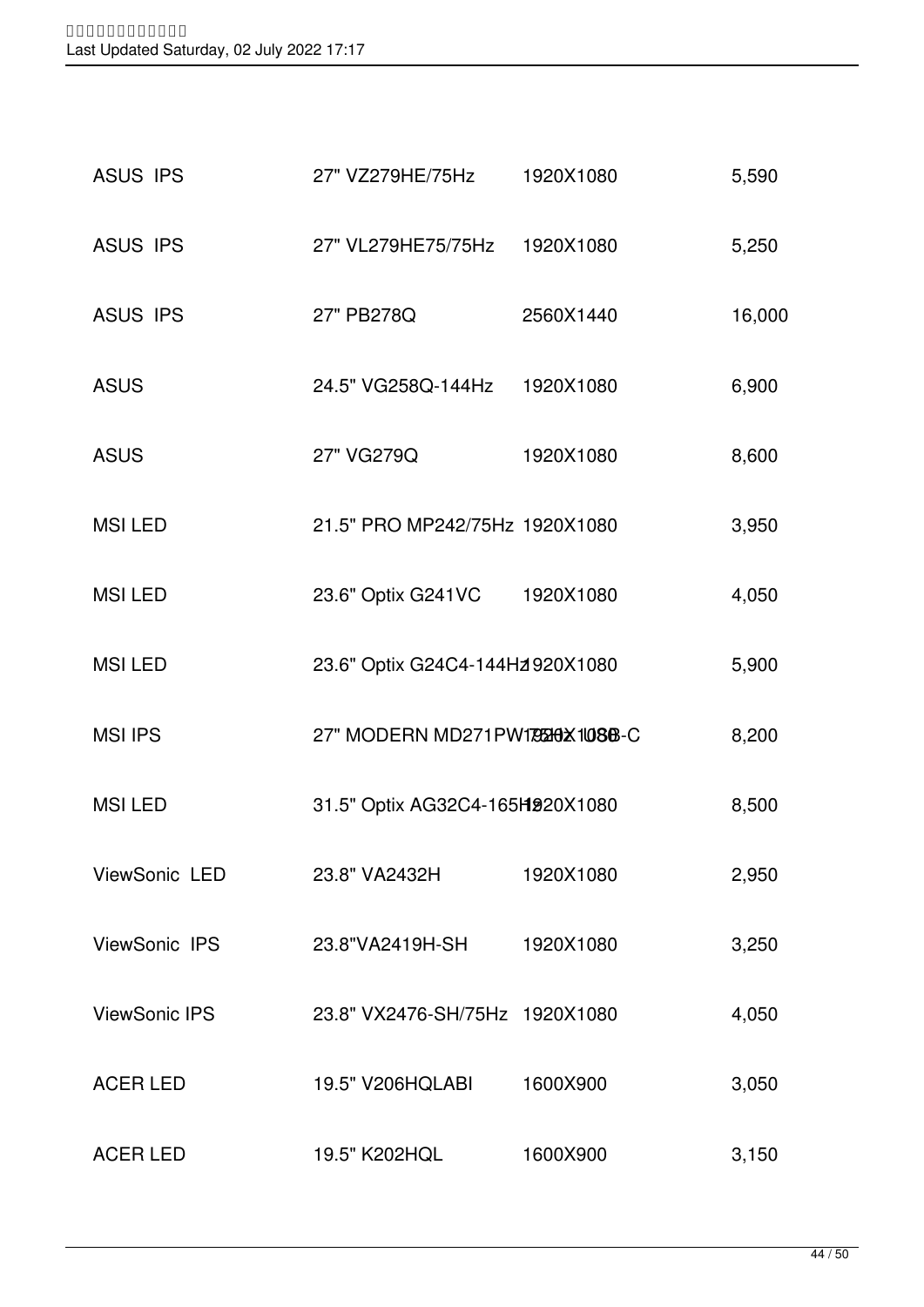| <b>ACER LED</b>  | 21.5" KA220HQ                   | 1920X1080 | 2,650 |
|------------------|---------------------------------|-----------|-------|
| <b>ACER IPS</b>  | 23.8" VG240YABMIIX/75h220X1080  |           | 4,450 |
| <b>AOPEN LED</b> | 23.8" 24MV1YPBMIIPX 169202X1080 |           | 4,600 |
| <b>ACER LED</b>  | 27" VG270BMIIX 75Hz 1920X1080   |           | 5,600 |
| <b>ACER IPS</b>  | 27" VG271SB/165Hz               | 1920X1080 | 6,990 |

### **UPS**

| Price<br><b>CLEANLINE ML-850Q</b> | <b>WARRANTY</b><br>850VA/325W | 1,600  | 2YRS |
|-----------------------------------|-------------------------------|--------|------|
|                                   |                               |        |      |
| <b>CLEANLINE MD-850T</b>          | 850VA/325W                    | 1,900  |      |
| CLEANLINE ML-1000S 1000VA/550W    |                               | 2,600  |      |
| CLEANLINE MD-1000V 1000VA/550W    |                               | 2,800  |      |
| <b>CLEANLINE L-1150D</b>          | 1150VA/630W                   | 3,500  |      |
| <b>CLEANLINE D-1150J</b>          | 1150VA/630W                   | 4,700  |      |
|                                   |                               |        |      |
| <b>CLEANLINE D-1500K</b>          | 1500VA/900W                   | 6,900  |      |
| <b>CLEANLINE D-2000L</b>          | 2000VA/1.2KW                  | 13,500 |      |
| CLEANLINE T-1000                  | 1000VA/900W                   | 16,500 |      |
| <b>CLEANLINE T-1500</b>           | 1500VA/1350W                  | 19,000 |      |
| <b>CLEANLINE T-2000</b>           | 2000VA/1800W                  | 29,900 |      |
| CLEANLINE T-3000                  | 3000VA/2700W                  | 38,000 |      |
| <b>CLEANLINE TR-1000</b>          | 1000VA/900W                   | 19,000 |      |
| <b>CLEANLINE TR-1500</b>          | 1500VA/1350W                  | 21,500 |      |
| <b>CLEANLINE TR-2000</b>          | 2000VA/1800W                  | 38,000 |      |
| <b>CLEANLINE TR-3000</b>          | 3000VA/2700W                  | 41,000 |      |
| <b>SYNDOME ICON</b>               | 850VA/320W                    | 1,400  |      |
| <b>SYNDOME GOLD</b>               | 1000VA/400W                   | 2,200  |      |
| SYNDOME ATOM LCD 2000VA/1200W     |                               | 7,950  |      |
|                                   |                               |        |      |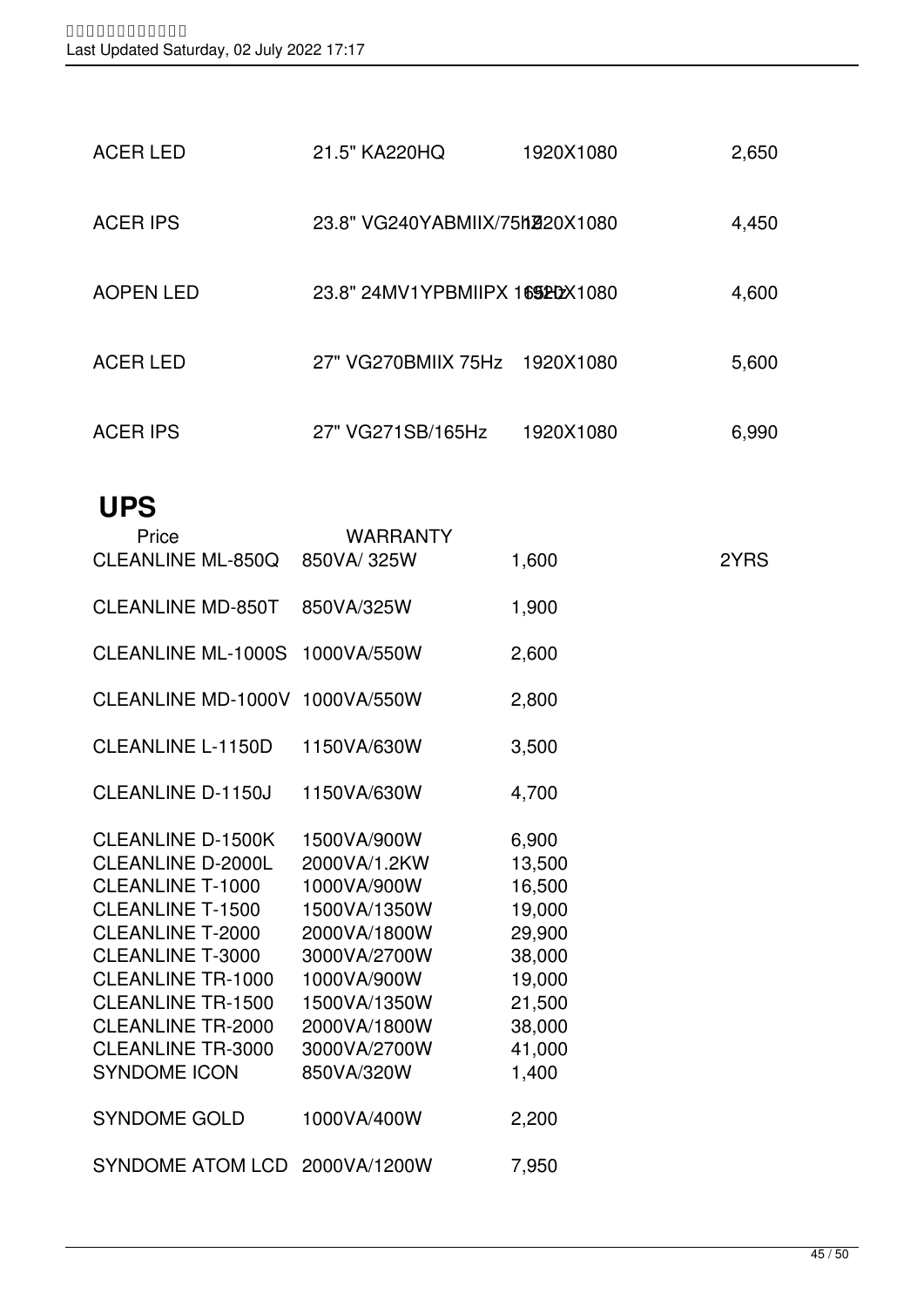| APC BV500I-MST       | 500VA/300W   | 1,560 |
|----------------------|--------------|-------|
| APC BV800I-MST       | 800VA/480W   | 2,100 |
| <b>APC 1000I-MST</b> | 1000VA/600W  | 2,890 |
| APC BX-625CI         | 625VA/325W   | 2,610 |
| APC BVX700LUI-MS     | 700VA/360W   | 1,940 |
| APC BVX900LI-MS      | 900VA/480W   | 2,850 |
| APC BVX1200LI-MS     | 1200VA/650W  | 4,030 |
| APC BX950MI-MS       | 950VA/520W   | 5.470 |
| APC BX1200MI-MS      | 1200VA/650W  | 6,390 |
| APC BX1600MI-MS      | 1600VA/900W  | 8,090 |
| APC BX2200MI-MS      | 2200VA/1200W | 9,990 |

## **WIRELESS ROUTER**

| <b>LINKSYS ROUTER N750</b>                |        |
|-------------------------------------------|--------|
| x3500AP<br>4,400                          |        |
| <b>LINKSYS ROUTER AC3200</b>              |        |
| WRT32X<br>9,900                           |        |
| LINKSYS ROUTER WIRE WESS4GL               | 1,600  |
| TP-LINK ROUTER AC75@rcher D20             | 1,990  |
| TP-LINK ROUTER AC1200cher C1200           | 2,400  |
| TP-LINK ROUTER AC75@rcher MR200 4G        | 3,400  |
| ASUS MOBILE AIMESH4 <b>CONCERU</b> AC1900 | 9,600  |
| ASUS AIMESH ROUTERRT-AX88U AX6000         | 12,900 |
| ASUS ROUTER Dual band SN40055U            | 3,400  |
| ASUS ROUTER AC1200RT-AC1200G+             | 2,990  |
| ASUS ROUTER Dual band MASTAND             | 2,990  |
| ASUS ROUTER Dual band 5800746             | 4,900  |
| ASUS ROUTER Dual band ACCBB00             | 9,100  |
| ASUS ROUTER AC2600BRT-AC828               | 11,900 |
| ASUS ROG AIMESH ROGTEARX11000             | 17,200 |
| ASUS ROG Raptuer ACS300AC5300             | 13,900 |
| ASUS Wi-Fi Repeater N300-N12              | 900    |
| ASUS Wireless AC-1900USB-AC68             | 2,350  |
| ASUS Wireless AC1300 USB-AC56             | 1,900  |
| ASUS Wireless USB USB-AC53 Nana           | 1,180  |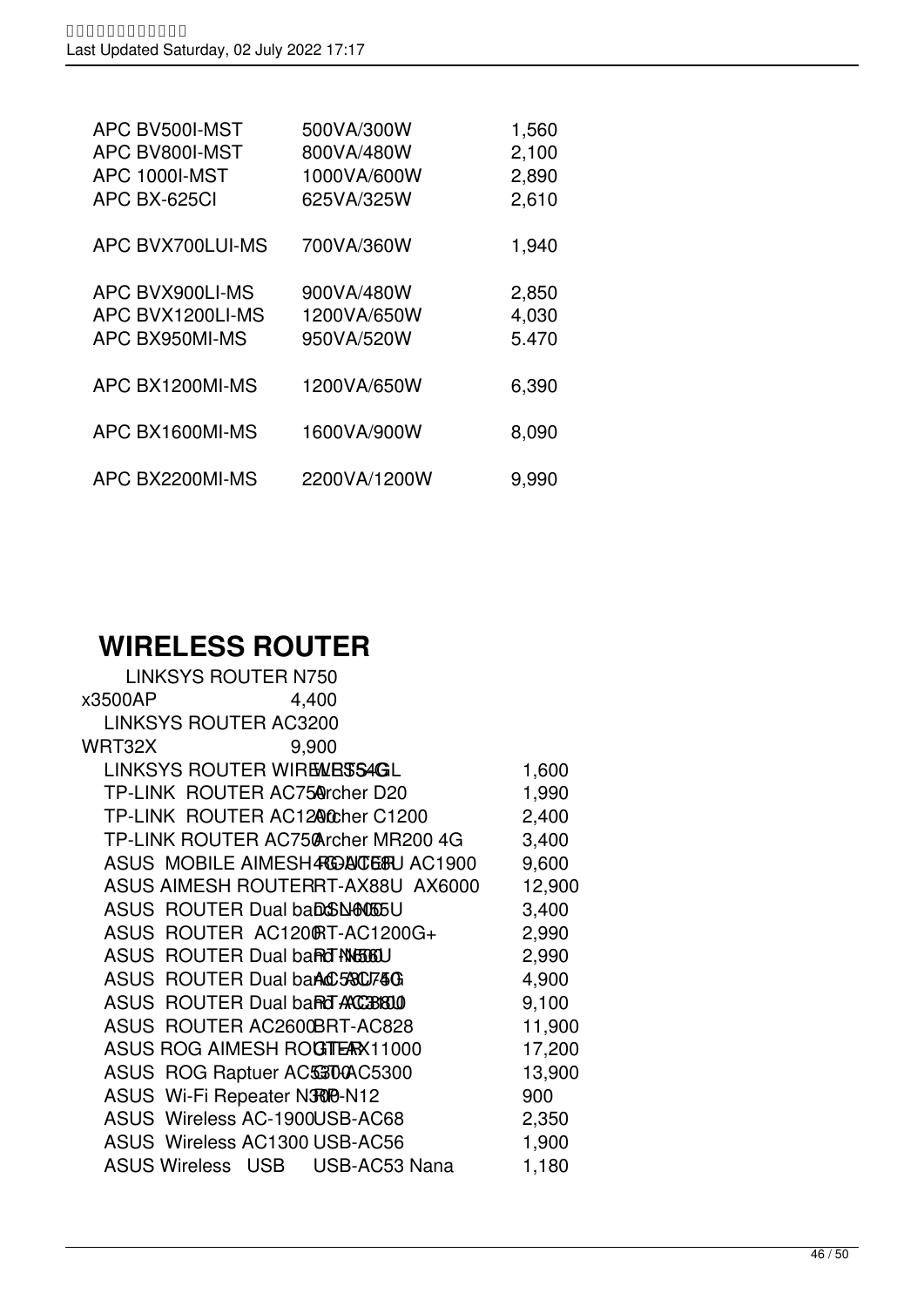| ASUS Wireless-N300                     | USB-N14                               | 700             |         |
|----------------------------------------|---------------------------------------|-----------------|---------|
| ASUS Wireless LAN PCK&-C100C           |                                       | 2,950           |         |
| ASUS Wireless N PCI-E PCE-N15          |                                       | 500             |         |
| D-Link Wireless PCI-E                  | DWA-582                               | 790             |         |
| D-Link Wireless USB                    | DWA-172                               | 550             |         |
| D-Link Wirelwss USB                    | DWA-182                               | 700             |         |
| D-Link Wireless USB                    | <b>DWA-185</b>                        | 650             |         |
| D-Link Wireless USB                    | <b>DWA-192</b>                        | 1,250           |         |
| <b>HUB SWITCH</b>                      |                                       |                 |         |
| DLINK DES-1005A                        | 5PORT 10/100                          | 250             |         |
| D-LINK DES-1008D                       | 8PORT 10/100                          | 300             |         |
| D-LINK DES-1016D                       | 16PORT 10/100                         | 950             |         |
| D-LINK DES-1024A                       | 24PORT 10/100                         | 1,200           |         |
| D-LINK DGS-1005A                       | 5PORT 10/100/1000                     | 450             |         |
| D-LINK DGS-1008D                       | 8PORT 10/100/1000                     | 900             |         |
| D-LINK DGS-1016C                       | 16PORT 10/100/1000                    | 1,950           |         |
| D-LINK DGS-1024C                       |                                       |                 |         |
| 24PORT 10/100/1000 2,500               |                                       |                 |         |
| TP-LINK TL-SF1008D                     | 8PORT 10/100                          | 350             |         |
|                                        |                                       | 1,990           |         |
|                                        | TP-LINK TL-SG1024D 24PORT 10/100/1000 | 2,500           |         |
| ZYXEL GS-1100-16                       | 16PORT 10/100/1000                    | 2,790           |         |
| ZYXEL GS-1100-24                       | 24PORT 10/100/1000                    | 3,290           |         |
| CISCO CBS110-8T-D 8PORT 10/100/1000    |                                       | 1,750           |         |
| CISCO SG95D-16-AS                      | 16PORT 10/100/1000                    | 4,800           |         |
| CISCO CBS110-24T-EU 24PORT 10/100/1000 |                                       | 5,990           |         |
| LAN CARD ZyXEL                         | 10/100                                | 180             |         |
| LAN CARD D-LINK 10/100                 |                                       | 180             |         |
| <b>POWER SUPPLY</b>                    |                                       |                 |         |
| CORSAIR                                | Price                                 | <b>WARRANTY</b> |         |
| CV450-80 PLUS Bronze 450W              |                                       | 1,390           | $3-Y$   |
|                                        |                                       |                 |         |
| CV550-80 PLUS Bronze 550W              |                                       | 1,790           | $3-Y$   |
|                                        |                                       |                 |         |
| CV650-80 PLUS Bronze 650W              |                                       | 1,990           | $3-Y$   |
|                                        |                                       |                 |         |
| CV750-80 PLUS Bronze 750W              |                                       | 2,490           | $3-Y$   |
|                                        |                                       |                 |         |
| CX750M-80 PLUS Bronz@50W               |                                       | 2,990           | $5-Y$   |
|                                        |                                       |                 |         |
| SF600-80 PLUS Piatinum600W             |                                       | 4,490           | $7 - Y$ |
|                                        |                                       |                 |         |
| SF700-80 PLUS Platinum750W             |                                       | 5,190           | 7-Y     |
|                                        |                                       |                 |         |
| CX550F RGB WHITE 80F55080 Bronze       |                                       | 3,390           | $5-Y$   |
|                                        |                                       |                 |         |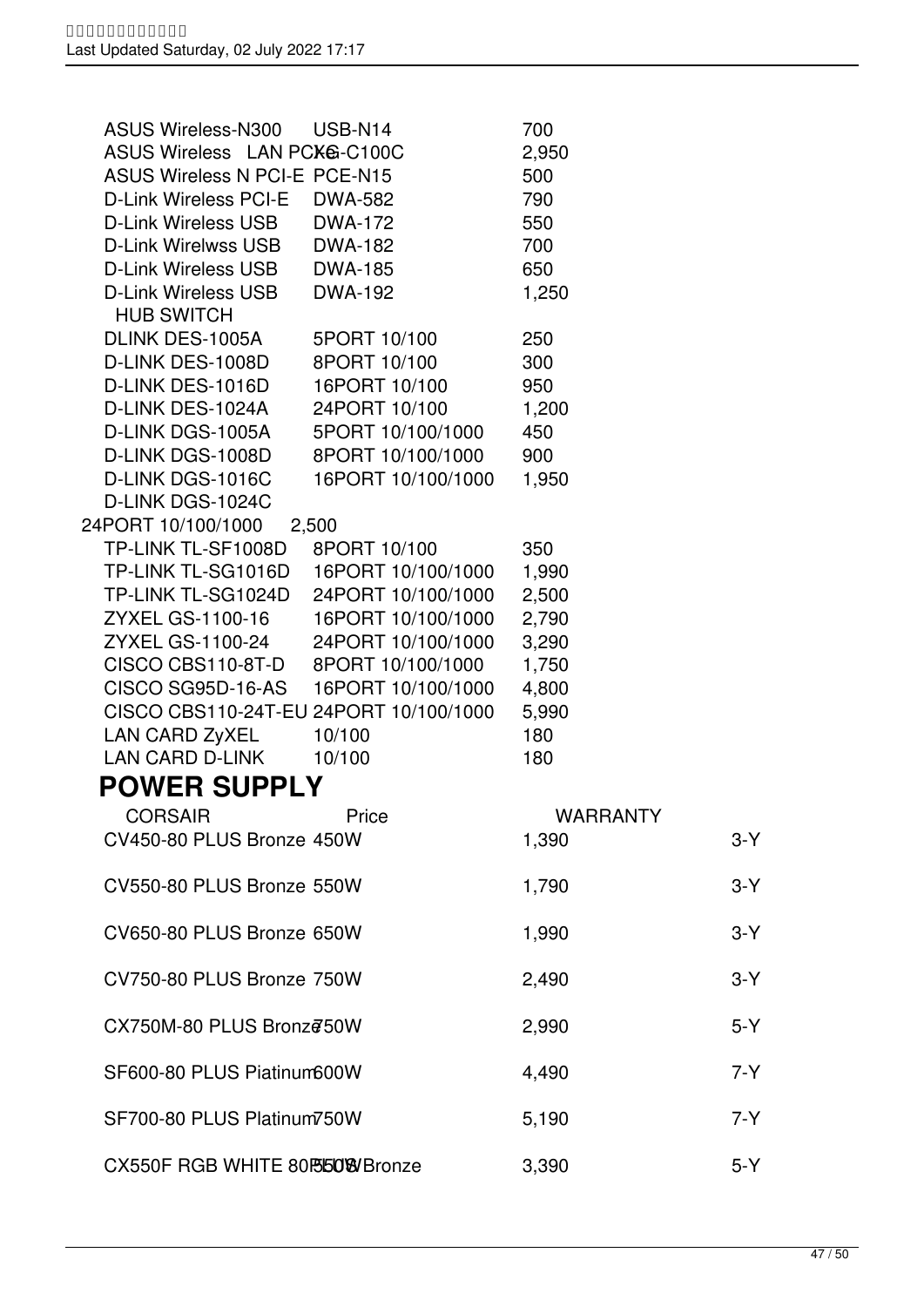| CX650F RGB WHITE 80F65099 Bronze |      | 3,790  | $5-Y$  |
|----------------------------------|------|--------|--------|
| CX750F RGB WHITE 80F/508 Bronze  |      | 4,190  | $5-Y$  |
| RM650-80 PLUS Gold               | 650W | 3,490  | $10-Y$ |
| RM750-80 PLUS Gold               | 750W | 3,990  | $10-Y$ |
| RM850-80 PLUS Gold               | 850W | 4,390  | $10-Y$ |
| RM750X-80 PLUS Gold 750W         |      | 4,490  | $10-Y$ |
| RM850-80 PLUS Gold 850W          |      | 4,390  | $10-Y$ |
| RM850X-80 PLUS Gold 850W         |      | 4,890  | $10-Y$ |
| RM1000X-80 PLUS Gold1000W        |      | 6,290  | $10-Y$ |
| HX1000-80 PLUS Gold 1000W        |      | 7,790  | $10-Y$ |
| HX1200-80 PLUS Gold 1200W        |      | 8,790  | $10-Y$ |
| AX1600i-80 PLUS Gold 1600W       |      | 18,990 | $10-Y$ |
| GIGABYTE P750GM GOZDOW           |      | 2,850  | $5-Y$  |
| GIGABYTE P850GM GOBDOW           |      | 3,100  | $5-Y$  |
|                                  |      |        |        |

| MSI A550BN                        | 550W | 1,200 | $5-Y$  |
|-----------------------------------|------|-------|--------|
|                                   |      |       |        |
|                                   |      |       |        |
|                                   |      |       |        |
| Thermaltake Toughpower7600W Gold  |      | 3,790 | $10-Y$ |
| Thermaltake Toughpower8600W Gold  |      | 4,190 | $10-Y$ |
| Thermaltake Toughpower1GGOW Gold  |      | 5,250 | $10-Y$ |
| Thermaltake Toughpower860085060lg |      | 3,500 | $10-Y$ |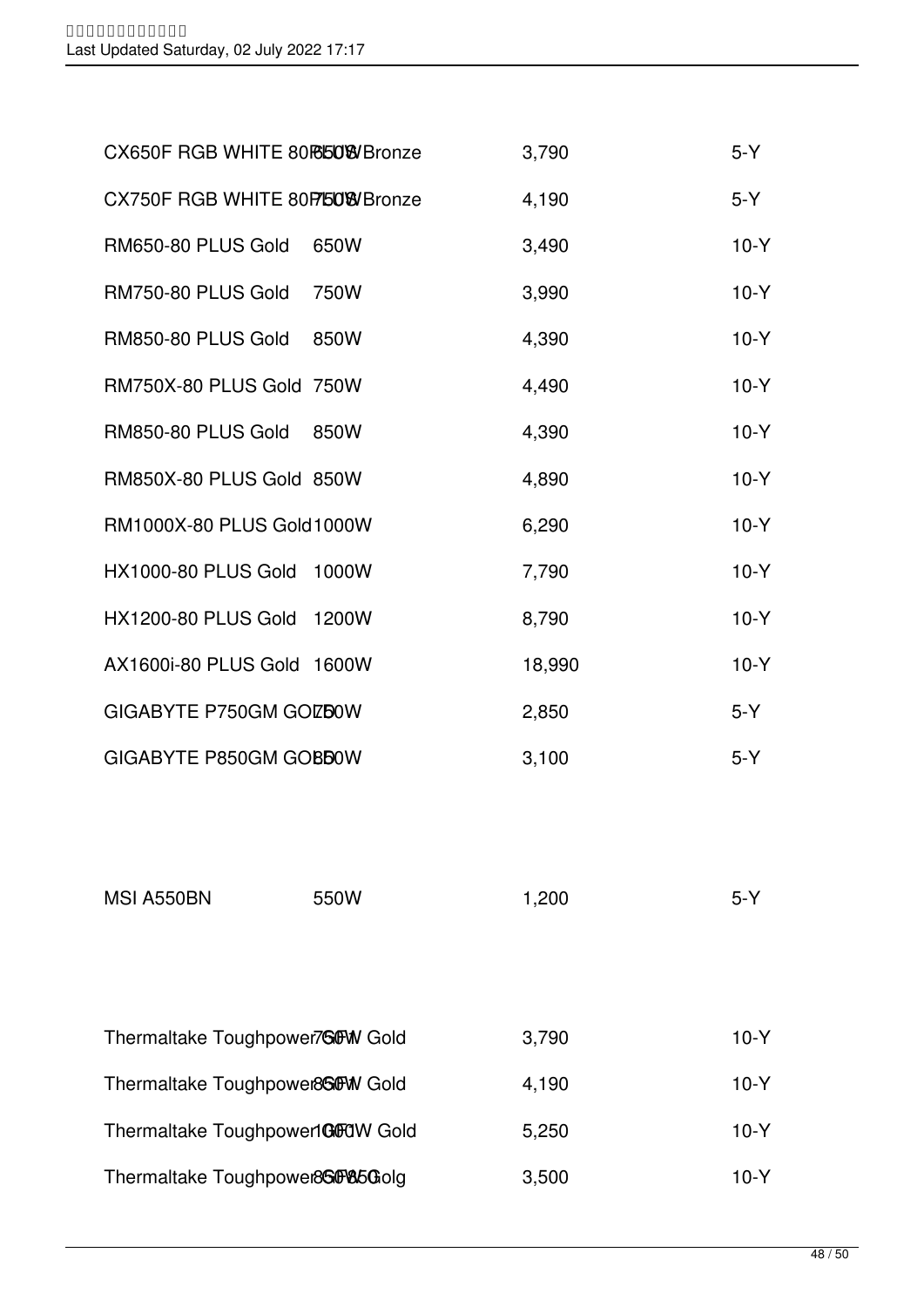| Thermaltake SMART M 1650W                    |                                        | 4,990                   | $2-Y$  |
|----------------------------------------------|----------------------------------------|-------------------------|--------|
| Thermalake Smart BX1 RGBBE                   |                                        | 2,190                   | $5-Y$  |
| Thermaltake Smart BX1 RGBW                   |                                        | 2,350                   | $5-Y$  |
| Thermaltake Smart RGB 600W                   |                                        | 1,800                   | $5-Y$  |
| Thermaltake Smart RGB 700W                   |                                        | 1,950                   | $5-Y$  |
| Thermaltake TR2                              | 550W                                   | 1,490                   | $3-Y$  |
| 650W                                         | 1,690                                  | $3-Y$                   |        |
| 750W                                         | 1,790                                  | $3-Y$                   |        |
| Power ANTEC                                  | 650W VP650                             | 1,590                   | $3-Y$  |
| 700W VP700                                   | 1,690<br>GIGABYTE AORUS AP885GW80+GOLD | $3-Y$<br>4,290          | $3-Y$  |
| 750W<br>CoolerMaster                         | 3,790<br><b>500W MWE</b>               | $3-Y$<br>1,550          | $3-Y$  |
| 650W MWE<br><b>750W MEW</b><br>NZXT C850N-US | 1,600<br>1,750<br>850W GOLD            | $3-Y$<br>$3-Y$<br>4,190 | $10-Y$ |
| SILVERSTONE DA750 GOOD                       |                                        | 3,090                   | $5-Y$  |
| <b>PLENT</b>                                 | 530W                                   | 450                     | $2-Y$  |
| <b>GVIEW TITANIUM</b>                        | 500W                                   | 950                     | $3-Y$  |
| <b>MINI</b>                                  | 550W                                   | 600                     | $2-Y$  |

## **SPEAKER KEYBOARD/MOUSE**

 Keyboard ASUS STRIX TACTIC PRO GAMING Mouse ASUS ROG SPA THA WIRLESS GAMING MICROSOFT WIRELESS DESKTOP 2000

1,200